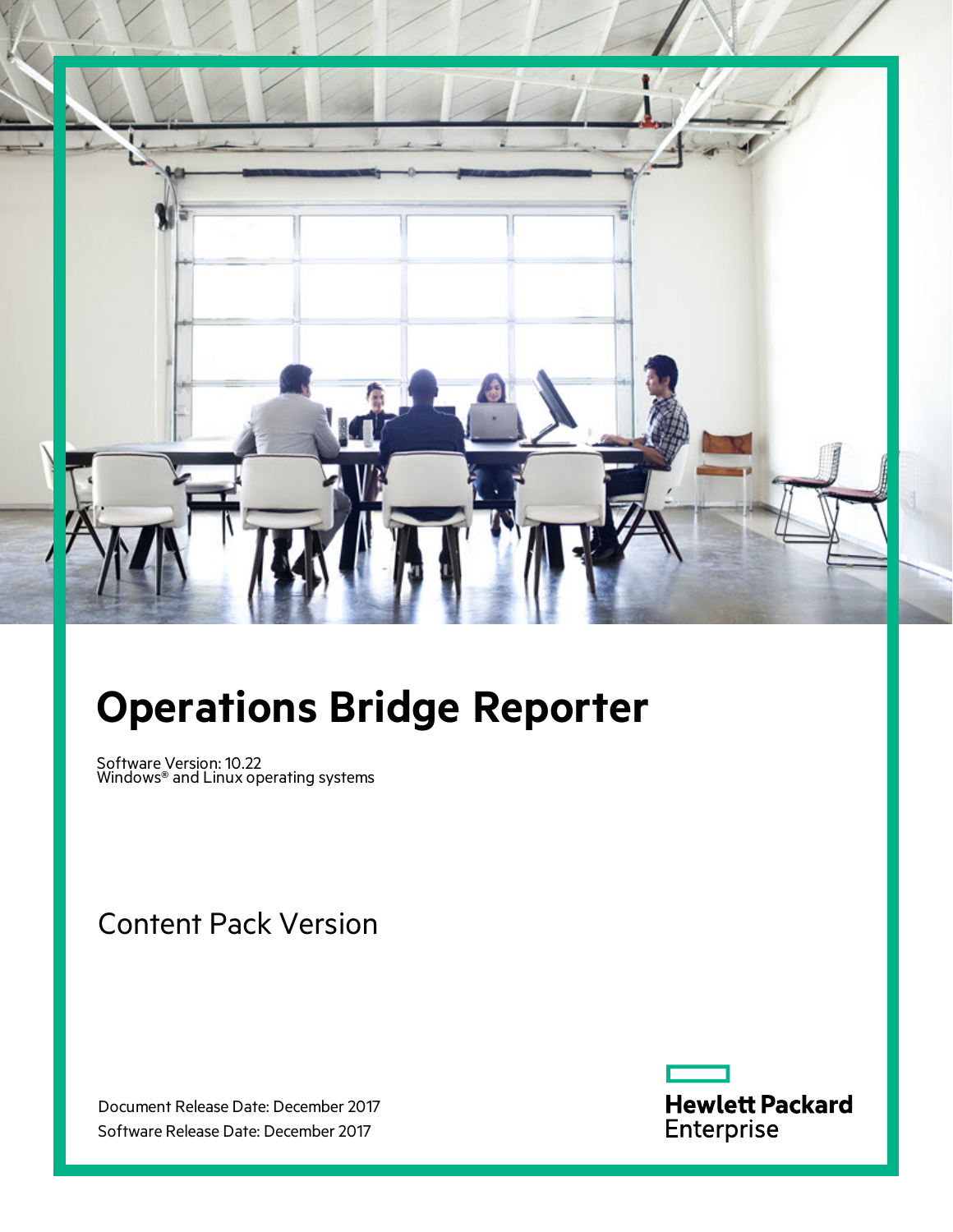## Legal Notices

## **Warranty**

The only warranties for Seattle SpinCo, Inc and its subsidiaries ("Seattle") products and services are set forth in the express warranty statements accompanying such products and services. Nothing herein should be construed as constituting an additional warranty. Seattle shall not be liable for technical or editorial errors or omissions contained herein.

The information contained herein is subject to change without notice.

## Restricted Rights Legend

Confidential computer software. Except as specifically indicated, valid license from Seattle required for possession, use or copying. Consistent with FAR 12.211 and 12.212, Commercial Computer Software, Computer Software Documentation, and Technical Data for Commercial Items are licensed to the U.S. Government under vendor's standard commercial license.

## Copyright Notice

© 2015 - 2017 EntIT Software LLC, a Micro Focus company

## Trademark Notices

Adobe® is a trademark of Adobe Systems Incorporated.

Microsoft® and Windows® are U.S. registered trademarks of Microsoft Corporation.

UNIX® is a registered trademark of The Open Group.

## Documentation Updates

To check for recent updates or to verify that you are using the most recent edition of a document, go to: <https://softwaresupport.softwaregrp.com/>.

This site requires that you register for an HPE Passport and to sign in. To register for an HPE Passport ID, click **Register** on the HPE Software Support site or click **Create an Account** on the HPE Passport login page.

You will also receive updated or new editions if you subscribe to the appropriate product support service. Contact your HPE sales representative for details.

## **Support**

Visit the HPE Software Support site at: <https://softwaresupport.softwaregrp.com/>.

Most of the support areas require that you register as an HPE Passport user and to sign in. Many also require a support contract. To register for an HPE Passport ID, click **Register** on the HPE Support site or click **Create an Account** on the HPE Passport login page.

To find more information about access levels, go to: [https://softwaresupport.softwaregrp.com/web/softwaresupport/access-levels.](https://softwaresupport.softwaregrp.com/web/softwaresupport/access-levels)

**HPE Software Solutions Now** accesses the HPE SW Solution and Integration Portal website. This site enables you to explore HPE Product Solutions to meet your business needs, includes a full list of Integrations between HPE Products, as well as a listing of ITIL Processes. The URL for this website is [https://softwaresupport.softwaregrp.com/km/KM01702731.](https://softwaresupport.softwaregrp.com/km/KM01702731)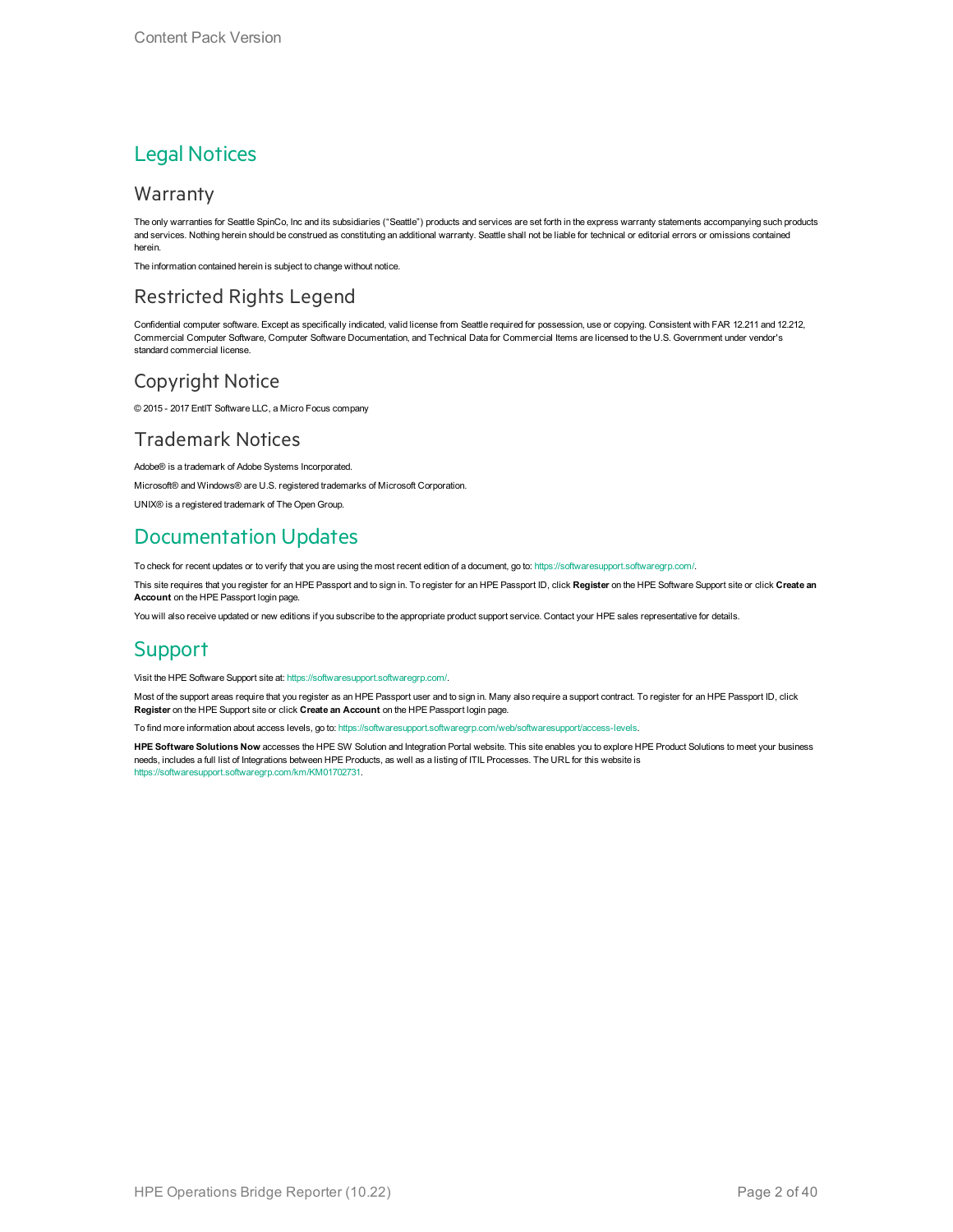## **Contents**

| OBR Health and Key Performance Indicators Content (Service Health) 11 |    |
|-----------------------------------------------------------------------|----|
|                                                                       |    |
|                                                                       |    |
|                                                                       |    |
| OBR Cross-Domain Operations Events Content (OMi) 19                   |    |
|                                                                       |    |
|                                                                       |    |
|                                                                       |    |
|                                                                       |    |
|                                                                       |    |
|                                                                       |    |
|                                                                       |    |
|                                                                       |    |
|                                                                       |    |
|                                                                       |    |
|                                                                       |    |
|                                                                       | 39 |
|                                                                       |    |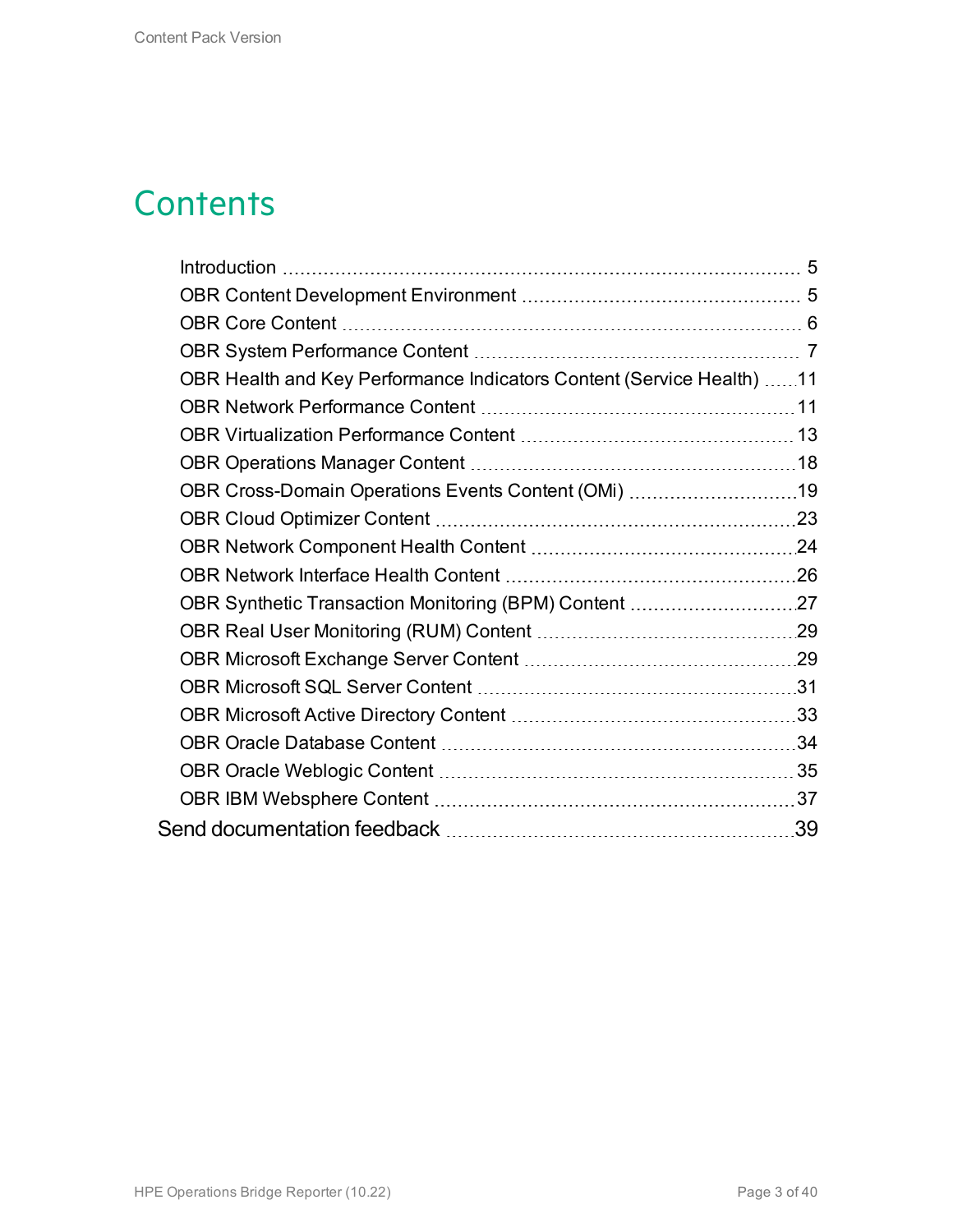Content Pack Version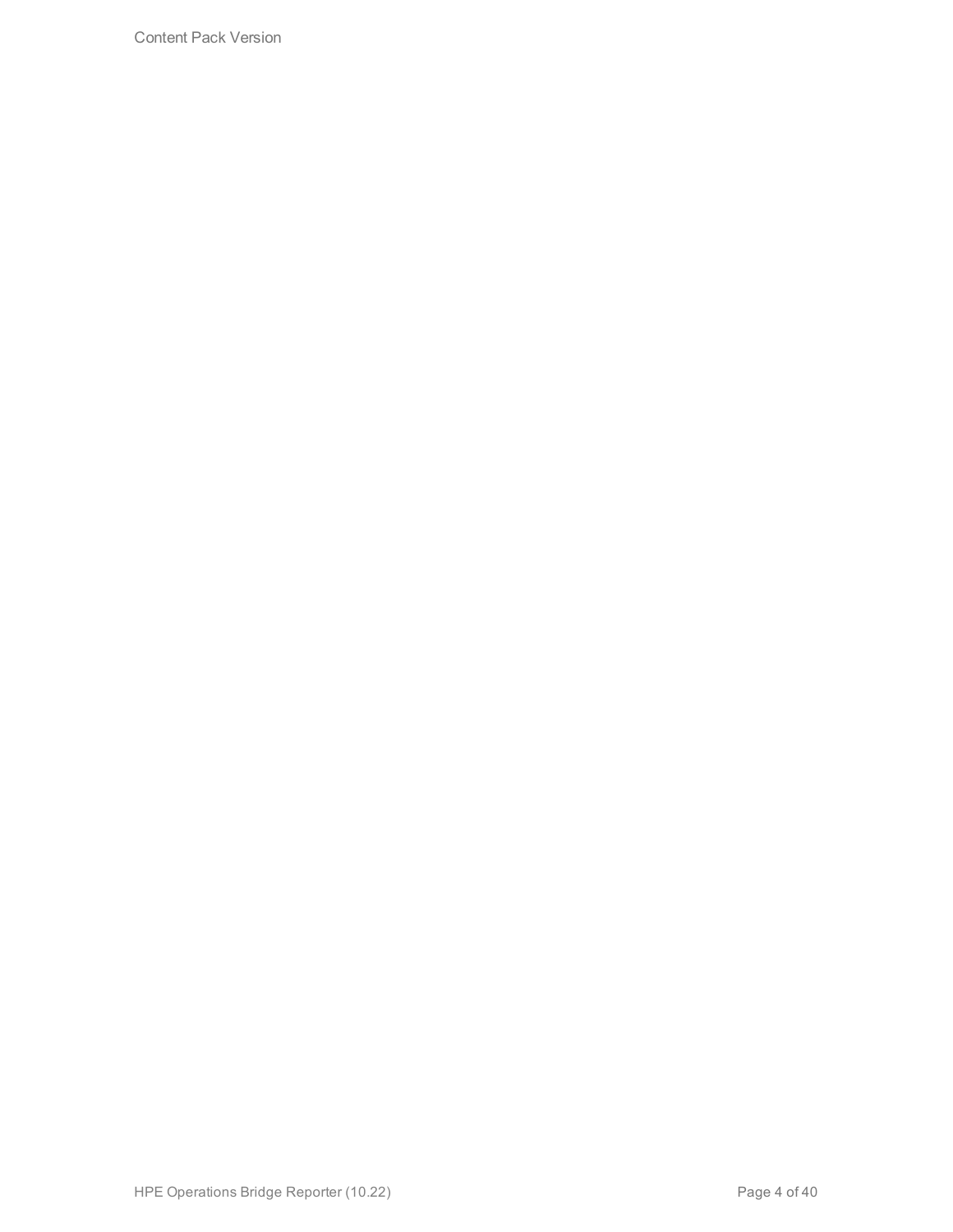## <span id="page-4-0"></span>Introduction

HPE Operations Bridge Reporter (OBR) is a cross-domain historical infrastructure performance reporting solution. It displays top-down reports from Business Service Management (BSM) Business Service and Business Application, Operations Manager (OM) Node Group or OMi 10 perspective to the underlying infrastructure. It also displays bottoms-up reports from the infrastructure to the impacted Business Services and Business Applications or Node Groups. It leverages the topology information to show how the underlying infrastructure health, performance and availability affects your Business Services and Business Applications or Node Groups in the long term. You can navigate from higher level cross domain reports to detailed domain level reports.

This document lists and describes OBR out-of-the-box content packs and their components. Download the latest version of OBR content packs from ITOM Marketplace at [Operations](https://marketplace.microfocus.com/itom/category/all?product=Operations%20Bridge%20Reporter&version=All%20versions&company=All%20companies) Bridge Reporter [Content.](https://marketplace.microfocus.com/itom/category/all?product=Operations%20Bridge%20Reporter&version=All%20versions&company=All%20companies)

## <span id="page-4-1"></span>OBR Content Development Environment

## **Download OBR Content Development Environment**:

<https://marketplace.microfocus.com/itom/content/obr-content-development-environment>

**Applicable OBR Platform versions**: 10.20, 10.21, 10.22.

## **Content Release Date**: Dec 2017

| <b>File Name</b>                             | <b>Latest Version</b> |
|----------------------------------------------|-----------------------|
| OBRCDE-10.20.005-Linux2.6_64.tar   10.20.005 |                       |
| OBRCDE-10.20.005-Win5.2 64.zip               |                       |

**Applicable OBR Platform versions**: 10.20, 10.21

| <b>File Name</b>                             | <b>Latest Version</b> |
|----------------------------------------------|-----------------------|
| OBRCDE-10.20.004-Linux2.6_64.tar   10.20.004 |                       |
| OBRCDE-10.20.004-Win5.2 64.zip               |                       |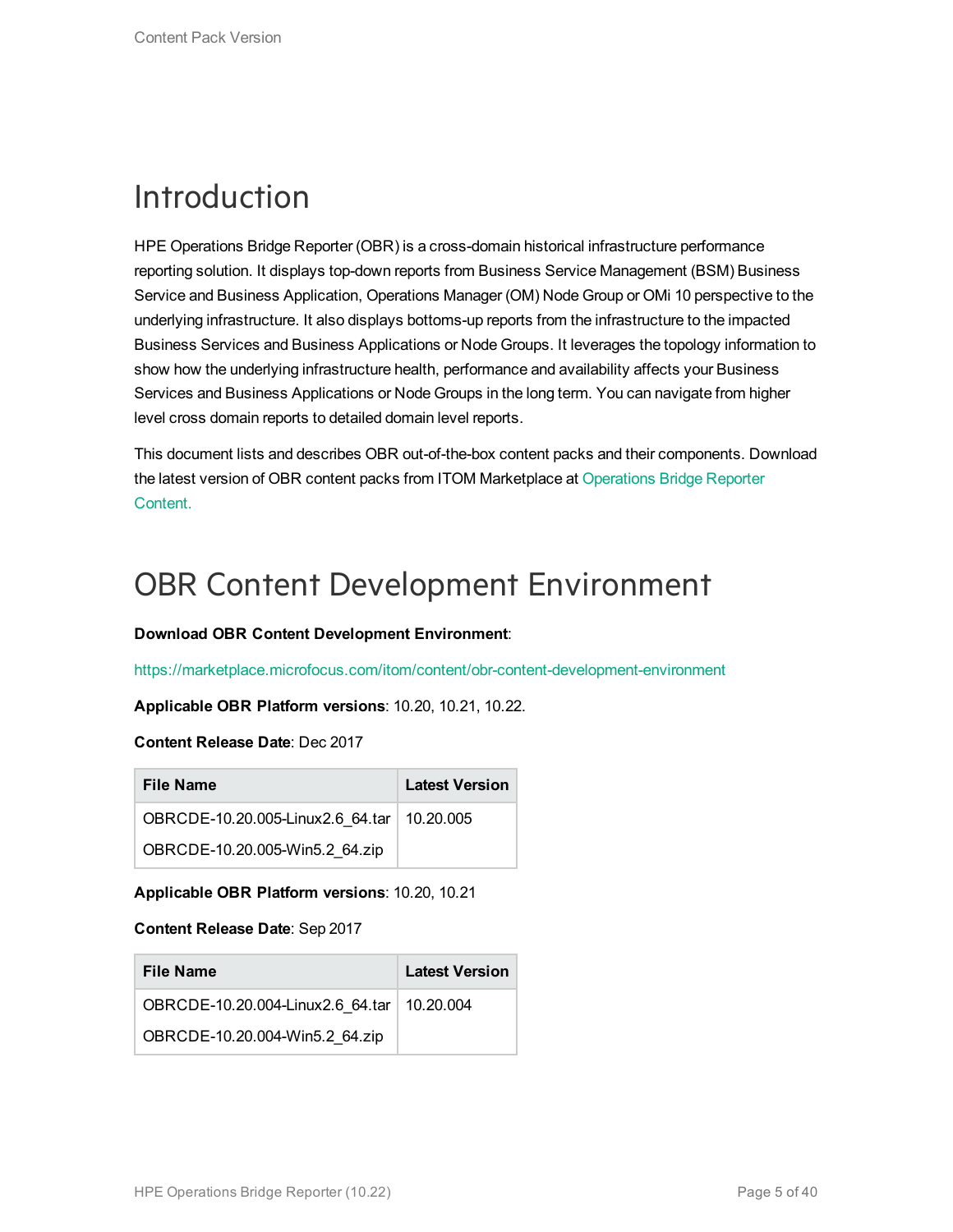## <span id="page-5-0"></span>OBR Core Content

**Download OBR Core Content**: [https://marketplace.microfocus.com/itom/content/hpe-obr-core](https://marketplace.microfocus.com/itom/content/hpe-obr-core-content)[content](https://marketplace.microfocus.com/itom/content/hpe-obr-core-content)

**Applicable OBR Platform versions**: 10.1x

**Content Release Date**: Aug 2016

| <b>File Name</b>                                   | Latest<br><b>Version</b> | <b>Display</b><br><b>Name</b> | <b>Description</b>                                                                                                                |
|----------------------------------------------------|--------------------------|-------------------------------|-----------------------------------------------------------------------------------------------------------------------------------|
| HPOBRCoreAppS-<br>$10.01.001 -$<br>Linux2.6 64.tar | 10.01.001                | Core<br>Domain<br>AppServer   | Component deployed by default for the IBM<br>WebSphere Application Server and Oracle<br>WebLogic Application Server metrics.      |
| HPOBRCoreAppS-<br>10.01.001-Win5.2<br>64.zip       |                          |                               |                                                                                                                                   |
| HPOBRCoreCP-<br>$10.01.000 -$<br>Linux2.6_64.tar   | 10.01.001                | Core<br>Domain                | Component deployed by default for all content.                                                                                    |
| HPOBRCoreCP-<br>10.01.000-Win5.2<br>64.zip         |                          |                               |                                                                                                                                   |
| HPOBREumCore-<br>10.01.000-<br>Linux2.6 64.tar     | 10.01.001                | Core<br>Domain<br>EUM         | Component deployed by default for the Synthetic<br><b>Transaction Monitoring and Real User Transaction</b><br>Monitoring content. |
| HPOBREumCore-<br>10.01.000-Win5.2<br>64.zip        |                          |                               |                                                                                                                                   |

**Applicable OBR Platform versions**: 10.0x.

| <b>File Name</b>                                | Latest<br><b>Version</b> | <b>Display</b><br><b>Name</b> | <b>Description</b>                                                                                                           |
|-------------------------------------------------|--------------------------|-------------------------------|------------------------------------------------------------------------------------------------------------------------------|
| HPEOBRCoreAppS-<br>10.00.000-Linux2.6<br>64.tar | 10.00.000                | Core<br>Domain<br>AppServer   | Component deployed by default for the IBM<br>WebSphere Application Server and Oracle<br>WebLogic Application Server metrics. |
| HPEOBRCoreAppS-                                 |                          |                               |                                                                                                                              |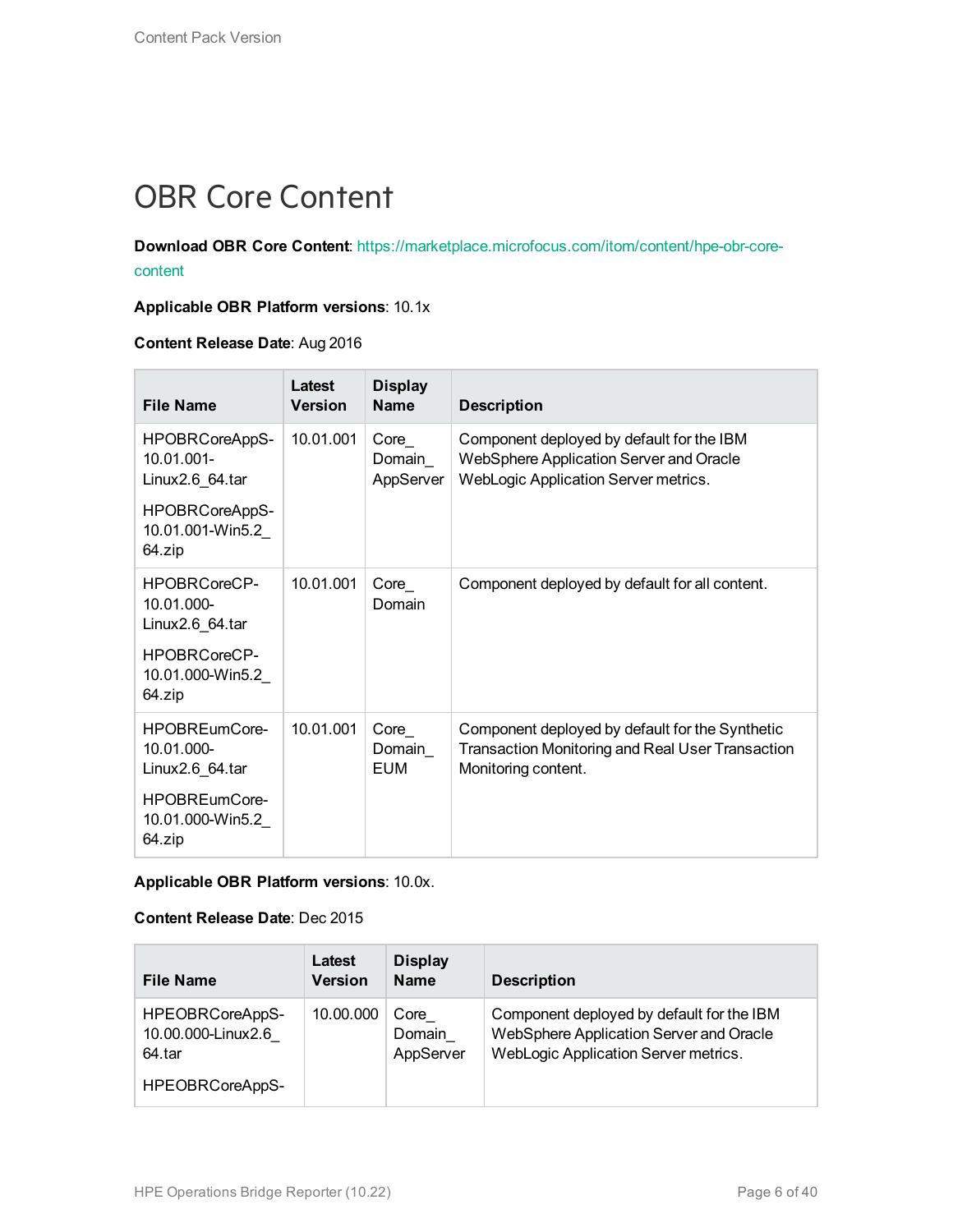| <b>File Name</b>                                                                                   | Latest<br><b>Version</b> | <b>Display</b><br><b>Name</b> | <b>Description</b>                                                                                                         |
|----------------------------------------------------------------------------------------------------|--------------------------|-------------------------------|----------------------------------------------------------------------------------------------------------------------------|
| 10.00.000-Linux2.6<br>64.tar                                                                       |                          |                               |                                                                                                                            |
| HPEOBRCoreCP-<br>10.00.000-Linux2.6<br>64.tar<br>HPEOBRCoreCP-<br>10.00.000-Win5.2<br>64.zip       | 10.00.000                | Core<br>Domain                | Component deployed by default for all content.                                                                             |
| HPEOBREumCore-<br>10.00.000-Linux2.6<br>64 tar<br>HPEOBREumCore-<br>10.00.000-Win5.2<br>64.zip     | 10.00.000                | Core<br>Domain<br><b>EUM</b>  | Component deployed by default for the<br>Synthetic Transaction Monitoring and Real<br>User Transaction Monitoring content. |
| HPEOBRMSAppCore-<br>10.00.000-Linux2.6<br>64.tar<br>HPEOBRMSAppCore-<br>10.00.000-Win5.2<br>64.zip | 10.00.000                | <b>MSAppCore</b>              |                                                                                                                            |

## <span id="page-6-0"></span>OBR System Performance Content

## **Download OBR System Performance Content**:

<https://marketplace.microfocus.com/itom/content/hpe-obr-system-performance-content>

**Applicable OBR Platform versions**: 10.00, 10.01, 10.02, 10.10, 10.21, 10.22

| <b>File Name</b>                           | <b>Latest</b><br><b>Version</b> | <b>Display Name</b> | <b>Description</b>                                                       |
|--------------------------------------------|---------------------------------|---------------------|--------------------------------------------------------------------------|
| OBRSmCore-<br>10.21.006-Linux2.6<br>64.tar | 10.21.004                       | SysPerf Domain      | Domain component to provide the model<br>for system performance metrics. |
| OBRSmCore-<br>10.21.006-Win5.2<br>64.zip   |                                 |                     |                                                                          |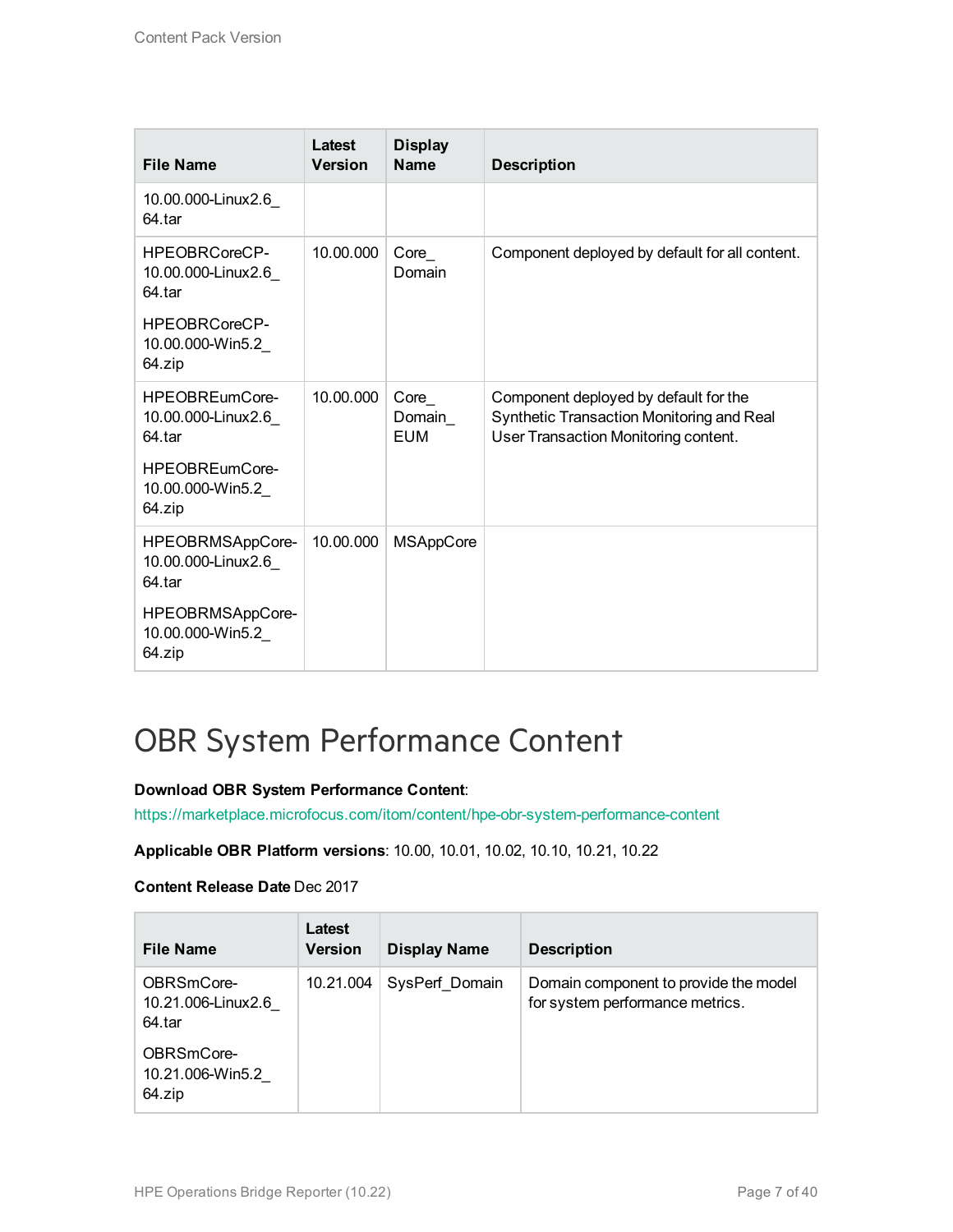| <b>File Name</b>                                | Latest<br><b>Version</b> | <b>Display Name</b>              | <b>Description</b>                                                                               |
|-------------------------------------------------|--------------------------|----------------------------------|--------------------------------------------------------------------------------------------------|
| OBRSmCoreV-<br>10.01.001-Linux2.6<br>64.tar     | 10.21.004                |                                  |                                                                                                  |
| OBRSmCoreV-<br>10.01.001-Win5.2<br>64.zip       |                          |                                  |                                                                                                  |
| OBRSmCoreVVM-<br>10.01.002-Linux2.6<br>64.tar   | 10.21.004                |                                  |                                                                                                  |
| OBRSmCoreVVM-<br>10.01.002-Win5.2<br>64.zipp    |                          |                                  |                                                                                                  |
| OBRSmEtIPa-<br>10.21.003-Linux2.6<br>64.tar     | 10.21.004                | SysPerf_ETL_<br>PerformanceAgent | ETL component to collect system<br>performance metrics Performance Agent.                        |
| OBRSmEtIPa-<br>10.21.003-Win5.2<br>64.zip       |                          |                                  |                                                                                                  |
| OBRSmEtISisAPI-<br>10.01.003-Linux2.6<br>64.tar | 10.21.004                | SysPerf_ETL_<br>SiS_API          | ETL component to collect system<br>performance metrics SiteScope (Generic<br>Data Integration).  |
| OBRSmEtISisAPI-<br>10.01.003-Win5.2<br>64.zip   |                          |                                  |                                                                                                  |
| OBRSmEtISisDB-<br>10.01.003-Linux2.6<br>64.tar  | 10.21.004                | SysPerf_ETL_<br>SiS_DB           | ETL component to collect system<br>performance metrics from SiteScope<br>(BSM profile database). |
| OBRSmEtISisDB-<br>10.01.003-Win5.2<br>64.zip    |                          |                                  |                                                                                                  |

## **Applicable OBR Platform versions**: 10.00, 10.01, 10.02, 10.10, 10.21

## **Content Release Date** Sep 2017

| <b>File Name</b>       | Latest<br><b>Version</b> | <b>Display Name</b> | <b>Description</b>                 |
|------------------------|--------------------------|---------------------|------------------------------------|
| <b>OBREtISISnRTSM-</b> | 10.00.003                | SysPerf ETL         | ETL component to collect system    |
| 10.01.003-Linux2.6     |                          | SiS API             | performance metrics from SiteScope |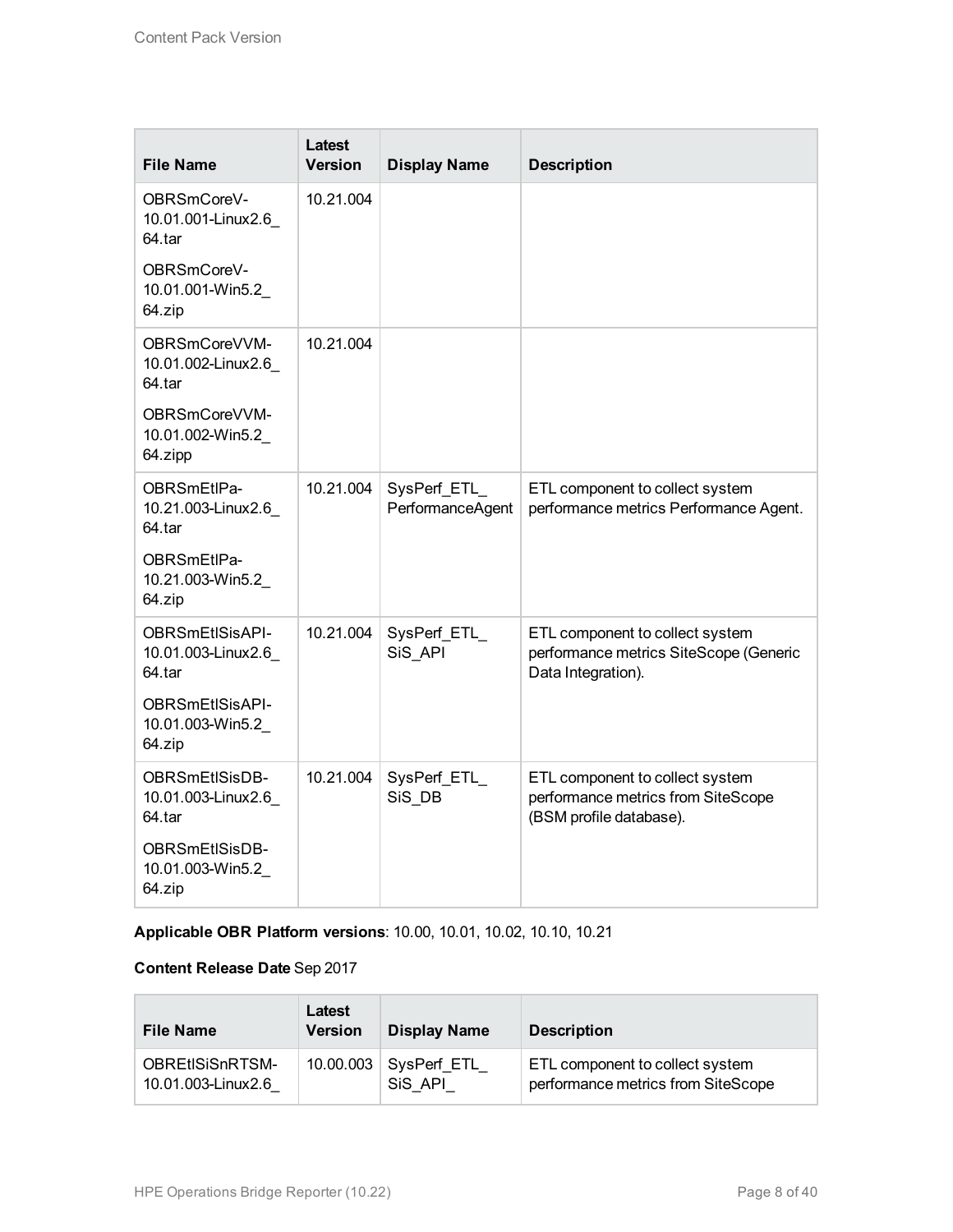| <b>File Name</b>                                                                                 | Latest<br><b>Version</b> | <b>Display Name</b>             | <b>Description</b>                                                                               |
|--------------------------------------------------------------------------------------------------|--------------------------|---------------------------------|--------------------------------------------------------------------------------------------------|
| 64.tar<br>OBREtISiSnRTSM-<br>10.01.003-Win5.2_<br>64.zip                                         |                          | <b>NonRtSM</b>                  | (Non-RtSM).                                                                                      |
| OBRSmCore-<br>10.21.005-Linux2.6<br>64.tar<br>OBRSmCore-<br>10.21.005-Win5.2<br>64.zip           | 10.00.003                | SysPerf_Domain                  | Domain component to provide the model<br>for system performance metrics.                         |
| OBRSmEtIPa-<br>10.21.003-Linux2.6<br>64.tar<br>OBRSmEtIPa-<br>10.21.003-Win5.2<br>64.zip         | 10.00.003                | SysPerf ETL<br>PerformanceAgent | ETL component to collect system<br>performance metrics Performance Agent.                        |
| OBRSmEtISisAPI-<br>10.01.002-Linux2.6<br>64.tar<br>OBRSmEtISisAPI-<br>10.01.002-Win5.2<br>64.zip | 10.00.003                | SysPerf ETL<br>SiS_API          | ETL component to collect system<br>performance metrics SiteScope (Generic<br>Data Integration).  |
| OBRSmEtISisDB-<br>10.01.003-Linux2.6<br>64.tar<br>OBRSmEtISisDB-<br>10.01.003-Win5.2_<br>64.zip  | 10.00.003                | SysPerf_ETL_<br>SiS DB          | ETL component to collect system<br>performance metrics from SiteScope<br>(BSM profile database). |
| OBRSM-10.21.002-<br>Linux2.6_64.tar<br>OBRSM-10.21.002-<br>Win5.2 64.zip                         | 10.00.003                | SysPerf_Reports                 | Reports component to collect system<br>performance metrics from SiteScope<br>(BSM Profile DB)    |

**Applicable OBR Platform versions**: 10.00, 10.01, 10.02, 10.10, 10.22

**Content Release Date**: Apr 2017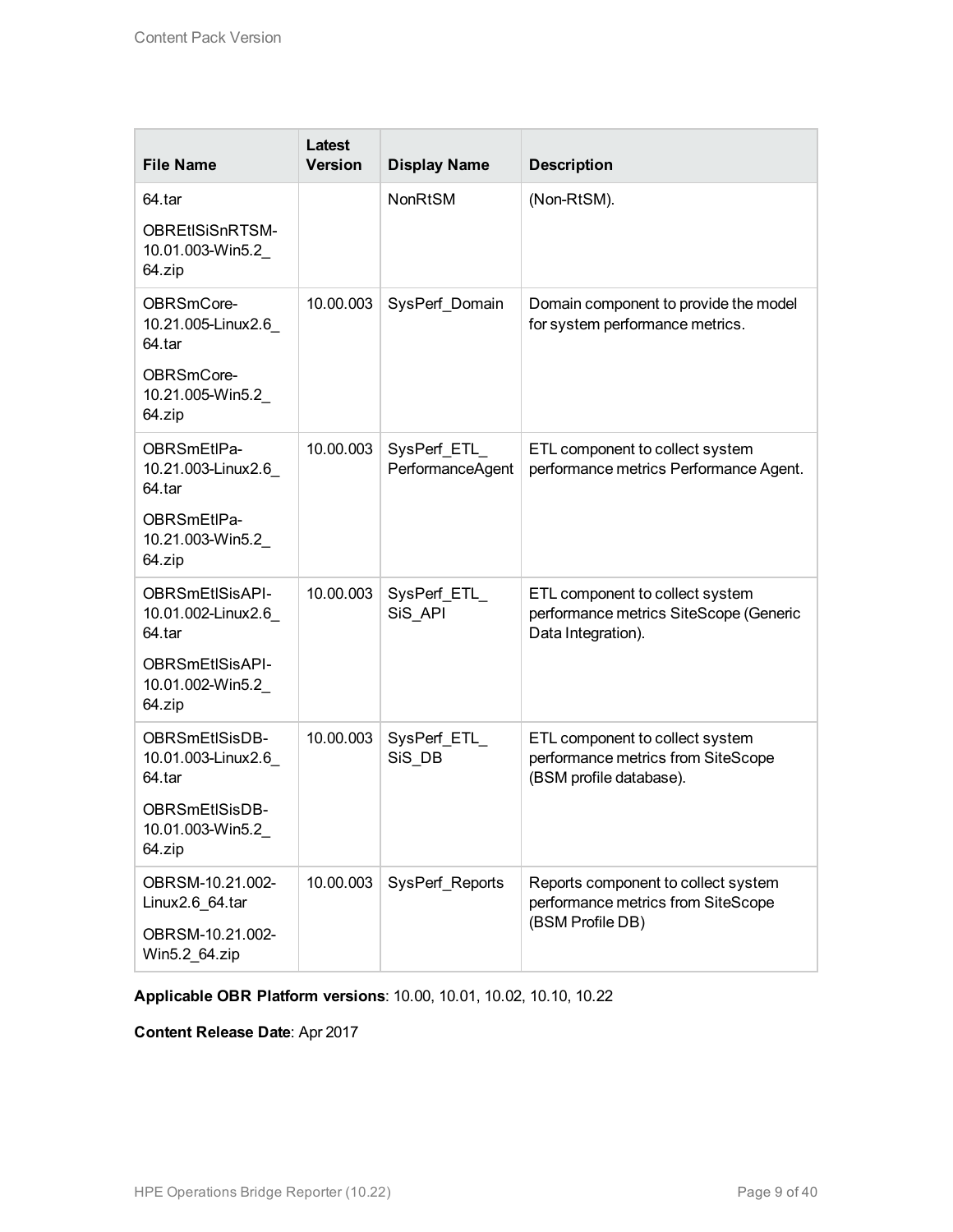| <b>File Name</b>                                                             | Latest<br><b>Version</b> | <b>Display Name</b>                       | <b>Description</b>                                                                               |
|------------------------------------------------------------------------------|--------------------------|-------------------------------------------|--------------------------------------------------------------------------------------------------|
| <b>HPSHREtISiSnRTSM-</b><br>10.01.003-Linux2.6<br>64.tar                     | 10.00.002                | SysPerf_ETL_<br>SiS API<br><b>NonRtSM</b> | ETL component to collect system<br>performance metrics from SiteScope<br>(Non-RtSM).             |
| <b>HPSHREtISiSnRTSM-</b><br>10.01.003-Win5.2<br>64.zip                       |                          |                                           |                                                                                                  |
| HPSHRSmCore-<br>10.01.004-Linux2.6<br>64.tar                                 | 10.00.002                | SysPerf_Domain                            | Domain component to provide the model<br>for system performance metrics.                         |
| HPSHRSmCore-<br>10.01.004-Win5.2<br>64.zip                                   |                          |                                           |                                                                                                  |
| HPSHRSmEtIPa-<br>10.01.002-Linux2.6<br>64.tar                                | 10.00.002                | SysPerf_ETL_<br>PerformanceAgent          | ETL component to collect system<br>performance metrics Performance<br>Agent.                     |
| HPSHRSmEtIPa-<br>10.01.002-Win5.2<br>64.zip                                  |                          |                                           |                                                                                                  |
| HPSHRSmEtISisAPI-<br>10.01.002-Linux2.6<br>64.tar                            | 10.00.002                | SysPerf_ETL_<br>SiS_API                   | ETL component to collect system<br>performance metrics SiteScope<br>(Generic Data Integration).  |
| HPSHRSmEtISisAPI-<br>10.01.002-Win5.2<br>64.zip                              |                          |                                           |                                                                                                  |
| HPSHRSmEtISisDB-<br>10.01.003-Linux2.6<br>64.tar                             | 10.00.002                | SysPerf_ETL_<br>SiS_DB                    | ETL component to collect system<br>performance metrics from SiteScope<br>(BSM profile database). |
| HPSHRSmEtISisDB-<br>10.01.003-Win5.2<br>64.zip                               |                          |                                           |                                                                                                  |
| HPSHRSM-10.01.001-<br>Linux2.6 64.tar<br>HPSHRSM-10.01.001-<br>Win5.2_64.zip | 10.00.002                | SysPerf Reports                           | Reports component to collect system<br>performance metrics from SiteScope<br>(BSM Profile DB)    |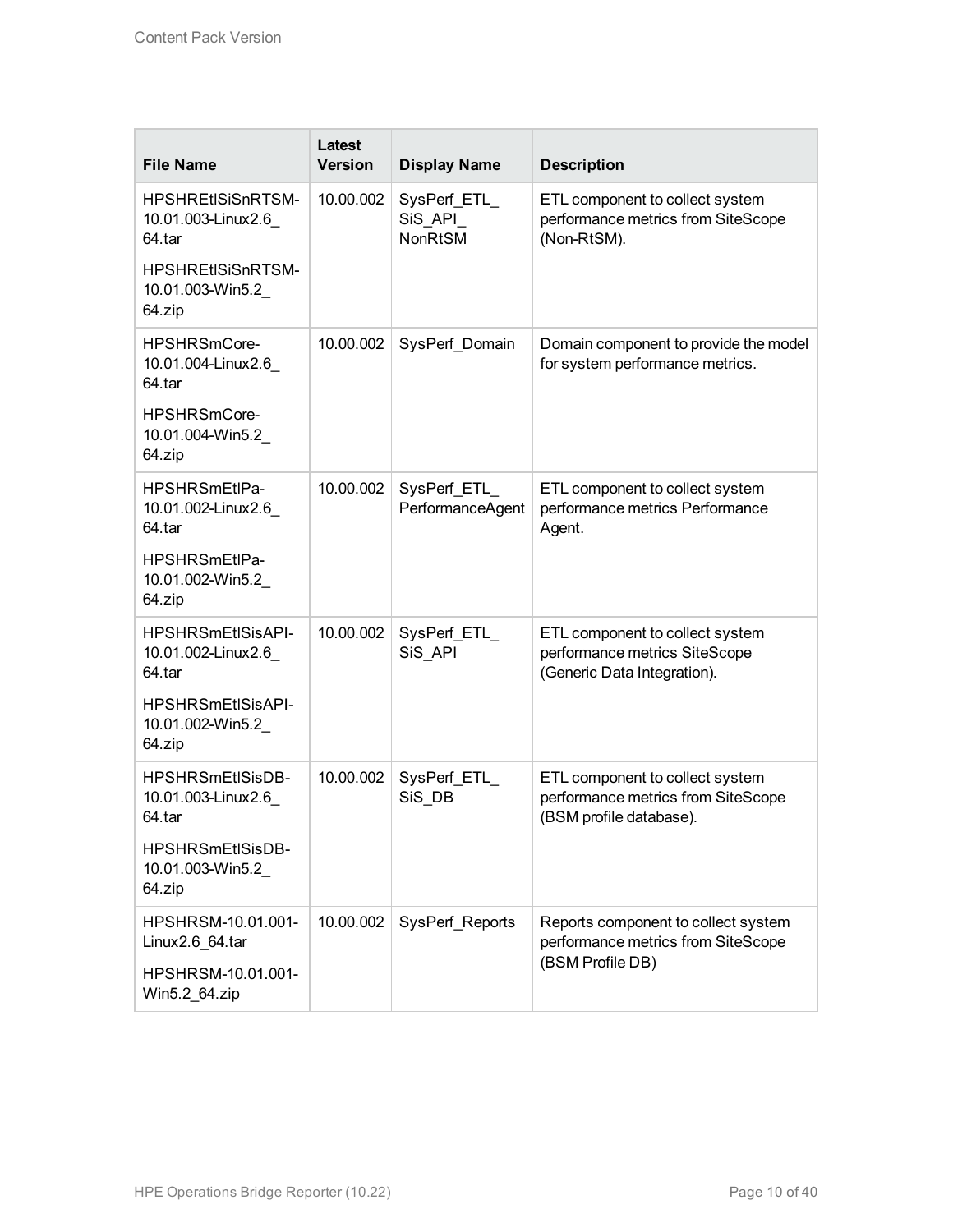## <span id="page-10-0"></span>OBR Health and Key Performance Indicators Content (Service Health)

### **Download OBR Health and Key Performance Indicators Content**:

**Applicable OBR Platform versions**: 10.00, 10.01, 10.02, 10.10, 10.21

#### **Content Release Date**: Sep 2017

| <b>File Name</b>                                       | Latest<br><b>Version</b> | <b>Display Name</b>                              | <b>Description</b>                                                                                                     |
|--------------------------------------------------------|--------------------------|--------------------------------------------------|------------------------------------------------------------------------------------------------------------------------|
| <b>HPOBRCoreSHIth-</b><br>10.01.002-Linux2.6<br>64 tar | 10.00.002                | <b>HIKPI Domain</b>                              | Domain component to provide the<br>model for Health and Key<br>Performance Indicators metrics.                         |
| HPOBRCoreSHIth-<br>10.01.002-Win5.2<br>64.zip          |                          |                                                  |                                                                                                                        |
| <b>HPOBROMIExt-</b><br>10.01.001-Linux2.6<br>64.tar    | 10.00.000                | HIKPI_ETL_<br>ServiceHealth                      | ETL component to collect Health<br>and Key Performance Indicators<br>metrics from Operations Manager<br>i (OMi 10.00). |
| <b>HPOBROMIExt-</b><br>10.01.001-Win5.2<br>64.zip      |                          |                                                  |                                                                                                                        |
| HPOBROMi10xEEtI-<br>10.01.000-Linux2.6<br>64.tar       | 10.01.001                | hikpi etl<br>ServiceHealth<br>OM <sub>i</sub> 10 | ETL component to collect Health<br>and Key Performance Indicators<br>metrics from OMi10 and later<br>version.          |
| HPOBROMi10xEEtI-<br>10.01.000-Win5.2_<br>64.zip        |                          |                                                  |                                                                                                                        |

## <span id="page-10-1"></span>OBR Network Performance Content

**Download OBR Network Content**: [https://marketplace.microfocus.com/itom/content/hpe-obr](https://marketplace.microfocus.com/itom/content/hpe-obr-network-content)[network-content](https://marketplace.microfocus.com/itom/content/hpe-obr-network-content)

**Applicable OBR Platform versions**: 10.00, 10.10, 10.20, 10.21,10.22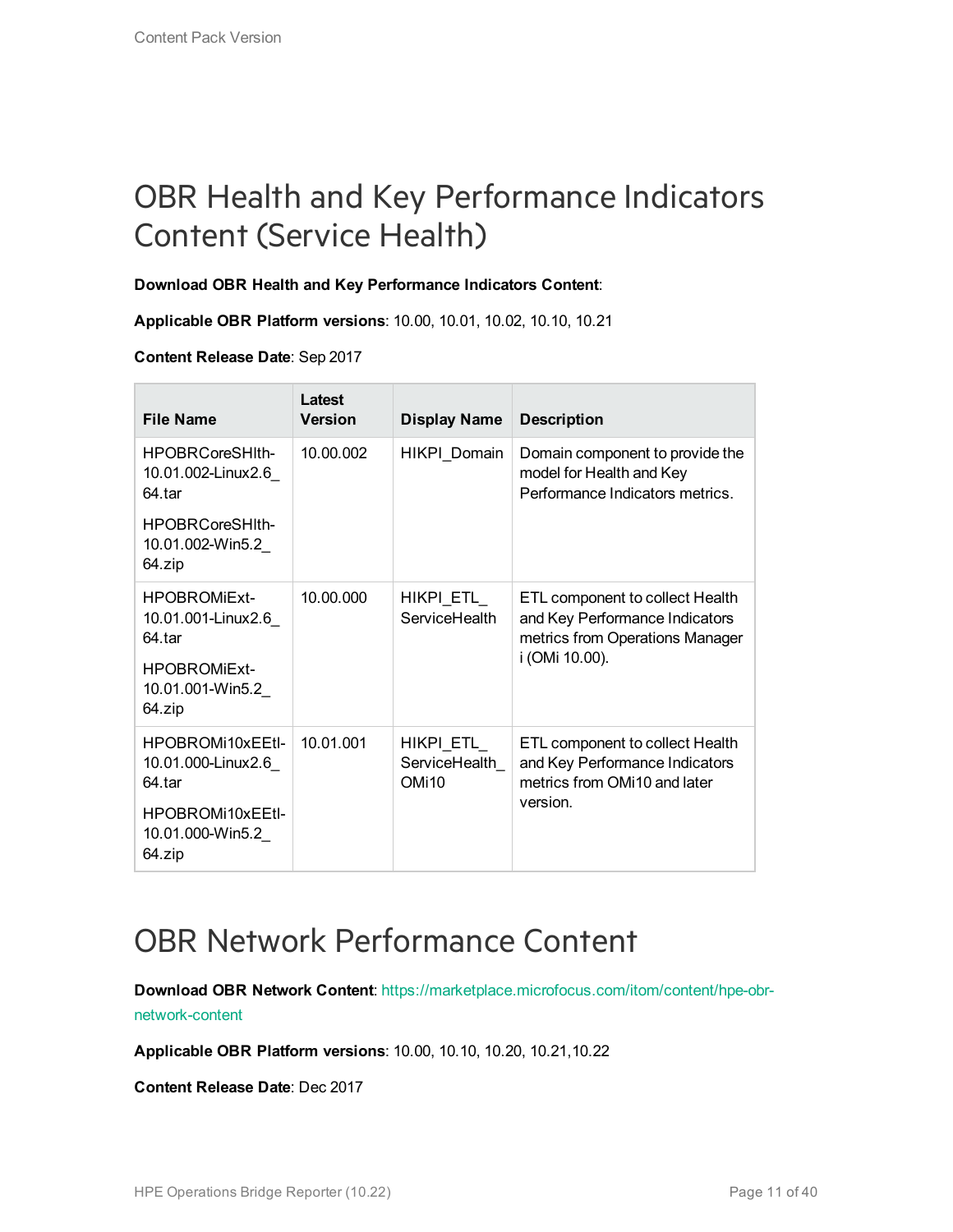| <b>File Name</b>                                                                              | Latest<br><b>Version</b> | <b>Display Name</b>                           | <b>Description</b>                                                                                                         |
|-----------------------------------------------------------------------------------------------|--------------------------|-----------------------------------------------|----------------------------------------------------------------------------------------------------------------------------|
| OBRNwCore-<br>10.21.002-<br>Linux2.6 64.tar<br>OBRNwCore-<br>10.21.002-Win5.2<br>64.zip       | 10.21.004                | NetworkPerf<br>Domain                         | Domain component to provide the model for<br>network performance metrics.                                                  |
| OBRNwENps92-<br>10.21.004-<br>Linux2.6_64.tar<br>OBRNwENps92-<br>10.21.004-Win5.2_<br>64.zip  | 10.21.004                | NetworkPerf<br>ETL PerfiSPI<br><b>RTSM</b>    | ETL component to collect network performance<br>metrics from NNM iSPI for Performance version<br>(NNMi integrated with BSM |
| OBRNwENpsN92-<br>10.21.004-<br>Linux2.6_64.tar<br>OBRNwENpsN92-<br>10.21.004-Win5.2<br>64.zip | 10.21.004                | NetworkPerf<br>ETL PerfiSPI<br><b>NonRTSM</b> | ETL component to collect network performance<br>metrics from NNM iSPI for Performance (NNMi<br>not integrated with BSM)    |
| OBRNwPerf-<br>10.21.003-<br>Linux2.6_64.tar<br>OBRNwPerf-<br>10.21.003-Win5.2<br>64.zip       | 10.21.004                | NetworkPerf<br>Reports                        | Reports component to provide reports on<br>network performance metrics.                                                    |

## **Applicable OBR Platform versions**: 10.00, 10.10, 10.20, 10.21

| <b>File Name</b>                                                                        | Latest<br><b>Version</b> | <b>Display Name</b>         | <b>Description</b>                                                                            |
|-----------------------------------------------------------------------------------------|--------------------------|-----------------------------|-----------------------------------------------------------------------------------------------|
| OBRNwCore-<br>10.01.001-<br>Linux2.6 64.tar<br>OBRNwCore-<br>10.01.001-Win5.2<br>64.zip | 10.00.003                | NetworkPerf<br>Domain       | Domain component to provide the model for<br>network performance metrics.                     |
| OBRNwENps92-<br>10.01.003-                                                              | 10.00.003                | NetworkPerf<br>ETL PerfiSPI | ETL component to collect network performance<br>metrics from NNM iSPI for Performance version |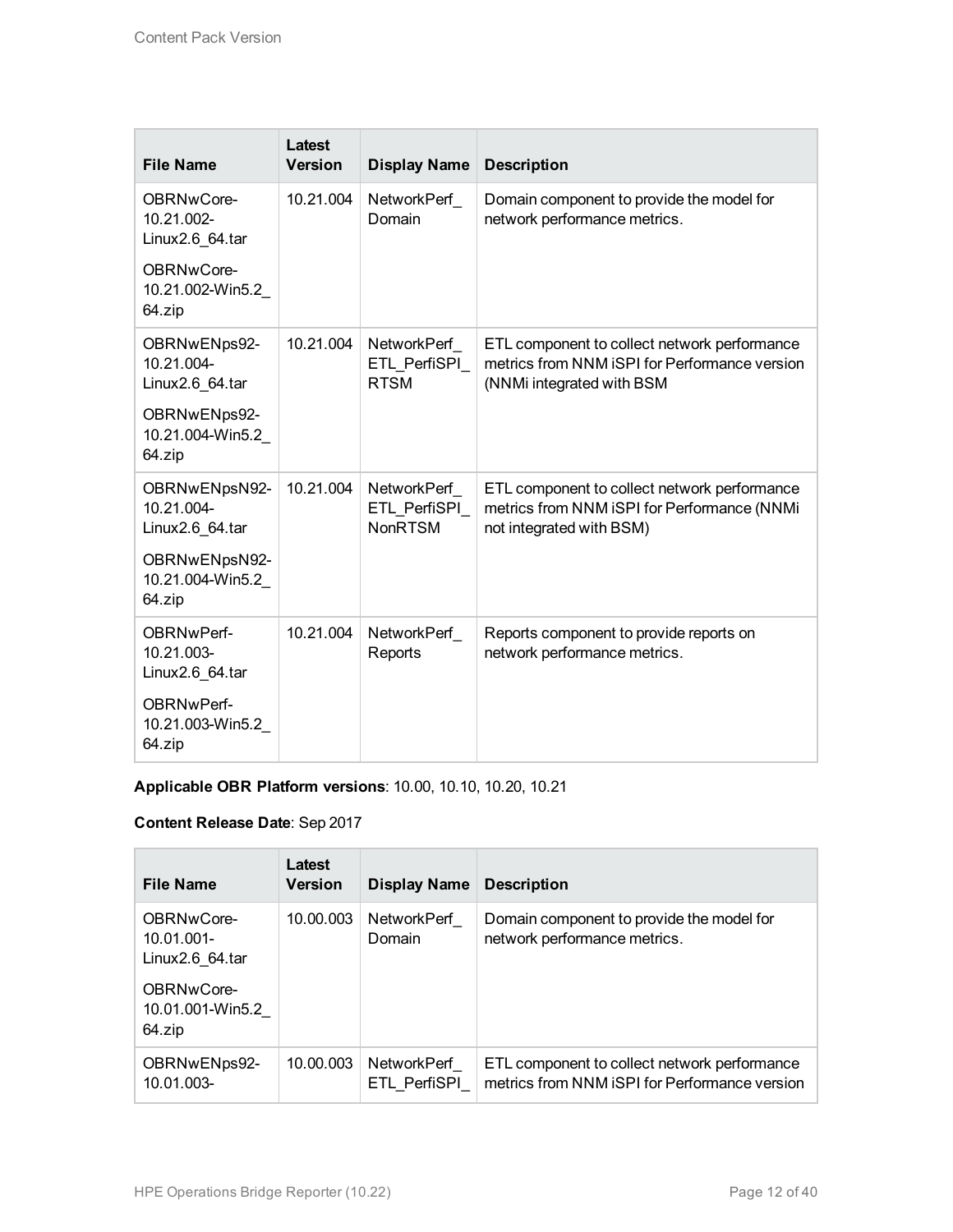| <b>File Name</b>                               | Latest<br><b>Version</b> | <b>Display Name</b>                            | <b>Description</b>                                                                                                      |
|------------------------------------------------|--------------------------|------------------------------------------------|-------------------------------------------------------------------------------------------------------------------------|
| Linux2.6 64.tar                                |                          | <b>RTSM</b>                                    | (NNMi integrated with BSM                                                                                               |
| OBRNwENps92-<br>10.01.003-Win5.2<br>64.zip     |                          |                                                |                                                                                                                         |
| OBRNwENpsN92-<br>10.01.003-<br>Linux2.6 64.tar | 10.00.003                | NetworkPerf<br>ETL_PerfiSPI_<br><b>NonRTSM</b> | ETL component to collect network performance<br>metrics from NNM iSPI for Performance (NNMi<br>not integrated with BSM) |
| OBRNwENpsN92-<br>10.01.003-Win5.2<br>64.zip    |                          |                                                |                                                                                                                         |
| OBRNwPerf-<br>10.01.002-<br>Linux2.6 64.tar    | 10.00.003                | NetworkPerf<br>Reports                         | Reports component to provide reports on<br>network performance metrics.                                                 |
| OBRNwPerf-<br>10.01.002-Win5.2<br>64.zip       |                          |                                                |                                                                                                                         |

## <span id="page-12-0"></span>OBR Virtualization Performance Content

## **Download OBR Virtualization Performance Content**:

<https://marketplace.microfocus.com/itom/content/hpe-obr-virtualization-performance-content>

**Applicable OBR Platform versions**: 10.00, 10.01, 10.02, 10.10, 10.21, 10,22

| <b>File Name</b>                              | Latest<br><b>Version</b> | <b>Display Name</b>                        | <b>Description</b>                                                                                    |
|-----------------------------------------------|--------------------------|--------------------------------------------|-------------------------------------------------------------------------------------------------------|
| OBRSmCoreV-<br>10.01.001-Linux2.6<br>64 tar   | 10.21.004                | VirtualEnvPerf<br>Domain                   | Domain component to provide the model<br>for virtual environment performance<br>metrics.              |
| OBRSmCoreV-<br>10.01.001-Win5.2<br>64.zip     |                          |                                            |                                                                                                       |
| OBRSmCoreVVM-<br>10.01.002-Linux2.6<br>64.tar | 10.21.004                | VirtualEnvPerf<br>Domain VMWare<br>vCenter | Domain Component to collect virtual<br>environment performance metrics from<br><b>VMware VCenter.</b> |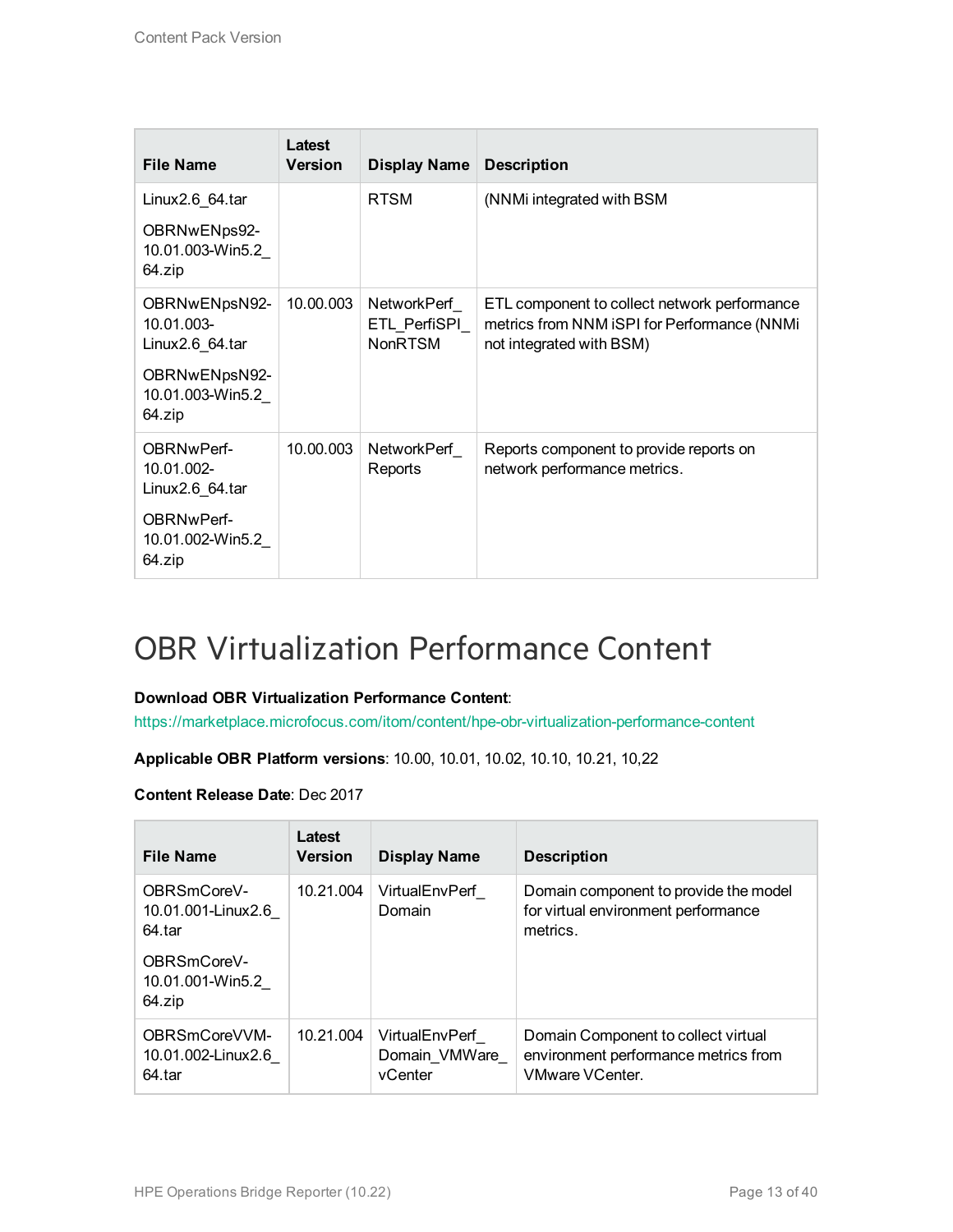| <b>File Name</b>                                            | Latest<br><b>Version</b> | <b>Display Name</b>                               | <b>Description</b>                                                                                                       |
|-------------------------------------------------------------|--------------------------|---------------------------------------------------|--------------------------------------------------------------------------------------------------------------------------|
| OBRSmCoreVVM-<br>10.01.002-Win5.2<br>64.zip                 |                          |                                                   |                                                                                                                          |
| OBRSmEtIVHyPa-<br>10.01.000-Linux2.6<br>64.tar              | 10.21.004                | VirtualEnvPerf<br>ETL_HyperV_<br>PerformanceAgent | ETL Component to collect HyperV-specific<br>virtual environment performance metrics<br>from Performance Agent.           |
| OBRSmEtIVHyPa-<br>10.01.000-<br>10.00.000-Win5.2_<br>64.zip |                          |                                                   |                                                                                                                          |
| OBRSmEtIVLprPa-<br>10.01.000-Linux2.6_<br>64.tar            | 10.21.004                | VirtualEnvPerf<br>ETL_HyperV_<br>PerformanceAgent | ETL Component to collect HyperV-specific<br>virtual environment performance metrics<br>from Performance Agent.           |
| OBRSmEtIVLprPa-<br>10.01.000-Win5.2_<br>64.zip              |                          |                                                   |                                                                                                                          |
| OBRSmEtIVSolPa-<br>10.01.000-Linux2.6<br>64.tar             | 10.21.004                | VirtualEnvPerf_<br>ETL<br>SolarisZones            | ETL Component to collect Solaris zone<br>specific virtual environment performance<br>metric Performance Agent.           |
| OBRSmEtIVSolPa-<br>10.01.000-Win5.2<br>64.zip               |                          | PerformanceAgent                                  |                                                                                                                          |
| OBRSmEtIVvmPa-<br>10.01.000-Linux2.6<br>64.tar              | 10.21.004                | VirtualEnvPerf_<br>ETL<br>PerformanceAgent        | ETL Component to collect virtual<br>environment performance metrics from<br>Performance Agent.                           |
| OBRSmEtIVvmPa-<br>10.01.000-Win5.2<br>64.zip                |                          |                                                   |                                                                                                                          |
| OBRSmEtIVvmSiS-<br>10.01.002-Linux2.6<br>64.tar             | 10.21.004                | VirtualEnvPerf_<br>ETL VMware<br>SiteScope        | ETL Component to collect VMware-<br>specific virtual environment performance<br>metrics from SiteScope (BPM Profile DB). |
| OBRSmEtIVvmSiS-<br>10.01.002-Win5.2<br>64.zip               |                          |                                                   |                                                                                                                          |
| OBRSmV-<br>10.00.002-Linux2.6<br>64.tar                     | 10.21.004                | VirtualEnvPerf<br>Reports_VMWare                  | ETL Component to collect VMware-<br>specific virtual environment performance<br>metrics.                                 |
| OBRSmV-                                                     |                          |                                                   |                                                                                                                          |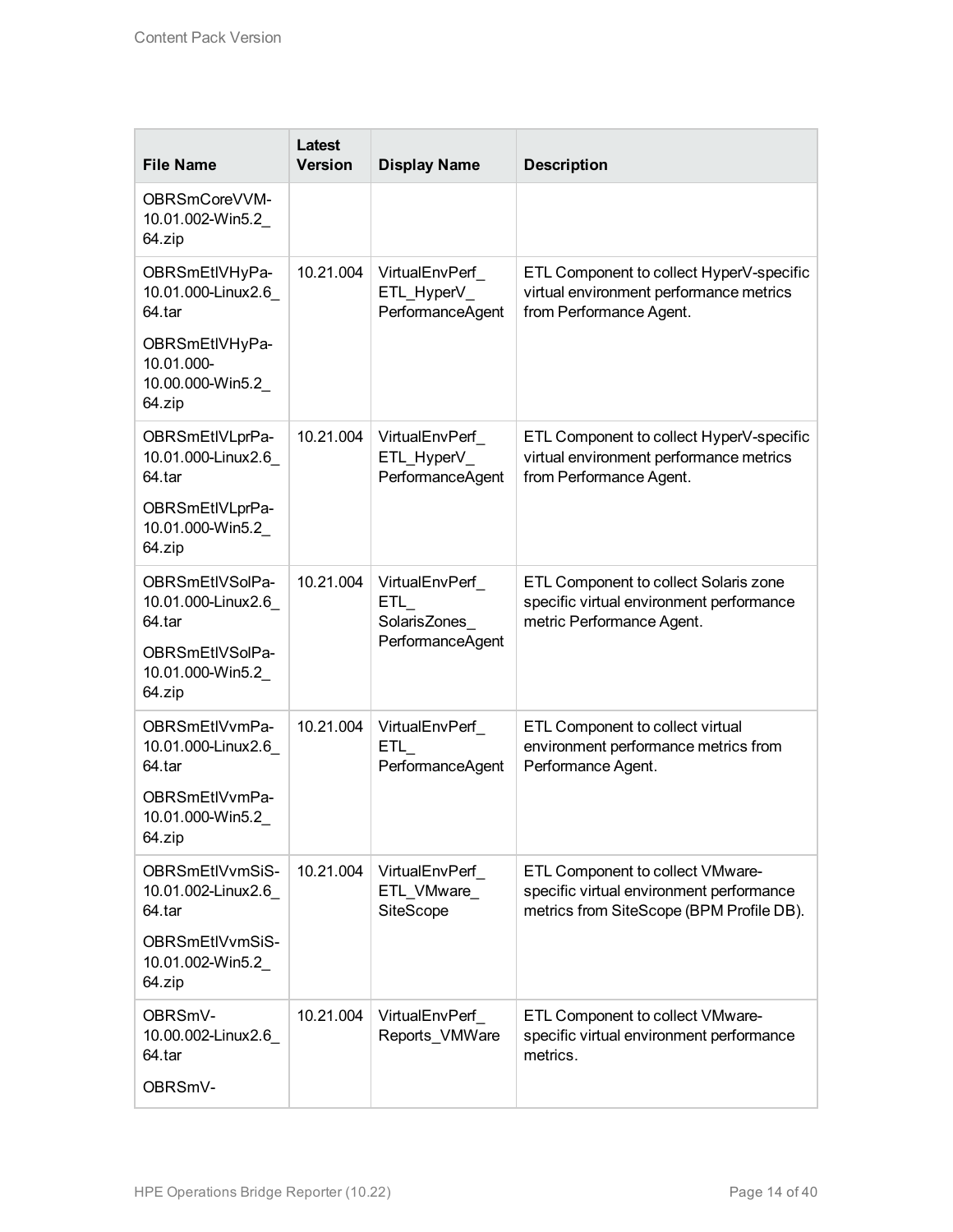| <b>File Name</b>                                                                     | Latest<br><b>Version</b> | <b>Display Name</b>                                        | <b>Description</b>                                                                                             |
|--------------------------------------------------------------------------------------|--------------------------|------------------------------------------------------------|----------------------------------------------------------------------------------------------------------------|
| 10.00.002-Win5.2<br>64.zip                                                           |                          |                                                            |                                                                                                                |
| OBRSmVVm-<br>10.01.002-Linux2.6<br>64.tar<br>OBRSmVVm-<br>10.01.002-Win5.2<br>64.zip | 10.21.004                | VirtualEnvPerf<br>ETL.<br>SolarisZones<br>PerformanceAgent | ETL Component to collect Solaris zone<br>specific virtual environment performance<br>metric Performance Agent. |

**Applicable OBR Platform versions**: 10.00, 10.01, 10.02, 10.10, 10.21

| <b>File Name</b>                                     | <b>Latest</b><br><b>Version</b> | <b>Display Name</b>                               | <b>Description</b>                                                                                                                |
|------------------------------------------------------|---------------------------------|---------------------------------------------------|-----------------------------------------------------------------------------------------------------------------------------------|
| OBREtIvmSiSAPI-<br>10.01.000-Linux2.6<br>64.tar      | 10.00.003                       | VirtualEnvPerf<br>ETL VMware<br>SiS API           | ETL Component to collect VMware-specific<br>virtual environment performance metrics<br>from SiteScope (Generic Data Integration). |
| <b>OBREtIvmSiSAPI-</b><br>10.01.000-Win5.2<br>64.zip |                                 |                                                   |                                                                                                                                   |
| OBRSmCoreV-<br>10.01.001-Linux2.6<br>64.tar          | 10.00.003                       | VirtualEnvPerf<br>Domain                          | Domain component to provide the model for<br>virtual environment performance metrics.                                             |
| OBRSmCoreV-<br>10.01.001-Win5.2<br>64.zip            |                                 |                                                   |                                                                                                                                   |
| OBRSmCoreVVM-<br>10.01.001-Linux2.6<br>64.tar        | 10.00.003                       | VirtualEnvPerf<br>Domain<br><b>VMWare vCenter</b> | Domain Component to collect virtual<br>environment performance metrics from<br><b>VMware VCenter.</b>                             |
| OBRSmCoreVVM-<br>10.01.001-Win5.2_<br>64.zip         |                                 |                                                   |                                                                                                                                   |
| OBRSmEtIVvmPa-<br>10.01.000-Linux2.6<br>64.tar       | 10.00.003                       | VirtualEnvPerf<br>ETL.<br>PerformanceAgent        | ETL Component to collect virtual<br>environment performance metrics from<br>Performance Agent.                                    |
| OBRSmEtIVvmPa-<br>10.01.000-Win5.2<br>64.zip         |                                 |                                                   |                                                                                                                                   |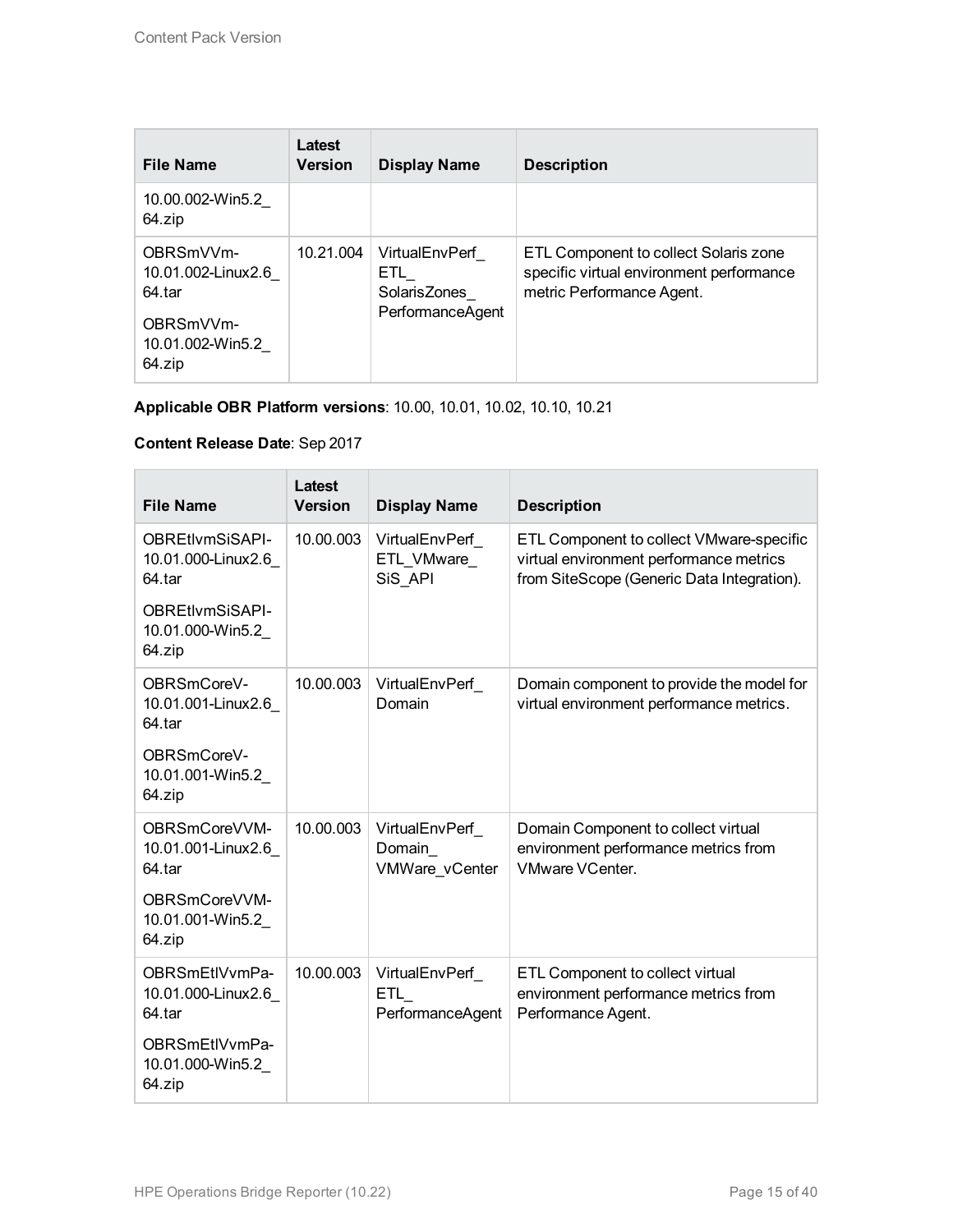| <b>File Name</b>                                | Latest<br><b>Version</b> | <b>Display Name</b>                       | <b>Description</b>                                                                                                      |
|-------------------------------------------------|--------------------------|-------------------------------------------|-------------------------------------------------------------------------------------------------------------------------|
| OBRSmEtIVvmSiS-<br>10.01.000-Linux2.6<br>64.tar | 10.00.003                | VirtualEnvPerf<br>ETL VMware<br>SiteScope | ETL Component to collect VMware-specific<br>virtual environment performance metrics<br>from SiteScope (BPM Profile DB). |
| OBRSmEtIVvmSiS-<br>10.01.000-Win5.2<br>64.zip   |                          |                                           |                                                                                                                         |
| OBRSmEtIVVmVc-<br>10.01.005-Linux2.6<br>64.tar  | 10.00.003                | VirtualEnvPerf<br>ETL VMWare<br>vCenter   | ETL Component to collect virtual<br>environment performance metrics from<br><b>VMware VCenter.</b>                      |
| OBRSmEtIVVmVc-<br>10.01.005-Win5.2<br>64.zip    |                          |                                           |                                                                                                                         |
| OBRSmV-<br>10.00.002-Linux2.6<br>64.tar         | 10.00.003                | VirtualEnvPerf<br>Reports VMWare          | ETL Component to collect VMware-specific<br>virtual environment performance metrics.                                    |
| OBRSmV-<br>10.00.002-Win5.2<br>64.zip           |                          |                                           |                                                                                                                         |
| OBRSmVVm-<br>10.01.002-Linux2.6<br>64.tar       | 10.00.003                | VirtualEnvPerf<br>ETL<br>SolarisZones     | ETL Component to collect Solaris zone<br>specific virtual environment performance<br>metric Performance Agent.          |
| OBRSmVVm-<br>10.01.002-Win5.2<br>64.zip         |                          | PerformanceAgent                          |                                                                                                                         |

## **Applicable OBR Platform versions**:10.00, 10.01, 10.02, 10.10, 10.21

## **Content Release Date**: Apr 2017

| <b>File Name</b>                                                                                     | Latest<br><b>Version</b> | <b>Display Name</b>                     | <b>Description</b>                                                                                                                    |
|------------------------------------------------------------------------------------------------------|--------------------------|-----------------------------------------|---------------------------------------------------------------------------------------------------------------------------------------|
| HPSHREtlymSiSAPI-<br>10.01.000-Linux2.6<br>64.tar<br>HPSHREtlymSiSAPI-<br>10.01.000-Win5.2<br>64.zip | 10.00.002                | VirtualEnvPerf<br>ETL VMware<br>SiS API | ETL Component to collect VMware-<br>specific virtual environment<br>performance metrics from SiteScope<br>(Generic Data Integration). |
| HPSHRSmCoreV-<br>10.01.001-Linux2.6                                                                  | 10.00.002                | VirtualEnvPerf<br>Domain                | Domain component to provide the model<br>for virtual environment performance                                                          |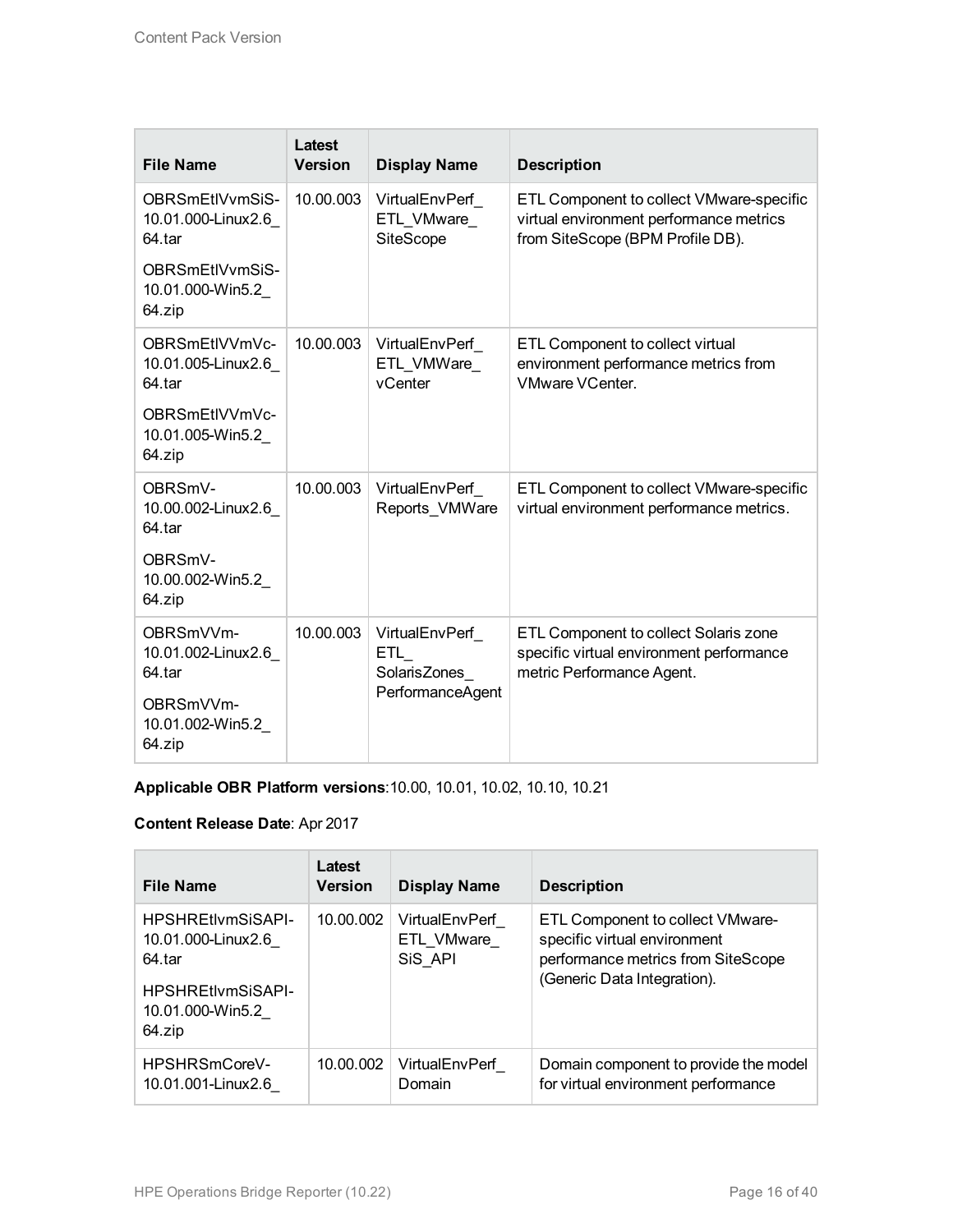| <b>File Name</b>                                  | Latest<br><b>Version</b> | <b>Display Name</b>                        | <b>Description</b>                                                                                     |
|---------------------------------------------------|--------------------------|--------------------------------------------|--------------------------------------------------------------------------------------------------------|
| 64.tar                                            |                          |                                            | metrics.                                                                                               |
| HPSHRSmCoreV-<br>10.01.001-Win5.2<br>64.zip       |                          |                                            |                                                                                                        |
| HPSHRSmCoreVVM-<br>10.01.001-Linux2.6_<br>64.tar  | 10.00.002                | VirtualEnvPerf<br>Domain<br>VMWare vCenter | Domain Component to collect virtual<br>environment performance metrics from<br>VMware VCenter.         |
| HPSHRSmCoreVVM-<br>10.01.001-Win5.2<br>64.zip     |                          |                                            |                                                                                                        |
| HPSHRSmEtIVvmPa-<br>10.01.000-Linux2.6<br>64.tar  | 10.00.002                | VirtualEnvPerf<br>ETL<br>PerformanceAgent  | ETL Component to collect virtual<br>environment performance metrics from<br>Performance Agent.         |
| HPSHRSmEtIVvmPa-<br>10.01.000-Win5.2_<br>64.zip   |                          |                                            |                                                                                                        |
| HPSHRSmEtIVvmSiS-<br>10.01.000-Linux2.6<br>64.tar | 10.00.002                | VirtualEnvPerf<br>ETL_VMware<br>SiteScope  | ETL Component to collect VMware-<br>specific virtual environment<br>performance metrics from SiteScope |
| HPSHRSmEtIVvmSiS-<br>10.01.000-Win5.2<br>64.zip   |                          |                                            | (BPM Profile DB).                                                                                      |
| HPSHRSmEtIVVmVc-<br>10.01.005-Linux2.6<br>64.tar  | 10.00.002                | VirtualEnvPerf<br>ETL VMWare<br>vCenter    | ETL Component to collect virtual<br>environment performance metrics from<br><b>VMware VCenter.</b>     |
| HPSHRSmEtIVVmVc-<br>10.01.005-Win5.2_<br>64.zip   |                          |                                            |                                                                                                        |
| HPSHRSmV-<br>10.01.001-Linux2.6<br>64.tar         | 10.00.002                | VirtualEnvPerf<br>Reports VMWare           | ETL Component to collect VMware-<br>specific virtual environment<br>performance metrics.               |
| HPSHRSmV-<br>10.01.001-Win5.2<br>64.zip           |                          |                                            |                                                                                                        |
| HPSHRSmVVm-<br>10.01.001-Linux2.6<br>64.tar       | 10.00.002                | VirtualEnvPerf<br>Reports_VMWare           | ETL Component to collect VMware-<br>specific virtual environment<br>performance metrics.               |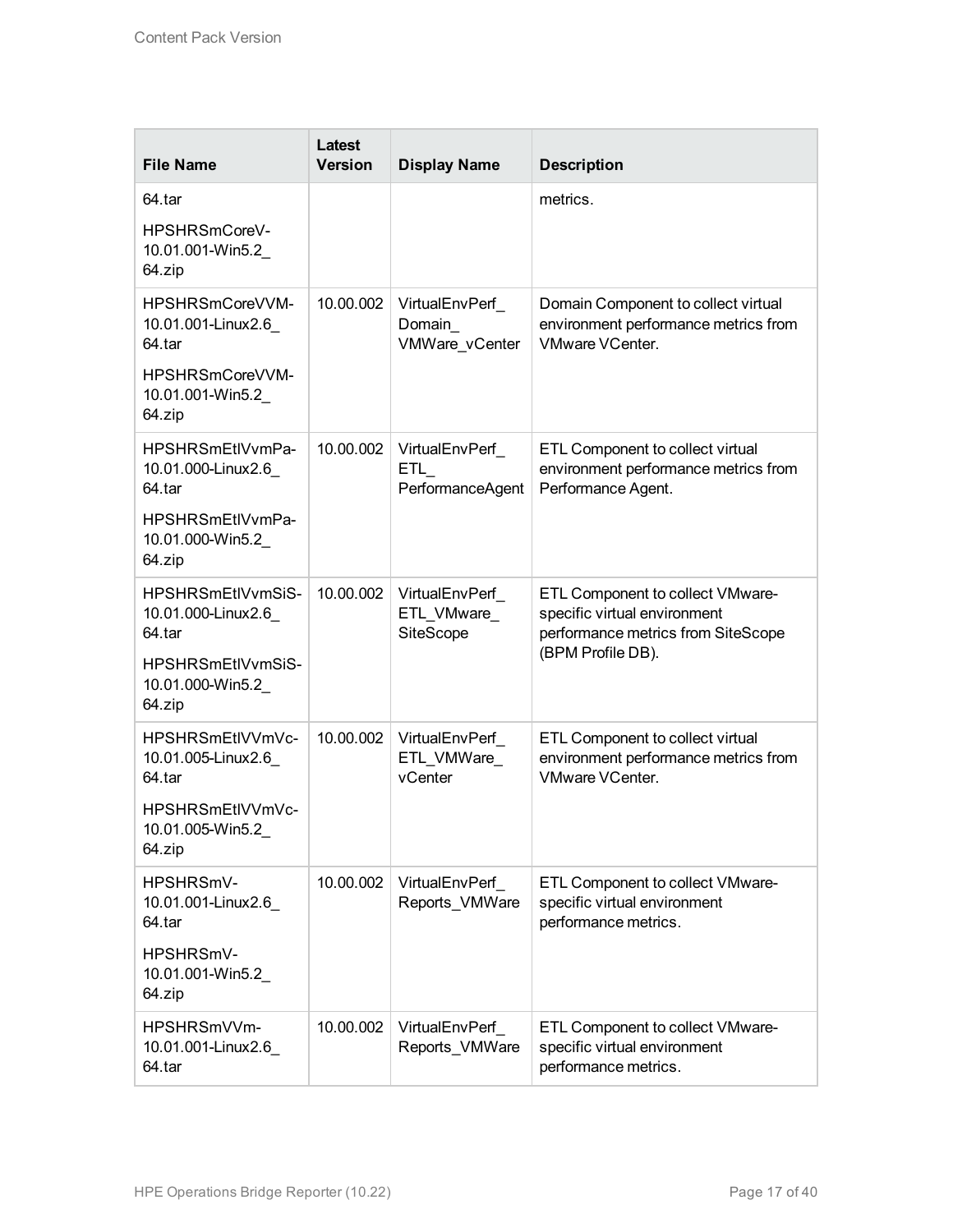| <b>File Name</b>                          | Latest<br><b>Version</b> | <b>Display Name</b> | <b>Description</b> |
|-------------------------------------------|--------------------------|---------------------|--------------------|
| HPSHRSmVVm-<br>10.01.001-Win5.2<br>64.zip |                          |                     |                    |

## <span id="page-17-0"></span>OBR Operations Manager Content

## **Download OBR Operations Manager**

**Content**:<https://marketplace.microfocus.com/itom/content/hpe-obr-operations-manager-content>

## **Applicable OBR Platform versions**: 10.1x

#### **Content Release Date**: Aug 2016

| File Name                                       | Latest<br><b>Version</b> | <b>Display</b><br><b>Name</b>  | <b>Description</b>                                                                               |
|-------------------------------------------------|--------------------------|--------------------------------|--------------------------------------------------------------------------------------------------|
| HPOBROM-<br>10.01.000-<br>Linux2.6_64.tar       | 10.00.001                | OprEvent<br>Domain<br>Reports  | Consolidated component to provide<br>the model and the reports for<br>operations events metrics. |
| HPOBROM-<br>10.01.000-<br>Win5.2 64.zip         |                          |                                |                                                                                                  |
| HPOBROmEtI-<br>10.01.000-<br>Linux2.6 $64$ .tar | 10.00.001                | OprEvent<br>ETL<br><b>HPOM</b> | ETL component to collect operations<br>events metrics from Operations<br>Manager.                |
| HPOBROmEtI-<br>10.01.000-<br>Win5.2 64.zip      |                          |                                |                                                                                                  |

## **Applicable OBR Platform versions**: 10.0x.

| <b>File Name</b>                                                      | Latest<br><b>Version</b> | <b>Display</b><br><b>Name</b> | <b>Description</b>                                                                               |
|-----------------------------------------------------------------------|--------------------------|-------------------------------|--------------------------------------------------------------------------------------------------|
| HPEOBROM-<br>10.00.000-<br>Linux2.6 64.tar<br>HPEOBROM-<br>10.00.000- | 10.00.000                | OprEvent<br>Domain<br>Reports | Consolidated component to provide<br>the model and the reports for<br>operations events metrics. |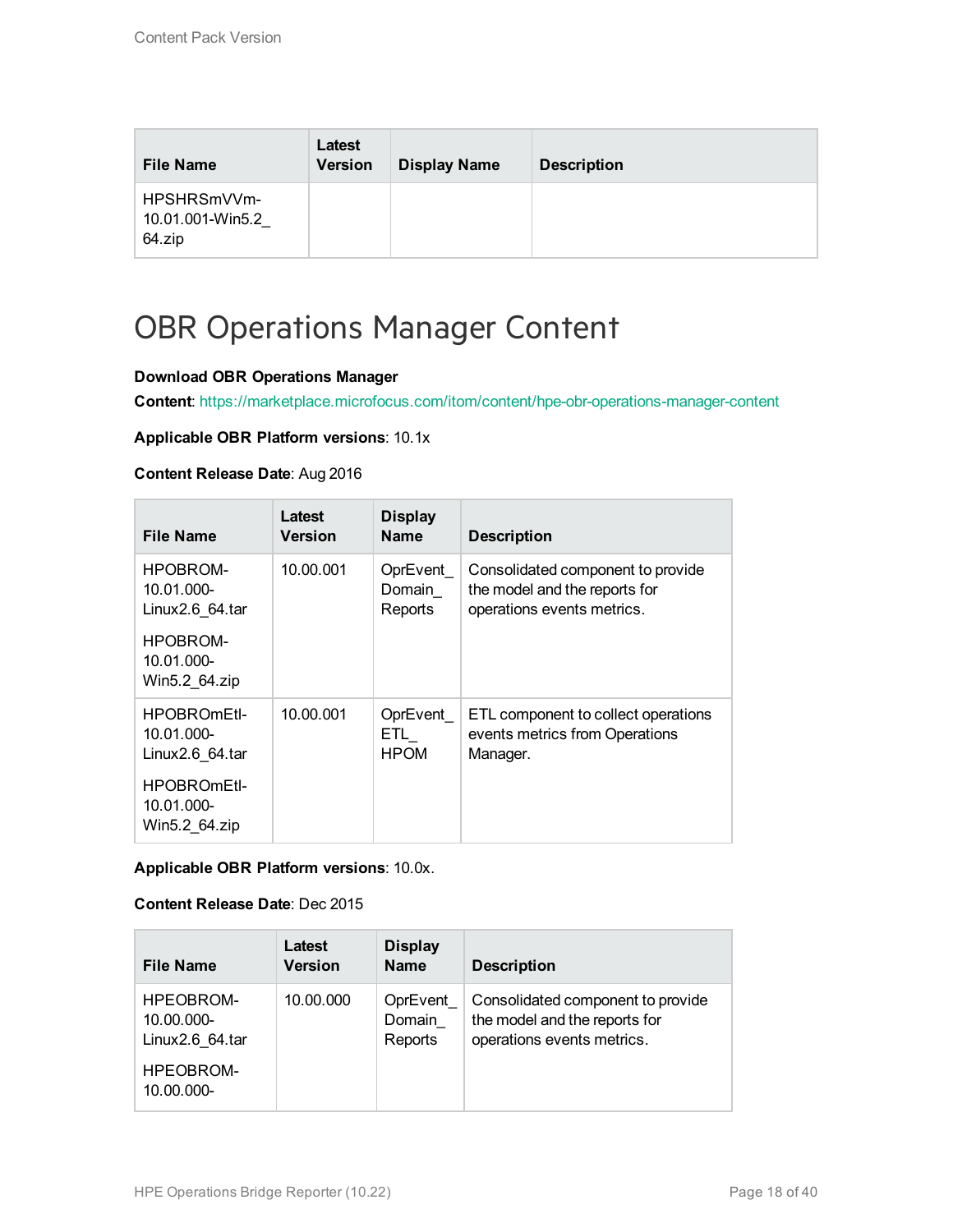| <b>File Name</b>                              | Latest<br><b>Version</b> | <b>Display</b><br><b>Name</b>  | <b>Description</b>                                                                |
|-----------------------------------------------|--------------------------|--------------------------------|-----------------------------------------------------------------------------------|
| Win5.2 64.zip                                 |                          |                                |                                                                                   |
| HPFOBROmEtI-<br>10.00.000-<br>Linux2.6 64.tar | 10.00.000                | OprEvent<br>ETL<br><b>HPOM</b> | ETL component to collect operations<br>events metrics from Operations<br>Manager. |
| HPEOBROmEtI-<br>10.00.000-<br>Win5.2 64.zip   |                          |                                |                                                                                   |

## <span id="page-18-0"></span>OBR Cross-Domain Operations Events Content (OMi)

## **Download OBR Cross-Domain Operations Events Content**:

[https://marketplace.microfocus.com/itom/content/hpe-obr-operations-events-operations-manager](https://marketplace.microfocus.com/itom/content/hpe-obr-operations-events-operations-manager-content)[content](https://marketplace.microfocus.com/itom/content/hpe-obr-operations-events-operations-manager-content)

## **Applicable OBR Platform versions**: 10.0, 10.1, 10.2, 10.21, 10.22

| <b>File Name</b>                                                                              | Latest<br><b>Version</b> | <b>Display Name</b>                | <b>Description</b>                                                                                                     |
|-----------------------------------------------------------------------------------------------|--------------------------|------------------------------------|------------------------------------------------------------------------------------------------------------------------|
| OBRCoreOMi-<br>10.01.003-<br>Linux2.6_64.tar<br>OBRCoreOMi-<br>10.01.003-Win5.2<br>64.zip     | 10.00.004                | CrossOprEvent<br>Domain<br>Reports | Consolidated component to<br>provide the model and the reports<br>for cross-domain operations<br>events metrics (OMi). |
| OBRCoreSHIth-<br>10.01.003-<br>Linux2.6 64.tar<br>OBRCoreSHIth-<br>10.01.003-Win5.2<br>64.zip | 10.00.004                | HIKPI Domain                       | Domain component to provide the<br>model for Health and Key<br>Performance Indicators metrics.                         |
| OBREtISHIth10-<br>10.01.002-<br>Linux2.6 64.tar                                               | 10.00.004                | hikpi etl<br>ServiceHealth         | ETL Component to Health and Key<br>Performance Indicators from<br><b>BSM Service Health.</b>                           |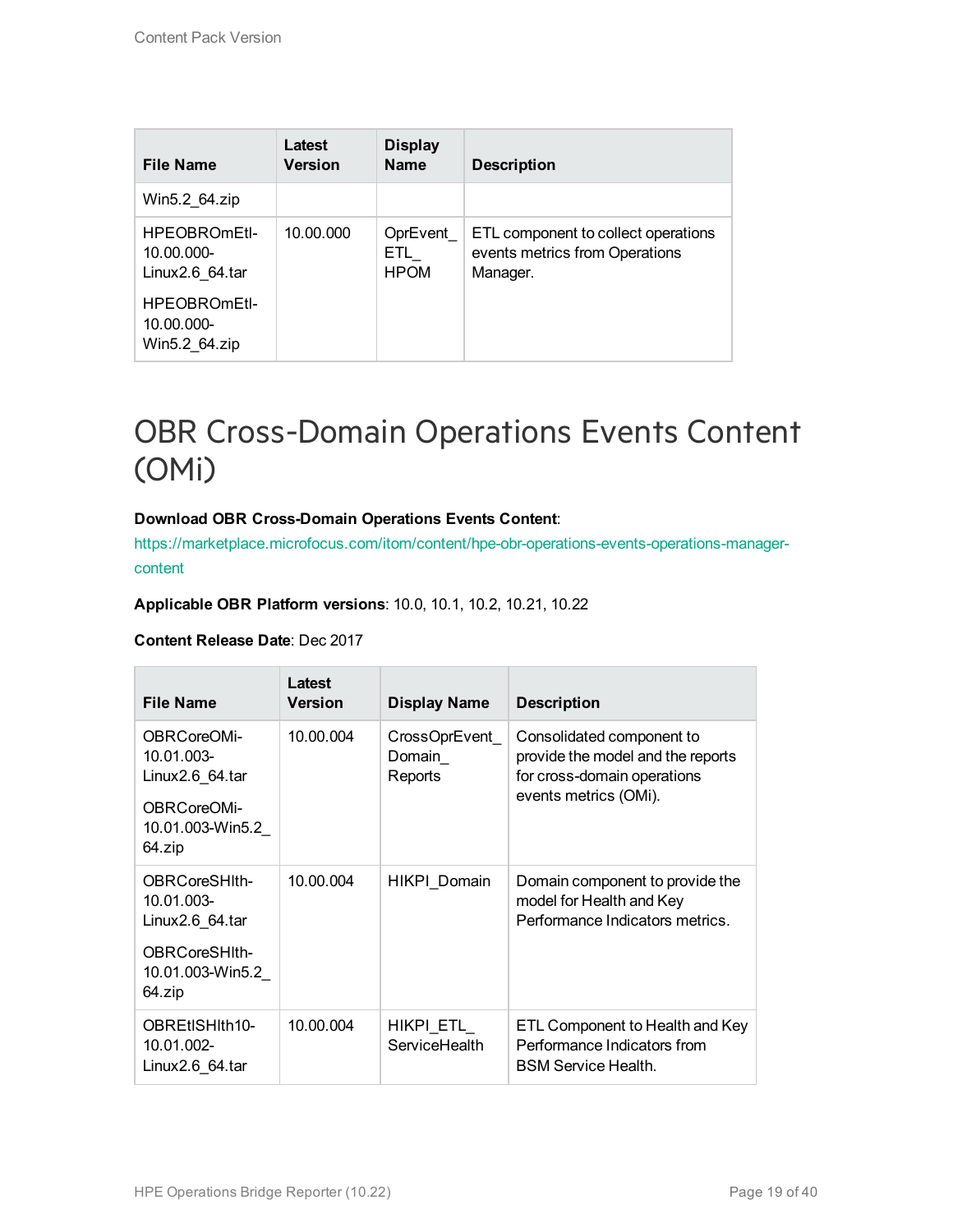| <b>File Name</b>                                              | <b>Latest</b><br><b>Version</b> | <b>Display Name</b>                       | <b>Description</b>                                                                                                  |
|---------------------------------------------------------------|---------------------------------|-------------------------------------------|---------------------------------------------------------------------------------------------------------------------|
| OBREtISHIth10-<br>10.01.002-Win5.2<br>64.zip                  |                                 |                                           |                                                                                                                     |
| OBREtISHIthBSM-<br>10.01.001-<br>Linux2.6 64.tar              | 10.00.004                       | hikpi etl<br>ServiceHealth                | ETL Component to Health and Key<br>Performance Indicators from<br><b>BSM Service Health.</b>                        |
| OBREtISHIthBSM-<br>10.01.001-Win5.2<br>64.zip                 |                                 |                                           |                                                                                                                     |
| OBROMi10Etl-<br>10.01.001-<br>Linux2.6_64.tar<br>OBROMi10Etl- | 10.00.004                       | CrossOprEvent_<br>ETL_OMi10               | ETL Component to collect cross-<br>domain operations events metrics<br>from Operations Manager i (OMi<br>$10.00$ ). |
| 10.01.001-Win5.2<br>64.zip                                    |                                 |                                           |                                                                                                                     |
| OBROMi10ExtEtl-<br>10.01.002-<br>Linux2.6_64.tar              | 10.00.004                       | CrossOprEvent_<br>ETL OMi10<br>Extended   | ETL Component to collect cross-<br>domain operations events metrics<br>from Operations Manager i (OMi               |
| OBROMi10ExtEtl-<br>10.01.002-Win5.2_<br>64.zip                |                                 |                                           | $10.00$ ).                                                                                                          |
| OBROMi10xEEtI-<br>10.01.001-<br>Linux2.6_64.tar               | 10.00.004                       | CrossOprEvent_<br>ETL_OMi10x_<br>Extended | ETL Component to collect cross-<br>domain operations events metrics<br>from Operations Manager i (OMi               |
| OBROMi10xEEtl-<br>10.01.001-Win5.2<br>64.zip                  |                                 |                                           | 10.10 and later versions).                                                                                          |
| OBROMi10xEtl-<br>10.01.001-<br>Linux2.6_64.tar                | 10.00.004                       | CrossOprEvent_<br>ETL OMi10x              | ETL Component to collect cross-<br>domain operations events metrics<br>from Operations Manager i (OMi               |
| OBROMi10xEtl-<br>10.01.001-Win5.2_<br>64.zip                  |                                 |                                           | 10.10 and later versions).                                                                                          |
| <b>OBROMiEtI-</b><br>10.01.000-<br>Linux2.6_64.tar            | 10.00.004                       | CrossOprEvent_<br>ETL_OMi                 | ETL Component to collect cross-<br>domain operations events metrics<br>from Operations Manager i (OMi).             |
| <b>OBROMIEtI-</b><br>10.01.000-Win5.2_                        |                                 |                                           |                                                                                                                     |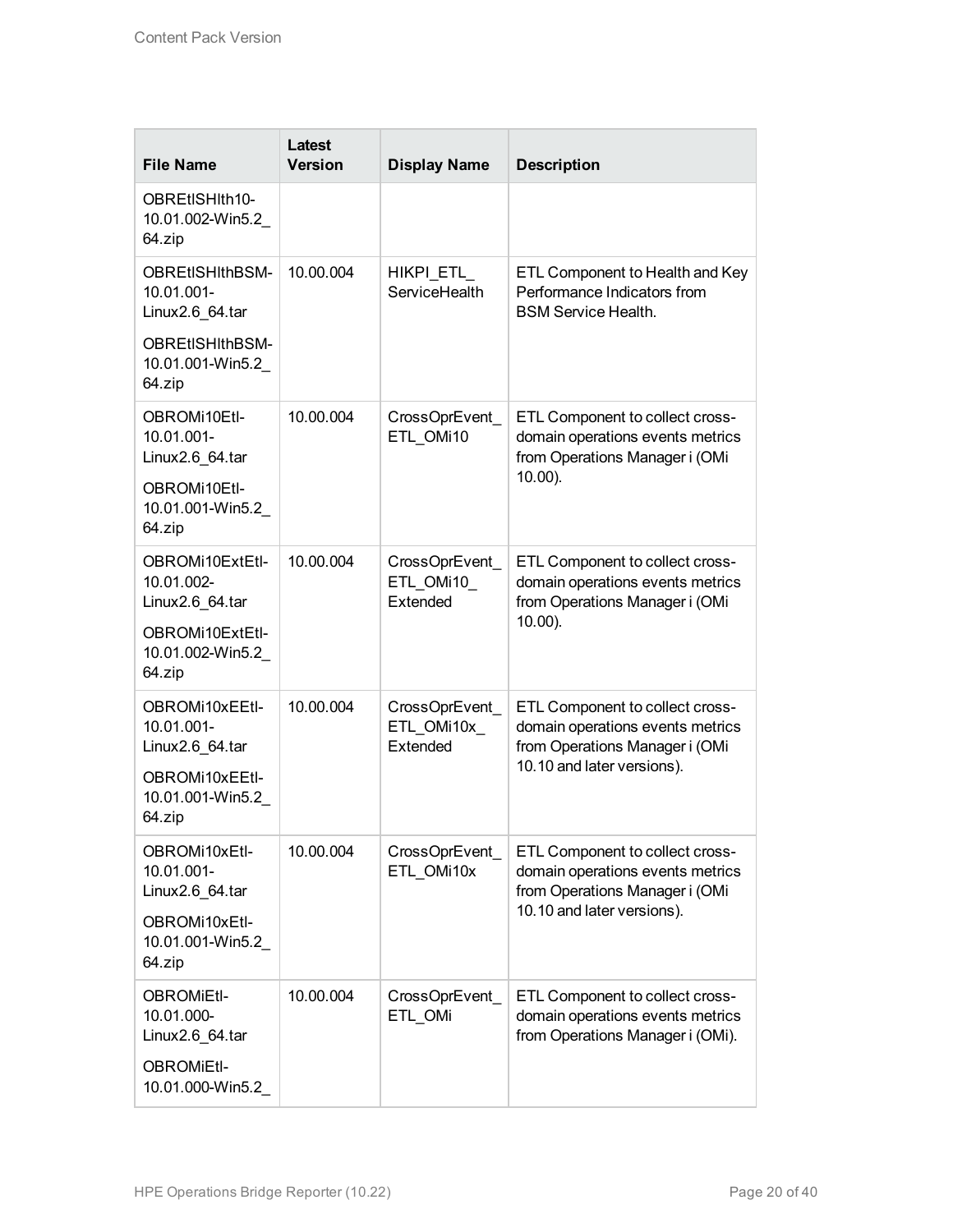| <b>File Name</b>                                                                                     | Latest<br><b>Version</b> | <b>Display Name</b>                  | <b>Description</b>                                                                                                        |
|------------------------------------------------------------------------------------------------------|--------------------------|--------------------------------------|---------------------------------------------------------------------------------------------------------------------------|
| 64.zip                                                                                               |                          |                                      |                                                                                                                           |
| OBROMiExt-<br>10.01.002-<br>Linux2.6 64.tar<br>OBROMiExt-<br>10.01.002-Win5.2_<br>64.zip             | 10.00.004                | CrossOprEvent<br>ETL OMi<br>Extended | ETL Component to collect cross-<br>domain operations events metrics<br>including CMAs from Operations<br>Manager i (OMi). |
| OBROMiExtEtl-<br>10.01.000-<br>Linux2.6 64.tar<br><b>OBROMIExtEtI-</b><br>10.01.000-Win5.2<br>64.zip | 10.00.004                | CrossOprEvent<br>ETL OMi<br>Extended | ETL Component to collect cross-<br>domain operations events metrics<br>including CMAs from Operations<br>Manager i (OMi). |
| -Linux2.6_64.tar<br>OBRSHIthA-<br>10.01.002-Win5.2<br>64.zip                                         | 10.00.004                | HIKPI_Reports_<br>ServiceHealth      | Reports component to provide<br>reports on Health and Key<br>Performance Indicators metrics.                              |

## **Applicable OBR Platform versions**: 10.0, 10.1, 10.2, 10.21

| <b>File Name</b>                                                                              | Latest<br><b>Version</b> | <b>Display Name</b>                | <b>Description</b>                                                                                                     |
|-----------------------------------------------------------------------------------------------|--------------------------|------------------------------------|------------------------------------------------------------------------------------------------------------------------|
| OBRCoreOMi-<br>10.01.003-<br>Linux2.6_64.tar<br>OBRCoreOMi-<br>10.01.003-Win5.2<br>64.zip     | 10.00.003                | CrossOprEvent<br>Domain<br>Reports | Consolidated component to<br>provide the model and the reports<br>for cross-domain operations<br>events metrics (OMi). |
| OBRCoreSHIth-<br>10.01.003-<br>Linux2.6 64.tar<br>OBRCoreSHIth-<br>10.01.003-Win5.2<br>64.zip | 10.00.003                | HIKPI Domain                       | Domain component to provide the<br>model for Health and Key<br>Performance Indicators metrics.                         |
| OBREtISHIth10-<br>10.01.000-                                                                  | 10.00.003                | hikpi etl<br>ServiceHealth         | ETL Component to Health and Key<br>Performance Indicators from                                                         |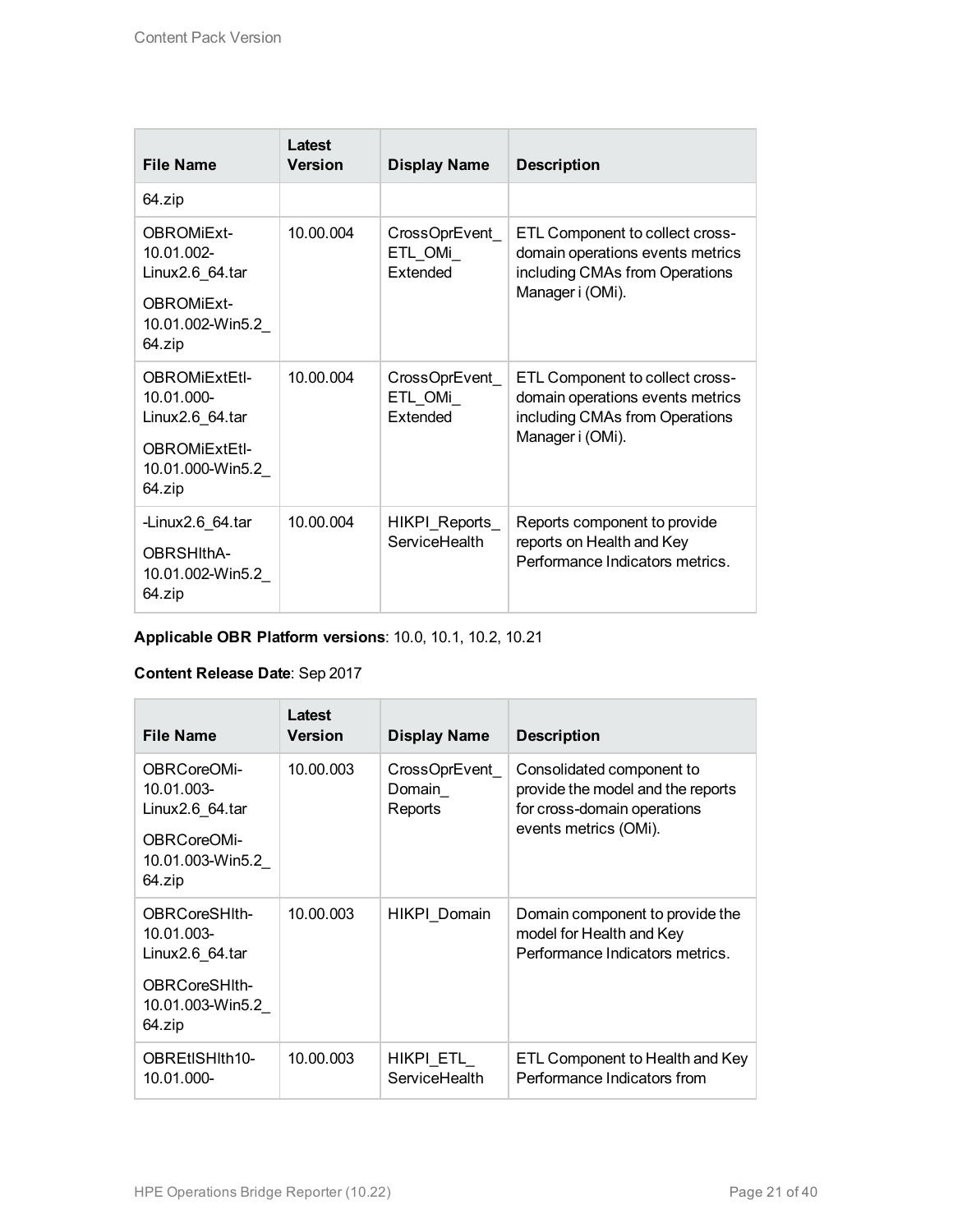| <b>File Name</b>                                   | Latest<br><b>Version</b> | <b>Display Name</b>                       | <b>Description</b>                                                                                      |
|----------------------------------------------------|--------------------------|-------------------------------------------|---------------------------------------------------------------------------------------------------------|
| Linux2.6_64.tar                                    |                          |                                           | <b>BSM Service Health.</b>                                                                              |
| OBREtISHIth10-<br>10.01.000-Win5.2<br>64.zip       |                          |                                           |                                                                                                         |
| OBREtISHIthBSM-<br>10.01.000-<br>Linux2.6_64.tar   | 10.00.003                | HIKPI_ETL_<br>ServiceHealth               | ETL Component to Health and Key<br>Performance Indicators from<br><b>BSM Service Health.</b>            |
| OBREtISHIthBSM-<br>10.01.000-Win5.2<br>64.zip      |                          |                                           |                                                                                                         |
| OBROMi10Etl-<br>10.01.000-<br>Linux2.6_64.tar      | 10.00.003                | CrossOprEvent_<br>ETL OMi10               | ETL Component to collect cross-<br>domain operations events metrics<br>from Operations Manager i (OMi   |
| OBROMi10Etl-<br>10.01.000-Win5.2<br>64.zip         |                          |                                           | $10.00$ ).                                                                                              |
| OBROMi10ExtEtl-<br>10.01.000-<br>Linux2.6_64.tar   | 10.00.003                | CrossOprEvent_<br>ETL OMi10<br>Extended   | ETL Component to collect cross-<br>domain operations events metrics<br>from Operations Manager i (OMi   |
| OBROMi10ExtEtl-<br>10.01.000-Win5.2_<br>64.zip     |                          |                                           | $10.00$ ).                                                                                              |
| OBROMi10xEEtI-<br>10.01.001-<br>Linux2.6_64.tar    | 10.00.003                | CrossOprEvent_<br>ETL_OMi10x_<br>Extended | ETL Component to collect cross-<br>domain operations events metrics<br>from Operations Manager i (OMi   |
| OBROMi10xEEtI-<br>10.01.001-Win5.2<br>64.zip       |                          |                                           | 10.10 and later versions).                                                                              |
| OBROMi10xEtl-<br>10.01.000-<br>Linux2.6_64.tar     | 10.00.003                | CrossOprEvent<br>ETL OMi10x               | ETL Component to collect cross-<br>domain operations events metrics<br>from Operations Manager i (OMi   |
| OBROMi10xEtl-<br>10.01.001-Win5.2_<br>64.zip       |                          |                                           | 10.10 and later versions).                                                                              |
| <b>OBROMIEtI-</b><br>10.01.000-<br>Linux2.6_64.tar | 10.00.003                | CrossOprEvent_<br>ETL OMi                 | ETL Component to collect cross-<br>domain operations events metrics<br>from Operations Manager i (OMi). |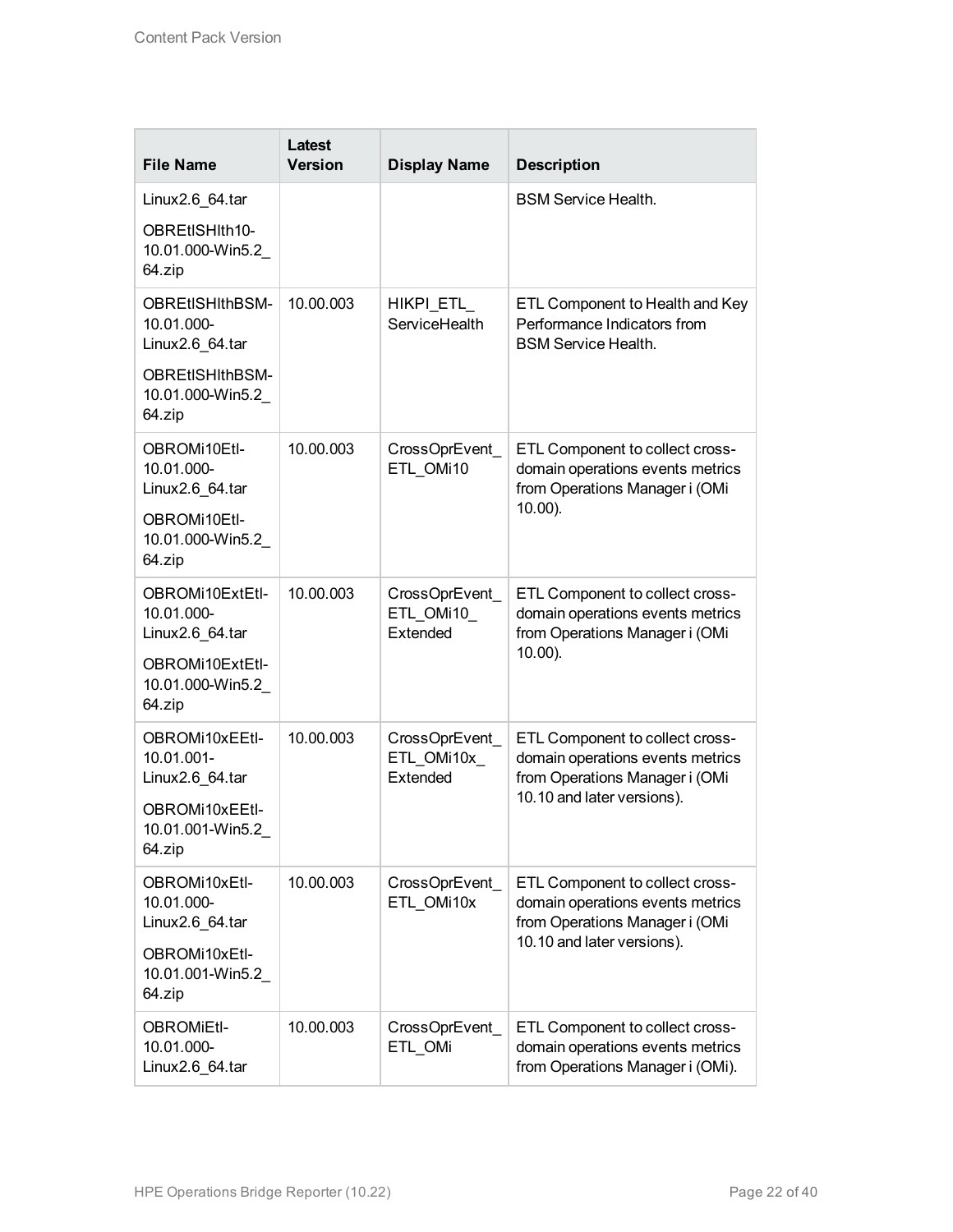| <b>File Name</b>                                                                                            | Latest<br><b>Version</b> | <b>Display Name</b>                   | <b>Description</b>                                                                                                        |
|-------------------------------------------------------------------------------------------------------------|--------------------------|---------------------------------------|---------------------------------------------------------------------------------------------------------------------------|
| <b>OBROMiEtI-</b><br>10.01.000-Win5.2<br>64.zip                                                             |                          |                                       |                                                                                                                           |
| <b>OBROMiExt-</b><br>10.01.002-<br>Linux2.6 64.tar<br><b>OBROMiExt-</b><br>10.01.002-Win5.2_<br>64.zip      | 10.00.003                | CrossOprEvent_<br>ETL_OMi<br>Extended | ETL Component to collect cross-<br>domain operations events metrics<br>including CMAs from Operations<br>Manager i (OMi). |
| <b>OBROMIExtEtI-</b><br>10.01.000-<br>Linux2.6 64.tar<br><b>OBROMIExtEtI-</b><br>10.01.000-Win5.2<br>64.zip | 10.00.003                | CrossOprEvent<br>ETL_OMi_<br>Extended | ETL Component to collect cross-<br>domain operations events metrics<br>including CMAs from Operations<br>Manager i (OMi). |
| <b>OBRSHIthA-</b><br>10.01.002-<br>Linux2.6 64.tar<br>OBRSHIthA-<br>10.01.002-Win5.2<br>64.zip              | 10.00.003                | HIKPI Reports<br><b>ServiceHealth</b> | Reports component to provide<br>reports on Health and Key<br>Performance Indicators metrics.                              |

## <span id="page-22-0"></span>OBR Cloud Optimizer Content

## **Download OBR Content Development Environment**:

<https://marketplace.microfocus.com/itom/content/obr-cloud-optimizer-content>

## **Applicable OBR Platform versions**: 10.22

| <b>File Name</b>                          | Latest<br><b>Version</b> | <b>Display Name</b>                                | <b>Description</b>                                   |
|-------------------------------------------|--------------------------|----------------------------------------------------|------------------------------------------------------|
| OBREtIvmCO-<br>10.21.001-Win5.2<br>64.zip | 10.21.001                | VirtualEnvPerf ETL<br><b>VMware CloudOptimizer</b> | ETL component to collect<br>Cloud Optimizer metrics. |
| OBREtIvmCO-<br>10.21.001-Linux2.6         |                          |                                                    |                                                      |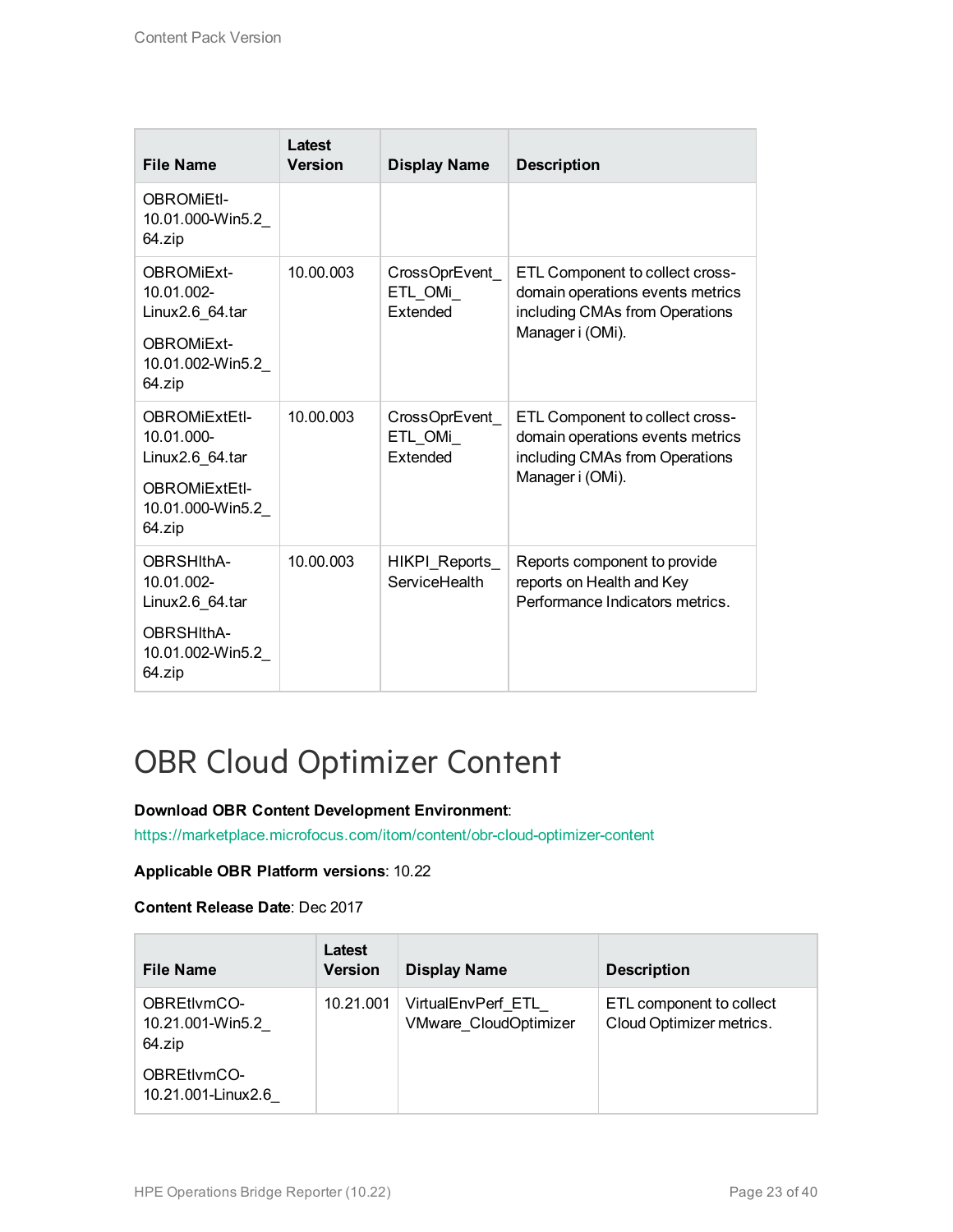| <b>File Name</b> | Latest<br>Version | <b>Display Name</b> | <b>Description</b> |
|------------------|-------------------|---------------------|--------------------|
| 64.tar           |                   |                     |                    |

### **Applicable OBR Platform versions**: 10.21

#### **Content Release Date**: Sep 2017

| <b>File Name</b>                            | Latest<br><b>Version</b> | <b>Display Name</b>                         | <b>Description</b>                                   |
|---------------------------------------------|--------------------------|---------------------------------------------|------------------------------------------------------|
| OBREtIvmCO-<br>10.21.000-Win5.2<br>64.zip   | 10.21.000                | VirtualEnvPerf ETL<br>VMware CloudOptimizer | ETL component to collect<br>Cloud Optimizer metrics. |
| OBREtIvmCO-<br>10.21.000-Linux2.6<br>64.tar |                          |                                             |                                                      |

**Applicable OBR Platform versions**: 10.00, 10.01, 10.02, 10.10, 10.22

#### **Content Release Date**: May 2016

| <b>File Name</b>     | <b>Latest Version</b> | <b>Description</b>                                |
|----------------------|-----------------------|---------------------------------------------------|
| vPV ETL.tar          | 10.00.000             | ETL component to collect Cloud Optimizer metrics. |
| vPV ETL.zip          |                       |                                                   |
| SM Virtualiztion.zip | 10.00.000             |                                                   |

## <span id="page-23-0"></span>OBR Network Component Health Content

## **Download OBR Network Component Health Content**:

<https://marketplace.microfocus.com/itom/content/hpe-obr-network-component-health-content>

**Applicable OBR Platform versions**: 10.1x, 10.2, 10.21, 10.22

| <b>File Name</b>                          | Latest<br><b>Version</b> | <b>Display Name</b>        | <b>Description</b>                                                           |
|-------------------------------------------|--------------------------|----------------------------|------------------------------------------------------------------------------|
| OBRCHApp-<br>10.01.003-Linux2.6<br>64.tar | 10.00.002                | ComponentHealth<br>Reports | Reports component to provide reports on<br>Network Component Health metrics. |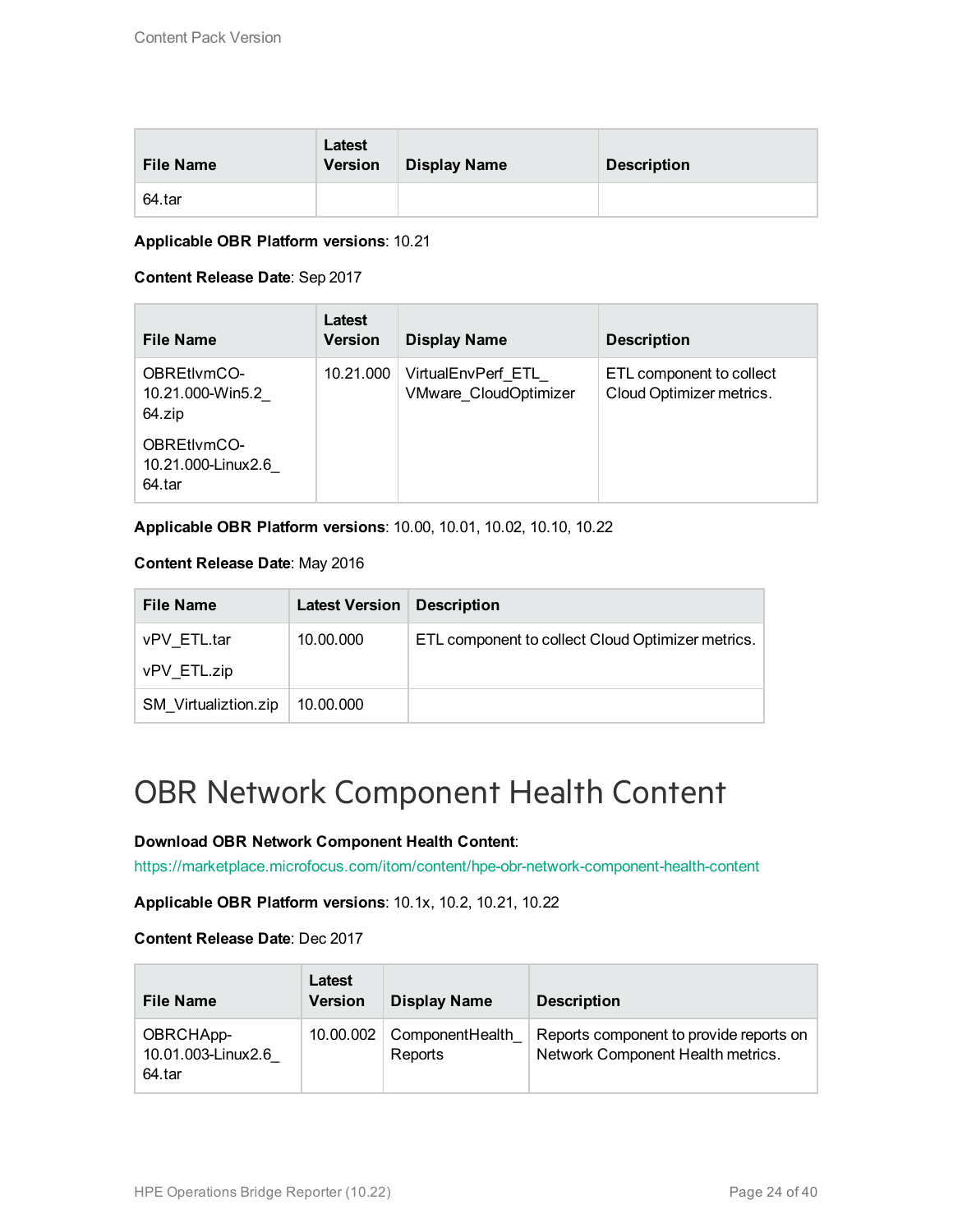| <b>File Name</b>                           | Latest<br><b>Version</b> | <b>Display Name</b>     | <b>Description</b>                                                         |
|--------------------------------------------|--------------------------|-------------------------|----------------------------------------------------------------------------|
| OBRCHApp-<br>10.01.003-Win5.2<br>64.zip    |                          |                         |                                                                            |
| OBRCHCore-<br>10.01.000-Linux2.6<br>64.tar | 10.00.002                | ComponentHealth<br>Core | Domain component to provide model for<br>Network Component Health metrics. |
| OBRCHCore-<br>10.01.000-Win5.2<br>64.zip   |                          |                         |                                                                            |

## **Applicable OBR Platform versions**: 10.1x

## **Content Release Date**: Aug 2016

| <b>File Name</b>                            | Latest<br><b>Version</b> | <b>Display Name</b>        | <b>Description</b>                                                           |
|---------------------------------------------|--------------------------|----------------------------|------------------------------------------------------------------------------|
| HPOBRCHApp-<br>10.01.000-Linux2.6<br>64.tar | 10.00.001                | ComponentHealth<br>Reports | Reports component to provide reports<br>on Network Component Health metrics. |
| HPOBRCHApp-<br>10.01.000-Win5.2<br>64.zip   |                          |                            |                                                                              |

## **Applicable OBR Platform versions**: 10.0x.

| <b>File Name</b>                              | Latest<br>Version | <b>Display Name</b>        | <b>Description</b>                                                              |
|-----------------------------------------------|-------------------|----------------------------|---------------------------------------------------------------------------------|
| HPEOBRCHApp-<br>10.00.000-Linux2.6<br>64 tar  | 10.00.000         | ComponentHealth<br>Reports | Reports component to provide reports<br>on Network Component Health<br>metrics. |
| HPEOBRCHApp-<br>10.00.000-Win5.2<br>64.zip    |                   |                            |                                                                                 |
| HPEOBRCHCore-<br>10.00.000-Linux2.6<br>64.tar | 10.00.000         | ComponentHealth<br>Core    | Domain component to provide model<br>for Network Component Health<br>metrics.   |
| HPEOBRCHCore-<br>10.00.000-Win5.2<br>64.zip   |                   |                            |                                                                                 |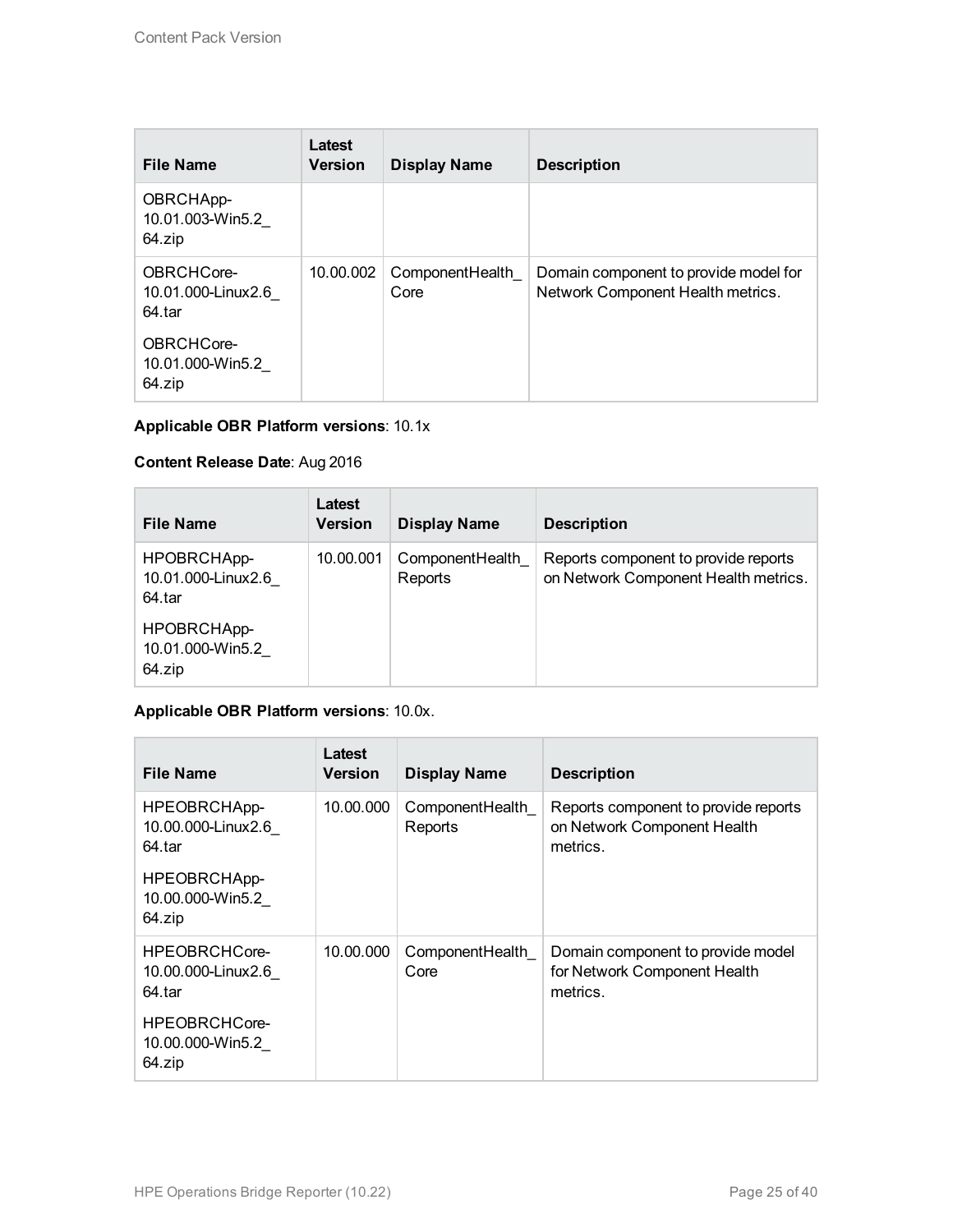## <span id="page-25-0"></span>OBR Network Interface Health Content

### **Download OBR Network Interface Health**

**Content**:<https://marketplace.microfocus.com/itom/content/hpe-obr-network-interface-health-content>

## **Applicable OBR Platform versions**: 10.1x

## **Content Release Date**: Aug 2016

| <b>File Name</b>                                                                 | Latest<br><b>Version</b> | <b>Display</b><br><b>Name</b> | <b>Description</b>                                                                             |
|----------------------------------------------------------------------------------|--------------------------|-------------------------------|------------------------------------------------------------------------------------------------|
| HPOBRIHApp-10.01.000-Linux2.6<br>64.tar<br>HPOBRIHApp-10.01.000-Win5.2<br>64.zip | 10.00.001                | Interface<br>Health           | Reports<br>component<br>to provide<br>reports on<br>network<br>interface<br>health<br>metrics. |

### **Applicable OBR Platform versions**: 10.0x.

| <b>File Name</b>                                                                     | Latest<br><b>Version</b> | <b>Display</b><br><b>Name</b> | <b>Description</b>                                                                               |
|--------------------------------------------------------------------------------------|--------------------------|-------------------------------|--------------------------------------------------------------------------------------------------|
| HPEOBRIHApp-10.00.000-Linux2.6<br>64 tar<br>HPEOBRIHApp-10.00.000-Win5.2<br>64.zip   | 10.00.000                | Interface<br>Health           | Reports<br>component<br>to provide<br>reports on<br>network<br>interface<br>health<br>metrics.   |
| HPEOBRIHCore-10.00.000-Linux2.6<br>64 tar<br>HPEOBRIHCore-10.00.000-Win5.2<br>64.zip | 10.00.000                | CoreInterface<br>Health       | Domain<br>component<br>to provide<br>the model<br>for Network<br>Component<br>Health<br>metrics. |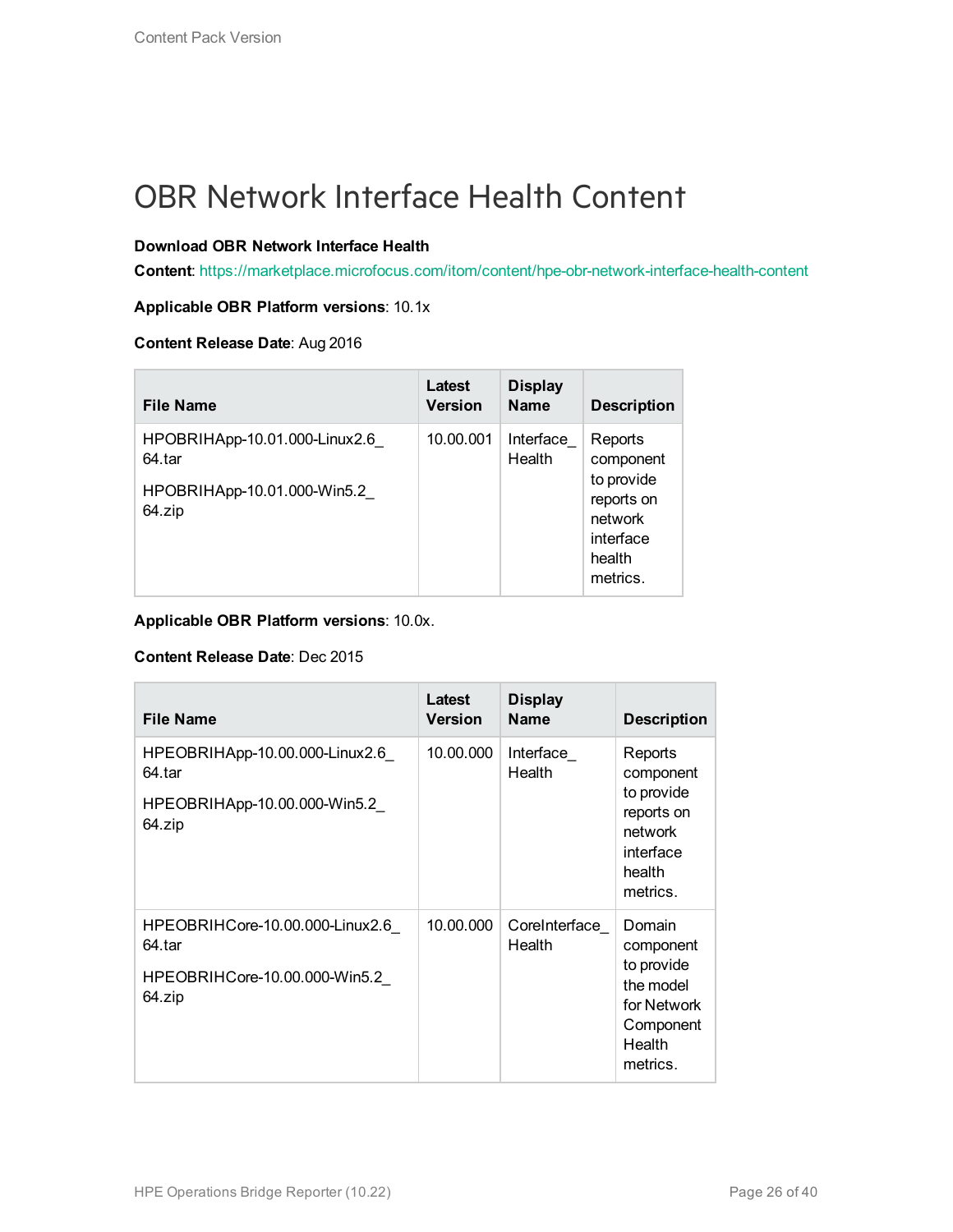## <span id="page-26-0"></span>OBR Synthetic Transaction Monitoring (BPM) **Content**

## **Download OBR Synthetic Transaction Monitoring (BPM) Content**:

[https://marketplace.microfocus.com/itom/content/hpe-obr-synthetic-transaction-monitoring-bpm](https://marketplace.microfocus.com/itom/content/hpe-obr-synthetic-transaction-monitoring-bpm-content)[content](https://marketplace.microfocus.com/itom/content/hpe-obr-synthetic-transaction-monitoring-bpm-content)

## **Applicable OBR Platform versions**: 10.1, 10.2, 10.21, 10.22

### **Content Release Date**:Dec 2017

| <b>File Name</b>                                                                                                             | Latest<br><b>Version</b> | <b>Display</b><br><b>Name</b> | <b>Description</b>                                                                                                |
|------------------------------------------------------------------------------------------------------------------------------|--------------------------|-------------------------------|-------------------------------------------------------------------------------------------------------------------|
| HPOBREumBpm-<br>10.01.001-Linux2.6<br>64.tar<br>HPOBREumBpm-<br>10.01.001-Win5.2<br>64.zip                                   | 10.00.001                | SynTrans<br>Domain<br>Reports | Consolidated component to<br>provide the model and the reports<br>for synthetic transaction<br>monitoring metrics |
| OBREumEtIBpm-<br>10.01.002-Linux2.6<br>64.tar-Linux2.6 64.tar<br>OBREumEtIBpm-<br>10.01.002-Linux2.6<br>64.tar-Win5.2 64.zip | 10.00.002                | SynTrans<br>ETL BPM           | ETL component to collect<br>synthetic transaction monitoring<br>metrics from Business Process<br>Monitor.         |

#### **Applicable OBR Platform versions**: 10.1x

#### **Content Release Date**: Aug 2016

| <b>File Name</b>                                | Latest<br>Version | <b>Display</b><br><b>Name</b>     | <b>Description</b>                                                                                            |
|-------------------------------------------------|-------------------|-----------------------------------|---------------------------------------------------------------------------------------------------------------|
| HPOBREtIBpmOMi-<br>10.01.000-Linux2.6<br>64.tar | 10.00.001         | SynTrans<br>ETL<br><b>BPM OMi</b> | ETL component to collect synthetic<br>transaction monitoring metrics from<br><b>Business Process Monitor.</b> |
| HPOBREtIBpmOMi-<br>10.01.000-Win5.2<br>64.zip   |                   |                                   |                                                                                                               |
| HPOBREumBpm-                                    | 10.00.001         | SynTrans                          | Consolidated component to provide                                                                             |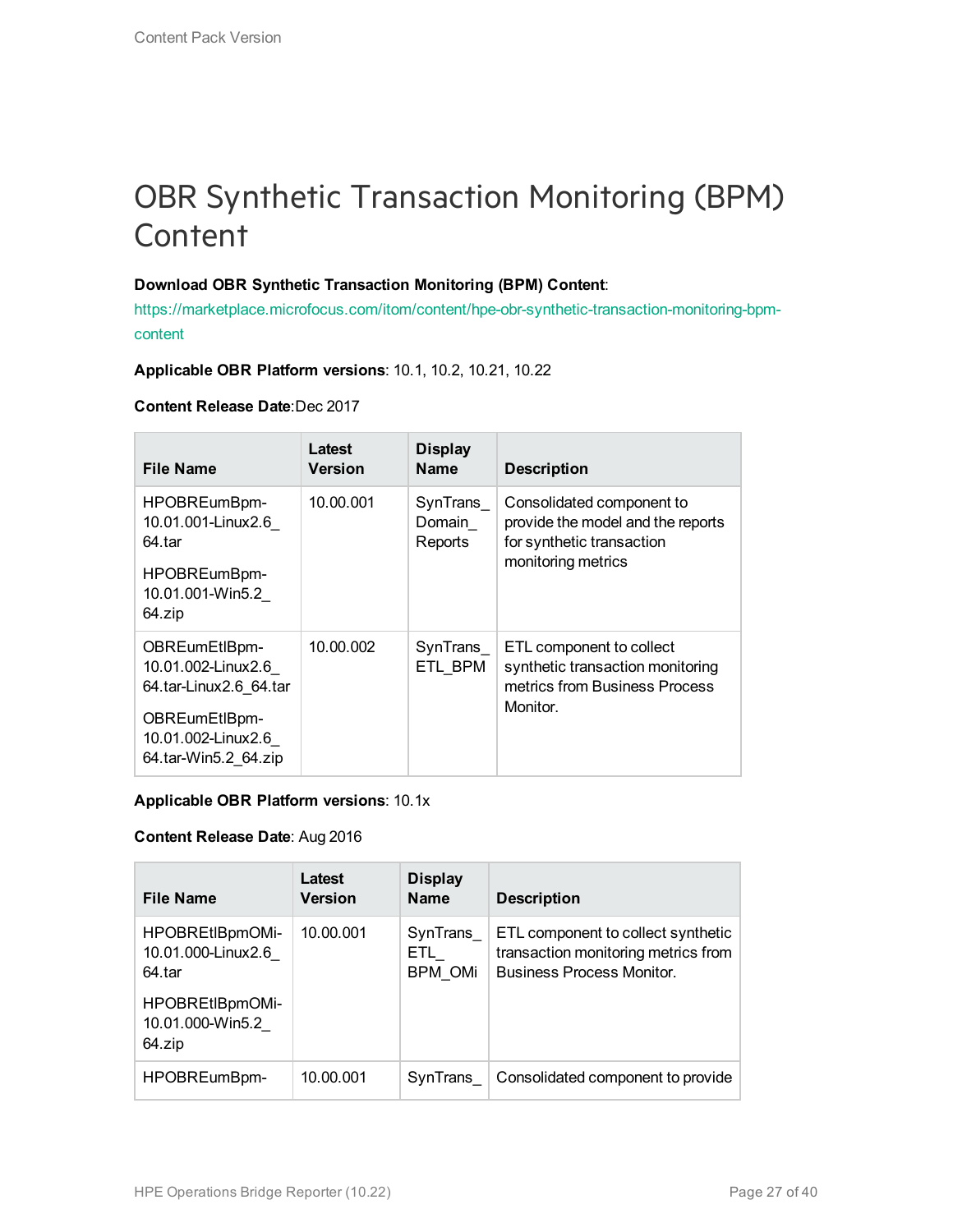| <b>File Name</b>                                                           | Latest<br>Version | <b>Display</b><br><b>Name</b> | <b>Description</b>                                                                                            |
|----------------------------------------------------------------------------|-------------------|-------------------------------|---------------------------------------------------------------------------------------------------------------|
| 10.01.001-Linux2.6<br>64.tar<br>HPOBREumBpm-<br>10.01.001-Win5.2<br>64.zip |                   | Domain<br>Reports             | the model and the reports for<br>synthetic transaction monitoring<br>metrics                                  |
| HPOBREumEtIBpm-<br>10.01.000-Linux2.6<br>64.tar                            | 10.00.001         | SynTrans<br>ETL BPM           | ETL component to collect synthetic<br>transaction monitoring metrics from<br><b>Business Process Monitor.</b> |
| HPOBREumEtIBpm-<br>10.01.000-Win5.2<br>64.zip                              |                   |                               |                                                                                                               |

## **Applicable OBR Platform versions**: 10.0x.

| <b>File Name</b>                                 | Latest<br><b>Version</b> | <b>Display</b><br><b>Name</b> | <b>Description</b>                                                                            |
|--------------------------------------------------|--------------------------|-------------------------------|-----------------------------------------------------------------------------------------------|
| HPEOBREtIBpmOMi-<br>10.00.000-Linux2.6<br>64 tar | 10.00.000                | SynTrans_<br>ETL<br>BPM_OMi   | ETL component to collect<br>synthetic transaction monitoring<br>metrics from Business Process |
| HPEOBREtIBpmOMi-<br>10.00.000-Win5.2<br>64.zip   |                          |                               | Monitor.                                                                                      |
| HPEOBREumBpm-<br>10.00.000-Linux2.6<br>64.tar    | 10.00.000                | SynTrans<br>Domain<br>Reports | Consolidated component to<br>provide the model and the reports<br>for synthetic transaction   |
| HPEOBREumBpm-<br>10.00.000-Win5.2_<br>64.zip     |                          |                               | monitoring metrics                                                                            |
| HPEOBREumEtIBpm-<br>10.00.000-Linux2.6<br>64 tar | 10.00.000                | SynTrans<br>ETL BPM           | ETL component to collect<br>synthetic transaction monitoring<br>metrics from Business Process |
| HPEOBREumEtIBpm-<br>10.00.000-Win5.2<br>64.zip   |                          |                               | Monitor.                                                                                      |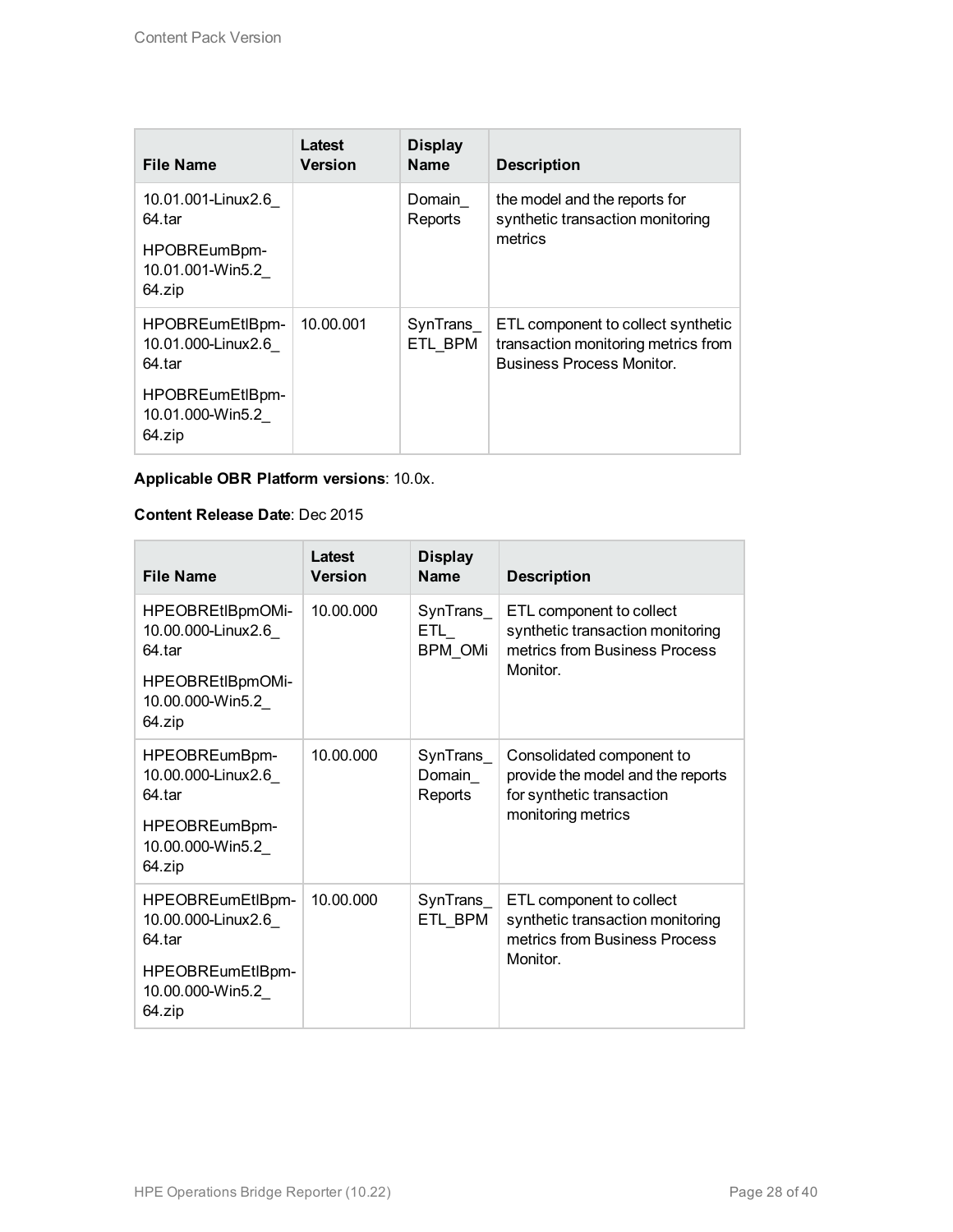## <span id="page-28-0"></span>OBR Real User Monitoring (RUM) Content

## **Download OBR Real User Monitoring(RUM) Content**:

<https://marketplace.microfocus.com/itom/content/hpe-obr-real-user-monitoringrum-content>

**Applicable OBR Platform versions**: 10.0, 10.1, 10.2, 10.21

**Content Release Date**: Sep 2017

| <b>File Name</b>                                | Latest<br><b>Version</b> | <b>Display Name</b>               | <b>Description</b>                                                                                         |
|-------------------------------------------------|--------------------------|-----------------------------------|------------------------------------------------------------------------------------------------------------|
| HPOBREumRum-<br>10.01.001-Linux2.6<br>64.tar    | 10.01.002                | RealUsrTrans<br>Domain<br>Reports | Consolidated component to provide the<br>model and the reports for real transaction<br>monitoring metrics. |
| HPOBREumRum-<br>10.01.001-Win5.2<br>64.zip      |                          |                                   |                                                                                                            |
| HPOBREumEtIRum-<br>10.01.000-Linux2.6<br>64.tar | 10.00.000                | RealUsrTrans<br>ETL_RUM           | ETL component to collect real transaction<br>monitoring metrics from Real User Monitor.                    |
| HPOBREumEtIRum-<br>10.01.000-Win5.2<br>64.zip   |                          |                                   |                                                                                                            |
| HPOBREtIRumOMi-<br>10.01.000-Linux2.6<br>64.tar | 10.00.000                | RealUsrTrans<br>ETL RUM<br>OMi    | ETL component to collect real transaction<br>monitoring metrics from Real User Monitor.                    |
| HPOBREtIRumOMi-<br>10.01.000-Win5.2<br>64.zip   |                          |                                   |                                                                                                            |

## <span id="page-28-1"></span>OBR Microsoft Exchange Server Content

#### **Download OBR Microsoft Exchange Server Content**:

<https://marketplace.microfocus.com/itom/content/hpe-obr-microsoft-exchange-server-content>

**Applicable OBR Platform versions**: 10.00, 10.01, 10.02, 10.10, 10.21, 10.22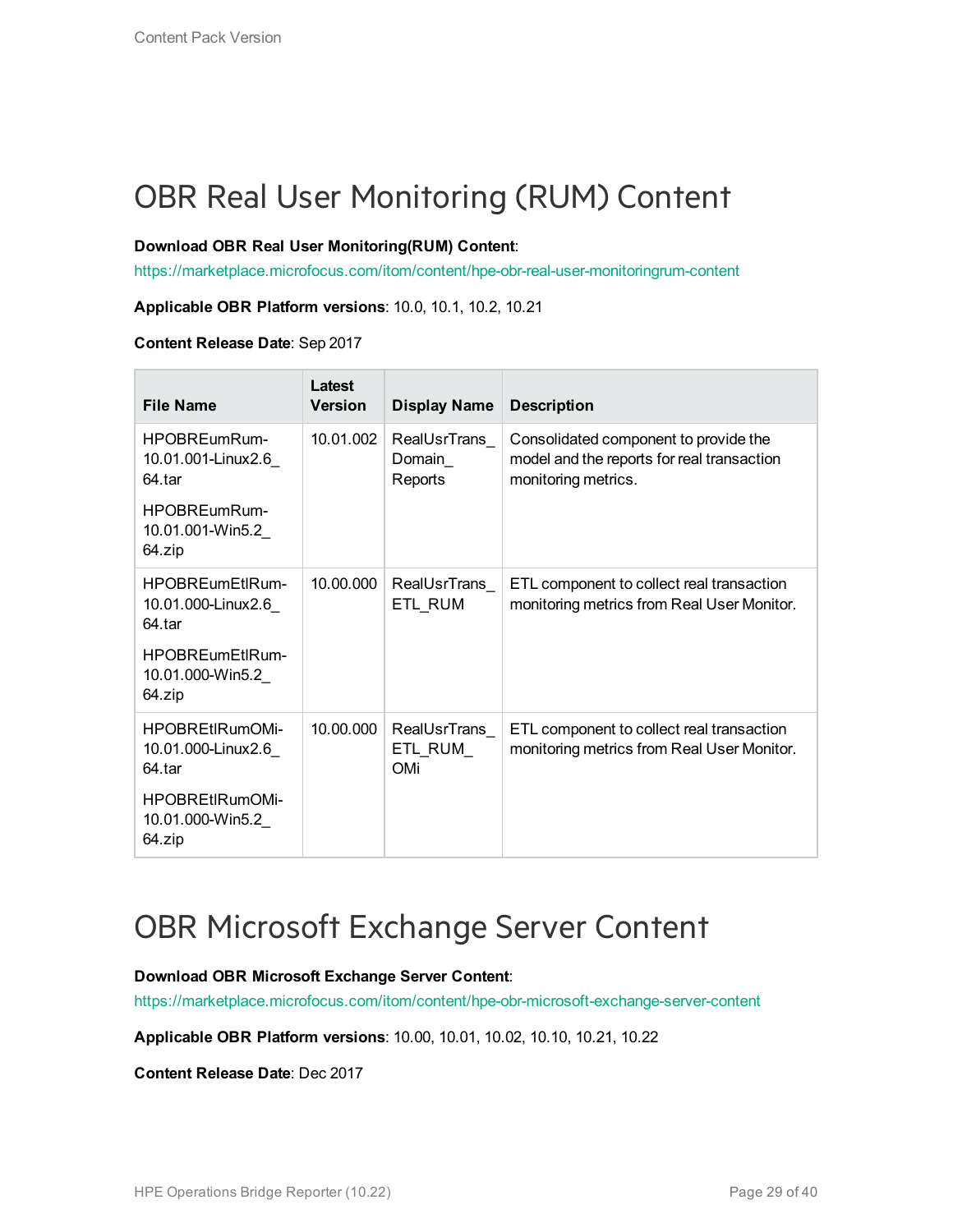| <b>File Name</b>                               | <b>Latest</b><br><b>Version</b> | <b>Display Name</b>                                 | <b>Description</b>                                                                                                           |
|------------------------------------------------|---------------------------------|-----------------------------------------------------|------------------------------------------------------------------------------------------------------------------------------|
| OBRExchApp-<br>10.01.002-<br>Linux2.6_64.tar   | 10.00.004                       | MicrosoftExchange<br>Reports                        | Reports component to provide reports for<br>Microsoft Exchange Server metrics.                                               |
| OBRExchApp-<br>10.01.002-<br>Win5.2 64.zip     |                                 |                                                     |                                                                                                                              |
| OBRExchCore-<br>10.01.001-<br>Linux2.6 64.tar  | 10.00.004                       | MicrosoftExchange<br>Domain                         | Domain component to provide the model for<br>Microsoft Exchange Server metrics.                                              |
| OBRExchCore-<br>10.01.001-<br>Win5.2 64.zip    |                                 |                                                     |                                                                                                                              |
| OBRExchEtI07-<br>10.01.001-<br>Linux2.6 64.tar | 10.00.004                       | MicrosoftExchange<br><b>ETL</b><br>ExchangeSPI2007  | ETL component to collect performance<br>metrics from Operations Smart Plug-in for<br>Microsoft Exchange 2007, OMi Management |
| OBRExchEtI07-<br>10.01.001-<br>Win5.2 64.zip   |                                 |                                                     | Pack for Microsoft Exchange Server.                                                                                          |
| OBRExchEtI10-<br>10.01.000-<br>Linux2.6_64.tar | 10.00.004                       | MicrosoftExchange_<br><b>ETL</b><br>ExchangeSPI2010 | ETL component to collect performance<br>metrics from Operations Smart Plug-in for<br>Microsoft Exchange 2010, OMi Management |
| OBRExchEtI10-<br>10.01.000-<br>Win5.2_64.zip   |                                 |                                                     | Pack for Microsoft Exchange Server.                                                                                          |
| OBRExchEtI13-<br>10.01.000-<br>Linux2.6 64.tar | 10.00.004                       | MicrosoftExchange<br><b>ETL</b><br>ExchangeSPI2013  | ETL component to collect performance<br>metrics from Operations Smart Plug-in for<br>Microsoft Exchange 2013, OMi Management |
| OBRExchEtI13-<br>10.01.000-<br>Win5.2_64.zip   |                                 |                                                     | Pack for Microsoft Exchange Server.                                                                                          |

**Applicable OBR Platform versions**: 10.00, 10.01, 10.02, 10.10, 10.21

## **Content Release Date**: Apr 2017

| <b>File Name</b> | Latest<br><b>Version</b> | Display Name      | <b>Description</b>                       |
|------------------|--------------------------|-------------------|------------------------------------------|
| HPSHRExchApp-    | 10.00.002                | MicrosoftExchange | Reports component to provide reports for |
| 10.01.000-       |                          | Reports           | Microsoft Exchange Server metrics.       |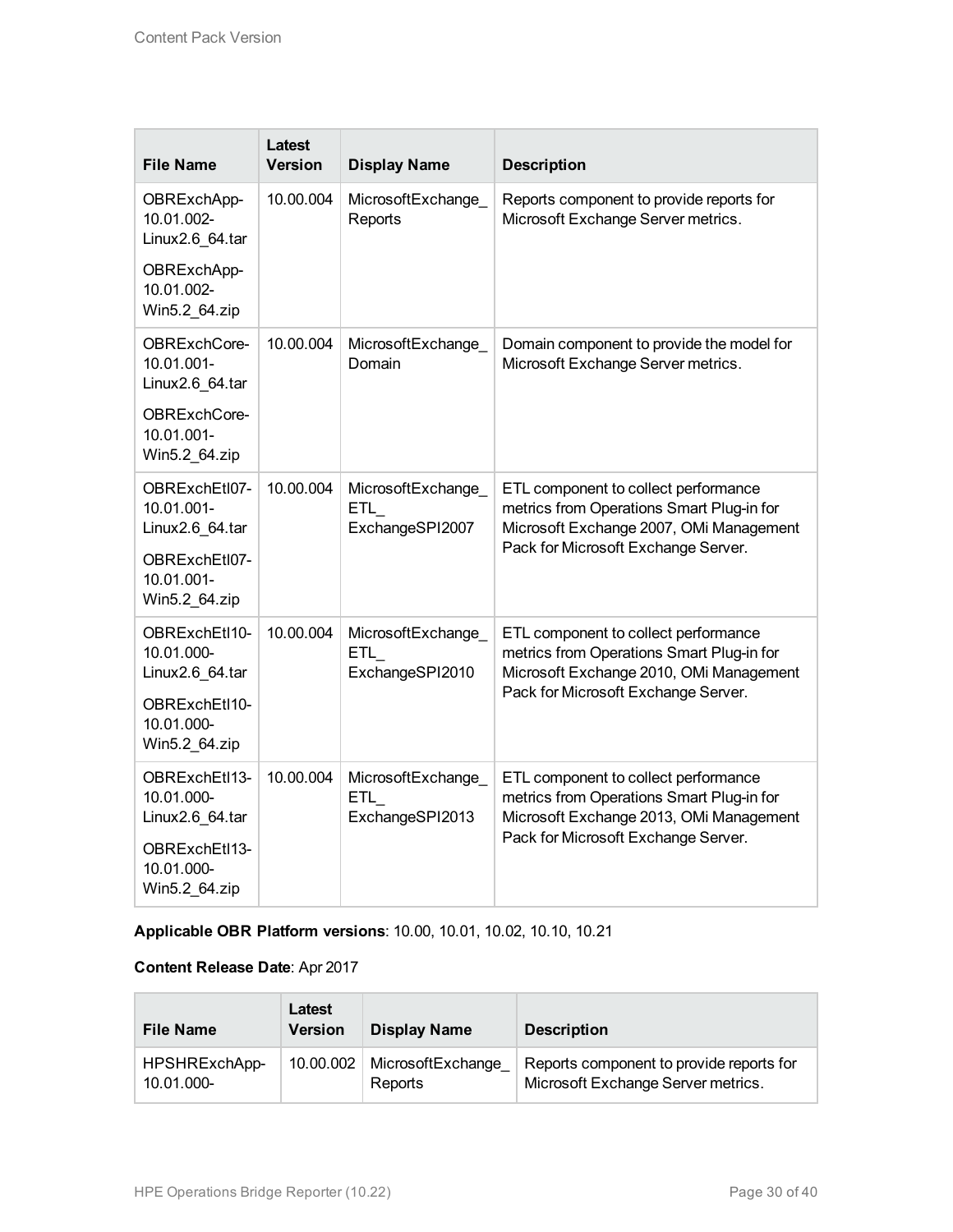| <b>File Name</b>                                 | Latest<br><b>Version</b> | <b>Display Name</b>                                | <b>Description</b>                                                                                                |
|--------------------------------------------------|--------------------------|----------------------------------------------------|-------------------------------------------------------------------------------------------------------------------|
| Linux2.6_64.tar                                  |                          |                                                    |                                                                                                                   |
| HPSHRExchApp-<br>10.01.000-Win5.2<br>64.zip      |                          |                                                    |                                                                                                                   |
| HPSHRExchCore-<br>10.01.001-<br>Linux2.6 64.tar  | 10.00.002                | MicrosoftExchange<br>Domain                        | Domain component to provide the model<br>for Microsoft Exchange Server metrics.                                   |
| HPSHRExchCore-<br>10.01.001-Win5.2<br>64.zip     |                          |                                                    |                                                                                                                   |
| HPSHRExchEtI07-<br>10.01.001-<br>Linux2.6_64.tar | 10.00.002                | MicrosoftExchange<br>ETL<br>ExchangeSPI2007        | ETL component to collect performance<br>metrics from Operations Smart Plug-in for<br>Microsoft Exchange 2007, OMi |
| HPSHRExchEtI07-<br>10.01.001-Win5.2<br>64.zip    |                          |                                                    | Management Pack for Microsoft Exchange<br>Server.                                                                 |
| HPSHRExchEtI10-<br>10.01.000-<br>Linux2.6 64.tar | 10.00.002                | MicrosoftExchange<br><b>ETL</b><br>ExchangeSPI2010 | ETL component to collect performance<br>metrics from Operations Smart Plug-in for<br>Microsoft Exchange 2010, OMi |
| HPSHRExchEtI10-<br>10.01.000-Win5.2<br>64.zip    |                          |                                                    | Management Pack for Microsoft Exchange<br>Server.                                                                 |
| HPSHRExchEtI13-<br>10.01.000-<br>Linux2.6_64.tar | 10.00.002                | MicrosoftExchange<br><b>ETL</b><br>ExchangeSPI2013 | ETL component to collect performance<br>metrics from Operations Smart Plug-in for<br>Microsoft Exchange 2013, OMi |
| HPSHRExchEtl13-<br>10.01.000-Win5.2<br>64.zip    |                          |                                                    | Management Pack for Microsoft Exchange<br>Server.                                                                 |

## <span id="page-30-0"></span>OBR Microsoft SQL Server Content

## **Download OBR Microsoft SQL Server Content**:

<https://marketplace.microfocus.com/itom/content/hpe-obr-microsoft-sql-server-content>

## **Applicable OBR Platform versions**: 10.1x

**Content Release Date**: Aug 2016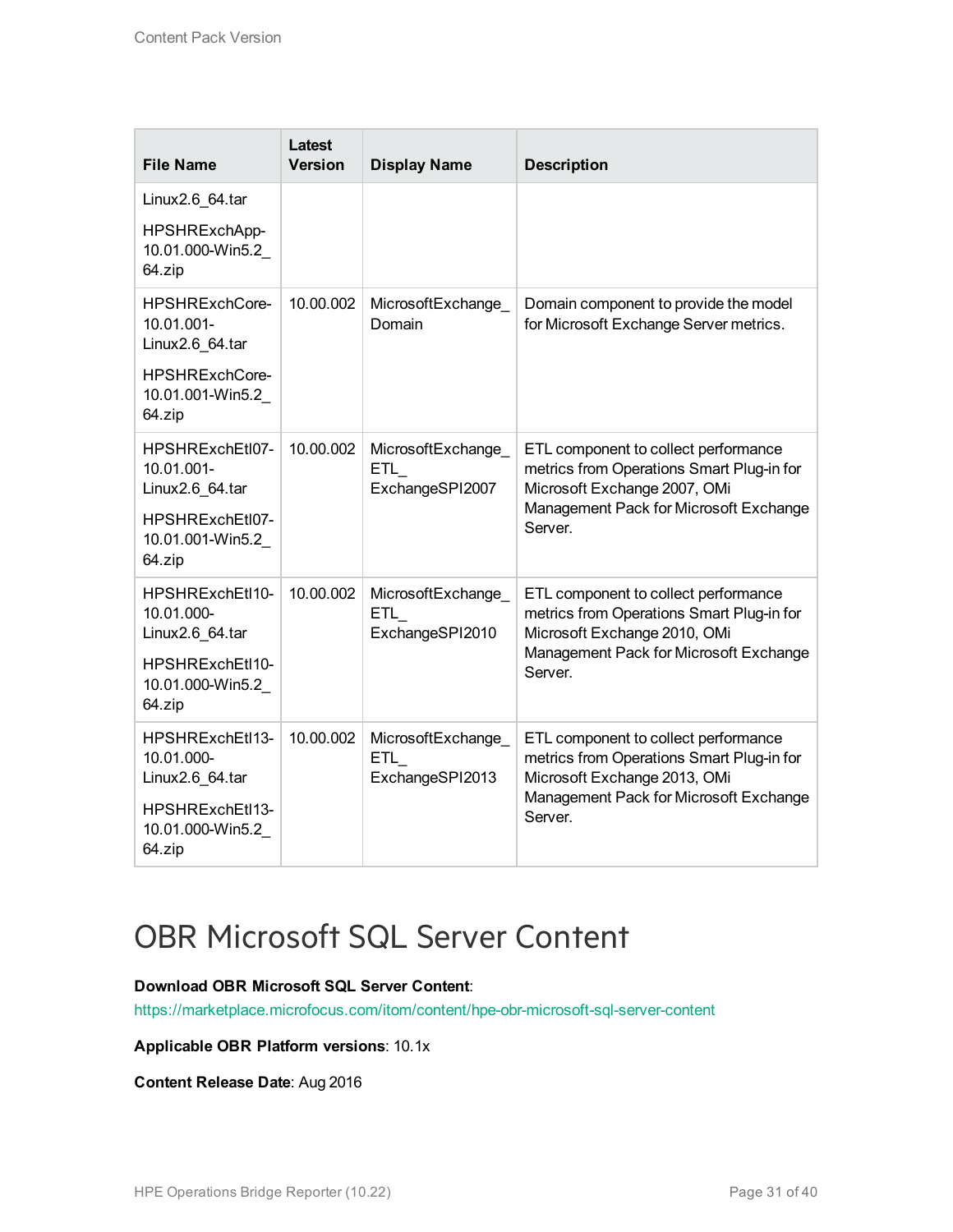| <b>File Name</b>                                | Latest<br><b>Version</b> | <b>Display Name</b>             | <b>Description</b>                                                                                     |  |
|-------------------------------------------------|--------------------------|---------------------------------|--------------------------------------------------------------------------------------------------------|--|
| HPOBRMSSqlApp-<br>10.01.001-Linux2.6<br>64 tar  | 10.00.001                | MicrosoftSQLServer<br>Reports   | Reports component to provide reports<br>on Microsoft SQL Server database<br>metrics.                   |  |
| HPOBRMSSqlApp-<br>10.01.001-Win5.2<br>64.zip    |                          |                                 |                                                                                                        |  |
| HPOBRMSSqlCore-<br>10.01.001-Linux2.6<br>64.tar | 10.00.001                | MicrosoftSQLServer_<br>Domain   | Domain component to provide the model<br>for Microsoft SQL Server database<br>metrics.                 |  |
| HPOBRMSSqlCore-<br>10.01.001-Win5.2<br>64.zip   |                          |                                 |                                                                                                        |  |
| HPOBRMSSqlEtl-<br>10.01.000-Linux2.6<br>64.tar  | 10.00.001                | MicrosoftSQLServer<br>ETL DBSPI | ETL component to collect Microsoft<br>SQL Server database metrics from<br>Operations Smart Plug-in for |  |
| HPOBRMSSqlEtI-<br>10.01.000-Win5.2<br>64.zip    |                          |                                 | Databases, OMi Management Pack for<br>Microsoft SQL Server.                                            |  |

## **Applicable OBR Platform versions**: 10.0x.

| <b>File Name</b>                                 | Latest<br><b>Version</b> | <b>Display Name</b>             | <b>Description</b>                                                                     |
|--------------------------------------------------|--------------------------|---------------------------------|----------------------------------------------------------------------------------------|
| HPEOBRMSSqlApp-<br>10.00.000-Linux2.6<br>64.tar  | 10.00.000                | MicrosoftSQLServer<br>Reports   | Reports component to provide reports<br>on Microsoft SQL Server database<br>metrics.   |
| HPEOBRMSSqlApp-<br>10.00.000-Win5.2<br>64.zip    |                          |                                 |                                                                                        |
| HPESHRMSSqlCore-<br>10.00.000-Linux2.6<br>64.tar | 10.00.000                | MicrosoftSQLServer<br>Domain    | Domain component to provide the<br>model for Microsoft SQL Server<br>database metrics. |
| HPEOBRMSSqlCore-<br>10.00.000-Win5.2<br>64.zip   |                          |                                 |                                                                                        |
| <b>HPEOBRRMSSqlEtl-</b><br>10.00.000-Linux2.6    | 10.00.000                | MicrosoftSQLServer<br>ETL DBSPI | ETL component to collect Microsoft<br>SQL Server database metrics from                 |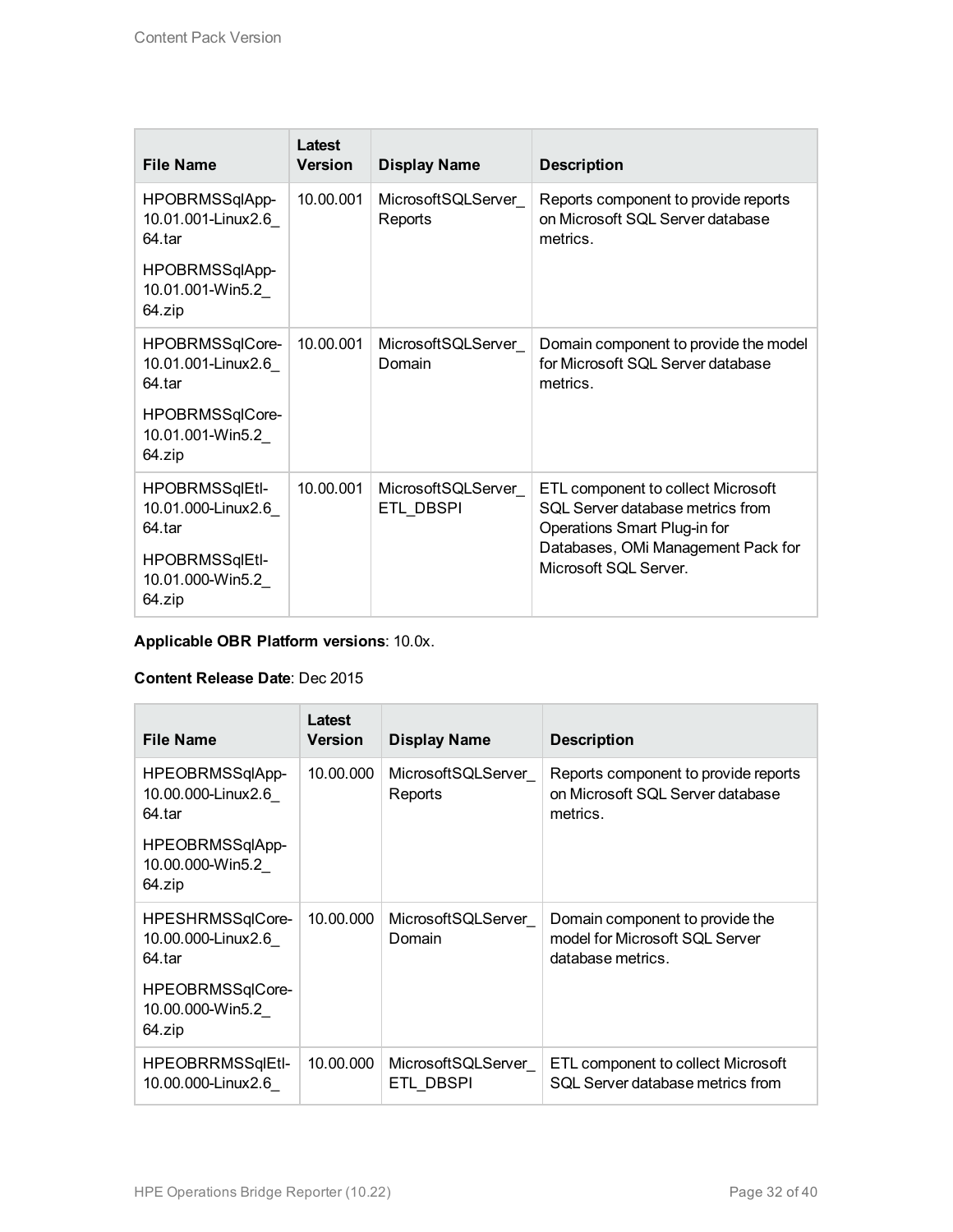| <b>File Name</b>                                        | Latest<br><b>Version</b> | <b>Display Name</b> | <b>Description</b>                                                                          |
|---------------------------------------------------------|--------------------------|---------------------|---------------------------------------------------------------------------------------------|
| 64.tar<br>HPEOBRMSSqlEtl-<br>10.00.000-Win5.2<br>64.zip |                          |                     | Operations Smart Plug-in for<br>Databases, OMi Management Pack<br>for Microsoft SQL Server. |

## <span id="page-32-0"></span>OBR Microsoft Active Directory Content

## **Download OBR Microsoft Active Directory Content**:

<https://marketplace.microfocus.com/itom/content/hpe-obr-microsoft-active-directory-content>

#### **Applicable OBR Platform versions**: 10.1x

### **Content Release Date**: Aug 2016

| File Name                                    | Latest<br><b>Version</b> | <b>Display Name</b>                 | <b>Description</b>                                                                  |
|----------------------------------------------|--------------------------|-------------------------------------|-------------------------------------------------------------------------------------|
| HPOBRADApp-<br>10.01.000-Linux2.6<br>64.tar  | 10.00.001                | MicrosoftActiveDirectory<br>Reports | Reports component to provide<br>reports for Microsoft Active<br>Directory metrics.  |
| HPOBRADApp-<br>10.01.000-Win5.2<br>64.zip    |                          |                                     |                                                                                     |
| HPOBRADCore-<br>10.01.001-Linux2.6<br>64.tar | 10.00.001                | MicrosoftActiveDirectory<br>Domain  | Domain component to provide the<br>model for Microsoft Active<br>Directory metrics. |
| HPOBRADCore-<br>10.01.001-Win5.2<br>64.zip   |                          |                                     |                                                                                     |

**Applicable OBR Platform versions**: 10.0x.

| <b>File Name</b>                              | <b>Latest</b><br><b>Version</b> | <b>Display Name</b>                 | <b>Description</b>                                                                 |
|-----------------------------------------------|---------------------------------|-------------------------------------|------------------------------------------------------------------------------------|
| HPEOBRADApp-<br>10.00.000-<br>Linux2.6 64.tar | 10.00.000                       | MicrosoftActiveDirectory<br>Reports | Reports component to provide reports<br>for Microsoft Active Directory<br>metrics. |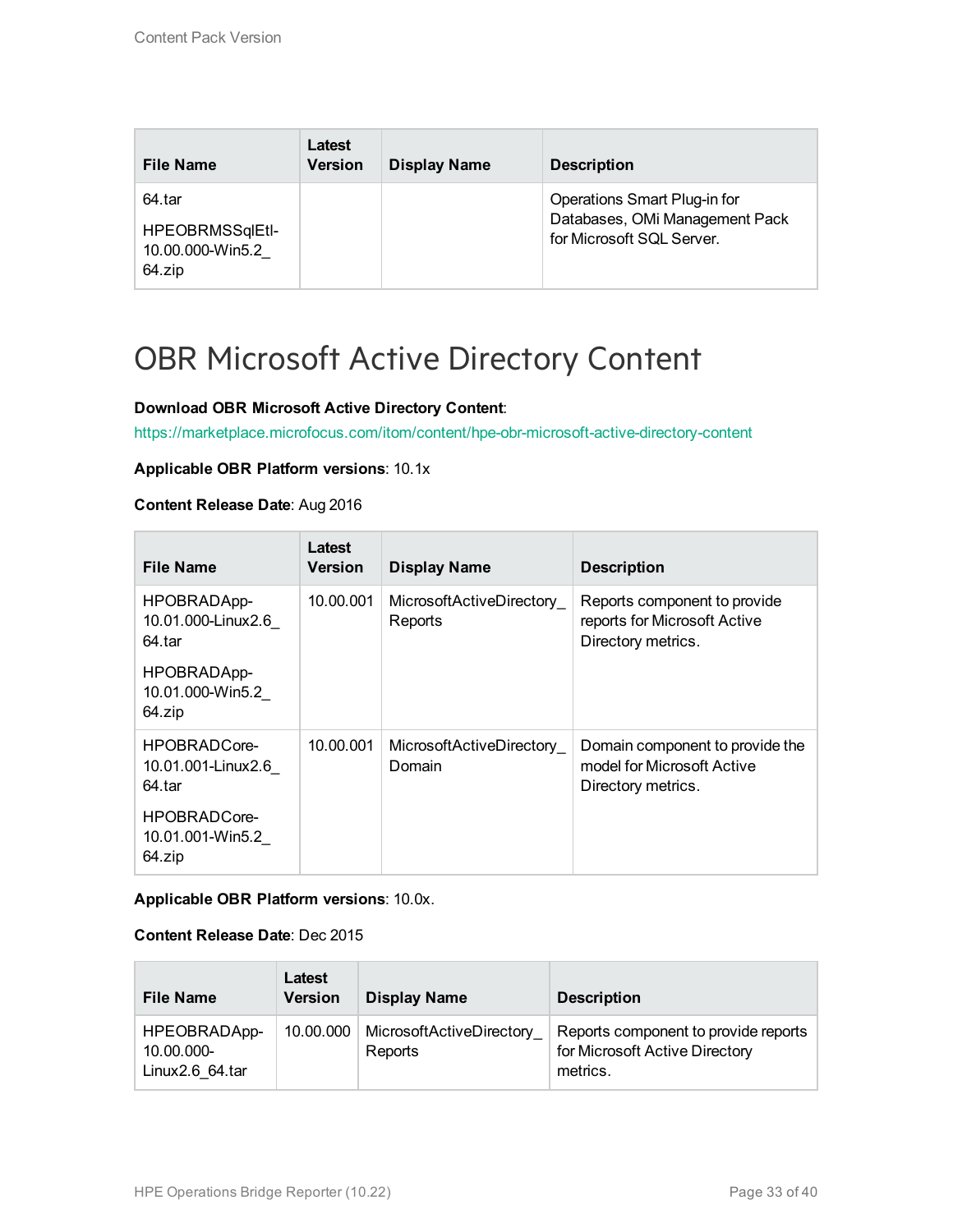| <b>File Name</b>                               | Latest<br><b>Version</b> | <b>Display Name</b>                | <b>Description</b>                                                                                  |
|------------------------------------------------|--------------------------|------------------------------------|-----------------------------------------------------------------------------------------------------|
| HPEOBRADApp-<br>10.00.000-<br>Win5.2 64.zip    |                          |                                    |                                                                                                     |
| HPEOBRADCore-<br>10.00.000-<br>Linux2.6 64.tar | 10.00.000                | MicrosoftActiveDirectory<br>Domain | Domain component to provide the<br>model for Microsoft Active Directory<br>metrics.                 |
| HPEOBRADCore-<br>10.00.000-<br>Win5.2 64.zip   |                          |                                    |                                                                                                     |
| HPEOBRADEtI-<br>10.00.000-<br>Linux2.6 64.tar  | 10.00.000                | MicrosoftActiveDirectory<br>Etl    | ETL component to collect Microsoft<br>Active Directory metrics from<br>Operations Smart Plug-in for |
| HPEOBRADEtI-<br>10.00.000-<br>Win5.2 64.zip    |                          |                                    | Microsoft Active Directory, OMi<br>Management Pack for Microsoft<br>Active Directory.               |

## <span id="page-33-0"></span>OBR Oracle Database Content

**Download OBR Oracle Database Content**: [https://marketplace.microfocus.com/itom/content/hpe](https://marketplace.microfocus.com/itom/content/hpe-obr-oracle-database-content)[obr-oracle-database-content](https://marketplace.microfocus.com/itom/content/hpe-obr-oracle-database-content)

## **Applicable OBR Platform versions**: 10.1x

## **Content Release Date**: Aug 2016

| <b>File Name</b>                                | Latest<br><b>Version</b> | <b>Display</b><br><b>Name</b> | <b>Description</b>                                                    |
|-------------------------------------------------|--------------------------|-------------------------------|-----------------------------------------------------------------------|
| HPOBROraDBApp-<br>10.01.000-Linux2.6<br>64.tar  | 10.00.001                | Oracle<br>Reports             | Reports component to provide reports on Oracle<br>database metrics    |
| HPOBROraDBApp-<br>10.01.000-Win5.2<br>64.zip    |                          |                               |                                                                       |
| HPOBROraDBCore-<br>10.01.001-Linux2.6<br>64.tar | 10.00.001                | Oracle<br>Domain              | Domain component to provide the model for Oracle<br>database metrics. |
| HPOBROraDBCore-<br>10.01.001-Win5.2             |                          |                               |                                                                       |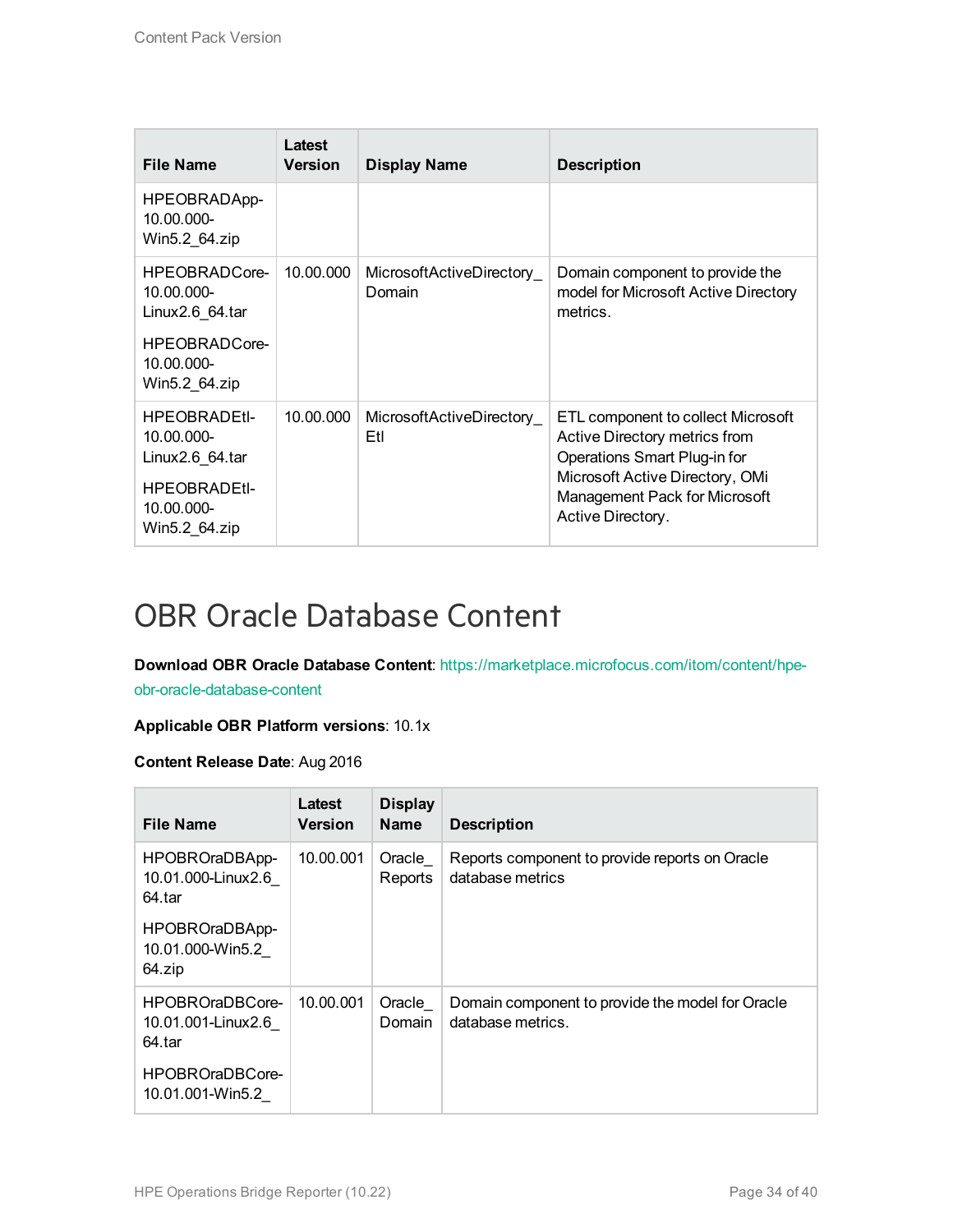| <b>File Name</b>                               | Latest<br><b>Version</b> | <b>Display</b><br><b>Name</b>   | <b>Description</b>                                                                                                                  |
|------------------------------------------------|--------------------------|---------------------------------|-------------------------------------------------------------------------------------------------------------------------------------|
| 64.zip                                         |                          |                                 |                                                                                                                                     |
| HPOBROraDBETL-<br>10.01.000-Linux2.6<br>64.tar | 10.00.001                | Oracle<br>ETL -<br><b>DBSPI</b> | ETL component to collect Oracle database metrics<br>from Operations Smart Plug-in for Databases, OMi<br>Management Pack for Oracle. |
| HPOBROraDBETL-<br>10.01.000-Win5.2<br>64.zip   |                          |                                 |                                                                                                                                     |

### **Applicable OBR Platform versions**: 10.0x.

#### **Content Release Date**: Dec 2015

| <b>File Name</b>                                 | Latest<br><b>Version</b> | <b>Display</b><br><b>Name</b> | <b>Description</b>                                                                                                                  |
|--------------------------------------------------|--------------------------|-------------------------------|-------------------------------------------------------------------------------------------------------------------------------------|
| HPEOBROraDBApp-<br>10.00.000-Linux2.6<br>64.tar  | 10.00.000                | Oracle<br>Reports             | Reports component to provide reports on Oracle<br>database metrics                                                                  |
| HPEOBROraDBApp-<br>10.00.000-Win5.2_<br>64.zip   |                          |                               |                                                                                                                                     |
| HPEOBROraDBCore-<br>10.00.000-Linux2.6<br>64.tar | 10.00.000                | Oracle<br>Domain              | Domain component to provide the model for Oracle<br>database metrics.                                                               |
| HPEOBROraDBCore-<br>10.00.000-Win5.2<br>64.zip   |                          |                               |                                                                                                                                     |
| HPEOBROraDBETL-<br>10.00.000-Linux2.6<br>64.tar  | 10.00.000                | Oracle<br>ETL<br><b>DBSPI</b> | ETL component to collect Oracle database metrics<br>from Operations Smart Plug-in for Databases, OMi<br>Management Pack for Oracle. |
| HPEOBROraDBETL-<br>10.00.000-Win5.2<br>64.zip    |                          |                               |                                                                                                                                     |

## <span id="page-34-0"></span>OBR Oracle Weblogic Content

**Download OBR Oracle Weblogic Content**: [https://marketplace.microfocus.com/itom/content/hpe](https://marketplace.microfocus.com/itom/content/hpe-obr-oracle-weblogic-content)[obr-oracle-weblogic-content](https://marketplace.microfocus.com/itom/content/hpe-obr-oracle-weblogic-content)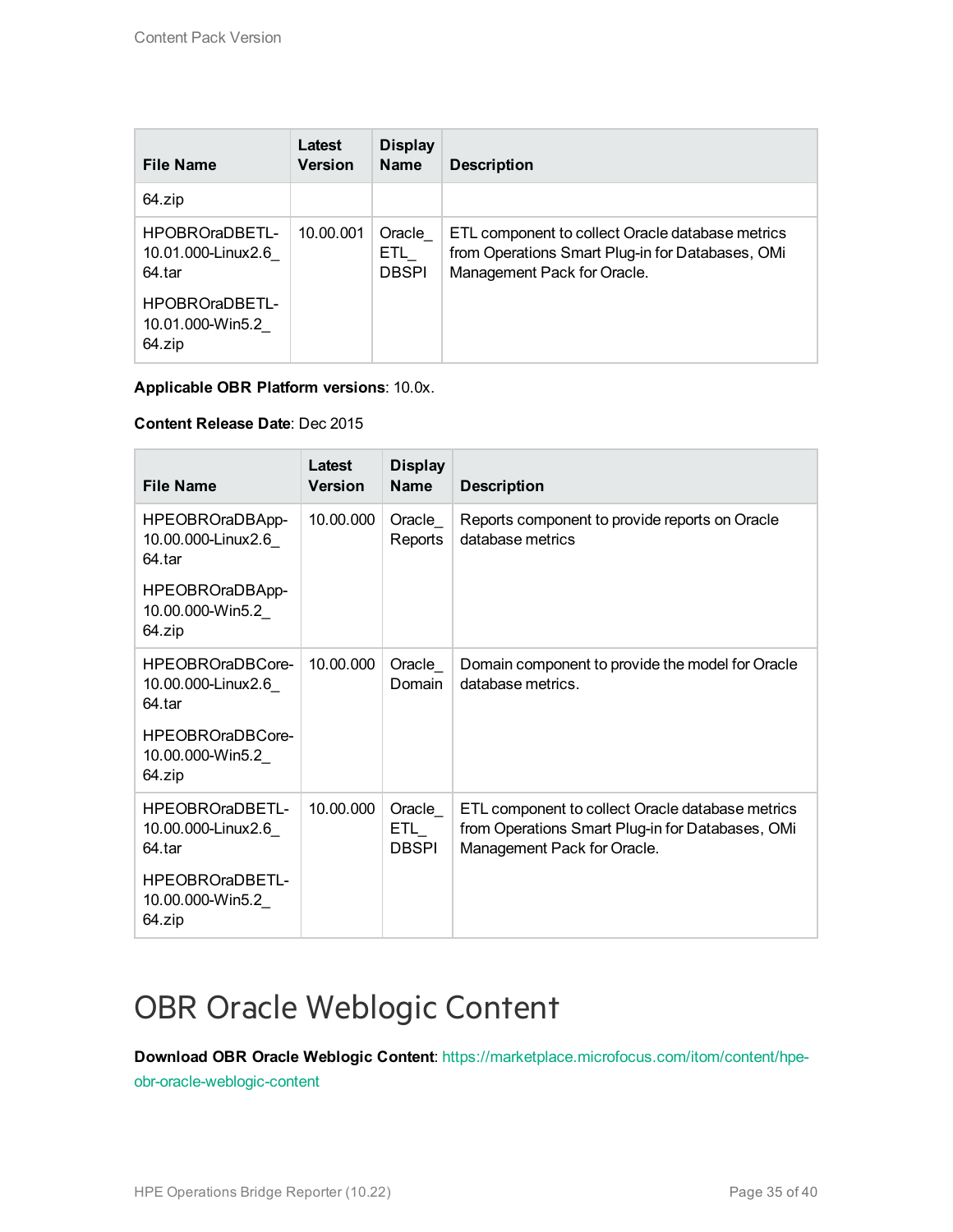## **Applicable OBR Platform versions**: 10.1x

## **Content Release Date**: Aug 2016

| <b>File Name</b>                              | Latest<br><b>Version</b> | <b>Display Name</b>       | <b>Description</b>                                                                          |
|-----------------------------------------------|--------------------------|---------------------------|---------------------------------------------------------------------------------------------|
| HPOBRCoreWLS-<br>10.01.001-Linux2.6<br>64.tar | 10.00.001                | OracleWebLogic<br>Domain  | Domain component to provide the model<br>for Oracle WebLogic Application Server<br>metrics. |
| HPOBRCoreWLS-<br>10.01.001-Win5.2<br>64.zip   |                          |                           |                                                                                             |
| HPOBRWLSApp-<br>10.01.000-Linux2.6<br>64.tar  | 10.00.001                | OracleWebLogic<br>Reports | Reports component to provide reports for<br>Oracle WebLogic Application Server<br>metrics.  |
| HPOBRWLSApp-<br>10.01.000-Win5.2<br>64.zip    |                          |                           |                                                                                             |

## **Applicable OBR Platform versions**: 10.0x.

| <b>File Name</b>                                    | Latest<br><b>Version</b> | <b>Display Name</b>                  | <b>Description</b>                                                                                                                                   |
|-----------------------------------------------------|--------------------------|--------------------------------------|------------------------------------------------------------------------------------------------------------------------------------------------------|
| HPEOBRCoreWLS-<br>10.00.000-Linux2.6<br>64.tar      | 10.00.000                | OracleWebLogic_<br>Domain            | Domain component to provide the model<br>for Oracle WebLogic Application Server<br>metrics.                                                          |
| <b>HPEOBRCoreWLS-</b><br>10.00.000-Win5.2<br>64.zip |                          |                                      |                                                                                                                                                      |
| HPEOBRWLSApp-<br>10.00.000-Linux2.6_<br>64.tar      | 10.00.000                | OracleWebLogic<br>Reports            | Reports component to provide reports for<br>Oracle WebLogic Application Server<br>metrics.                                                           |
| HPEOBRWLSApp-<br>10.00.000-Win5.2<br>64.zip         |                          |                                      |                                                                                                                                                      |
| HPFOBRWBLMPEtI-<br>10.00.000-Linux2.6<br>64.tar     | 10.00.000                | OracleWebLogic_<br>ETL<br>WebLogicMP | ETL component to collect Oracle<br>WebLogic Application Server metrics from<br>OMi Management Pack for Oracle<br><b>WebLogic Application Server.</b> |
| <b>HPEOBRWBLMPEtI-</b><br>10.00.000-Win5.2          |                          |                                      |                                                                                                                                                      |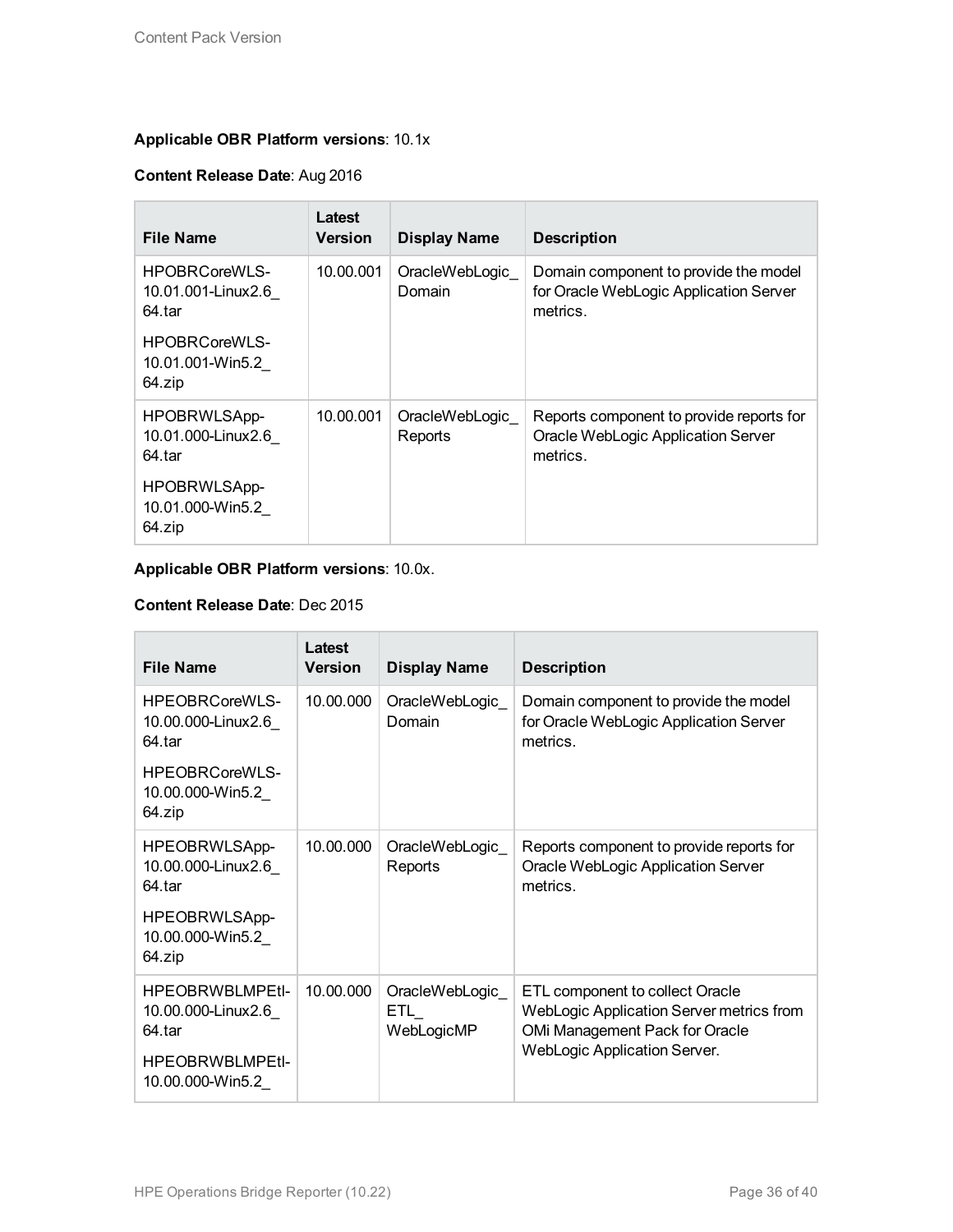| <b>File Name</b>                                                                                           | Latest<br><b>Version</b> | <b>Display Name</b>                   | <b>Description</b>                                                                                                                                 |
|------------------------------------------------------------------------------------------------------------|--------------------------|---------------------------------------|----------------------------------------------------------------------------------------------------------------------------------------------------|
| 64.zip                                                                                                     |                          |                                       |                                                                                                                                                    |
| <b>HPEOBRWLSEtI-</b><br>10.00.000-Linux2.6<br>64.tar<br><b>HPEOBRWLSEtI-</b><br>10.00.000-Win5.2<br>64.zip | 10.00.000                | OracleWebLogic<br>ETL.<br>WebLogicSPI | ETL component to collect Oracle<br>WebLogic Application Server metrics from<br>Operations Smart Plug-in for Oracle<br>WebLogic Application Server. |

## <span id="page-36-0"></span>OBR IBM Websphere Content

**Download OBR IBM Websphere Content**: [https://marketplace.microfocus.com/itom/content/hpe-](https://marketplace.microfocus.com/itom/content/hpe-obr-ibm-websphere-content)

[obr-ibm-websphere-content](https://marketplace.microfocus.com/itom/content/hpe-obr-ibm-websphere-content)

## **Applicable OBR Platform versions**: 10.1x

#### **Content Release Date**: Aug 2016

| <b>File Name</b>                              | Latest<br>Version | <b>Display Name</b>            | <b>Description</b>                                                                              |
|-----------------------------------------------|-------------------|--------------------------------|-------------------------------------------------------------------------------------------------|
| HPOBRCoreWBS-<br>10.01.001-Linux2.6<br>64 tar | 10.00.001         | <b>IBMWebSphere</b><br>Domain  | Domain component to provide the model<br>for IBM WebSphere Application Server<br>metrics.       |
| HPOBRCoreWBS-<br>10.01.001-Win5.2<br>64.zip   |                   |                                |                                                                                                 |
| HPOBRWBSApp-<br>10.01.000-Linux2.6<br>64 tar  | 10.00.001         | <b>IBMWebSphere</b><br>Reports | Reports component to provide reports for<br><b>IBM WebSphere Application Server</b><br>metrics. |
| HPOBRWBSApp-<br>10.01.000-Win5.2<br>64.zip    |                   |                                |                                                                                                 |

**Applicable OBR Platform versions**: 10.0x.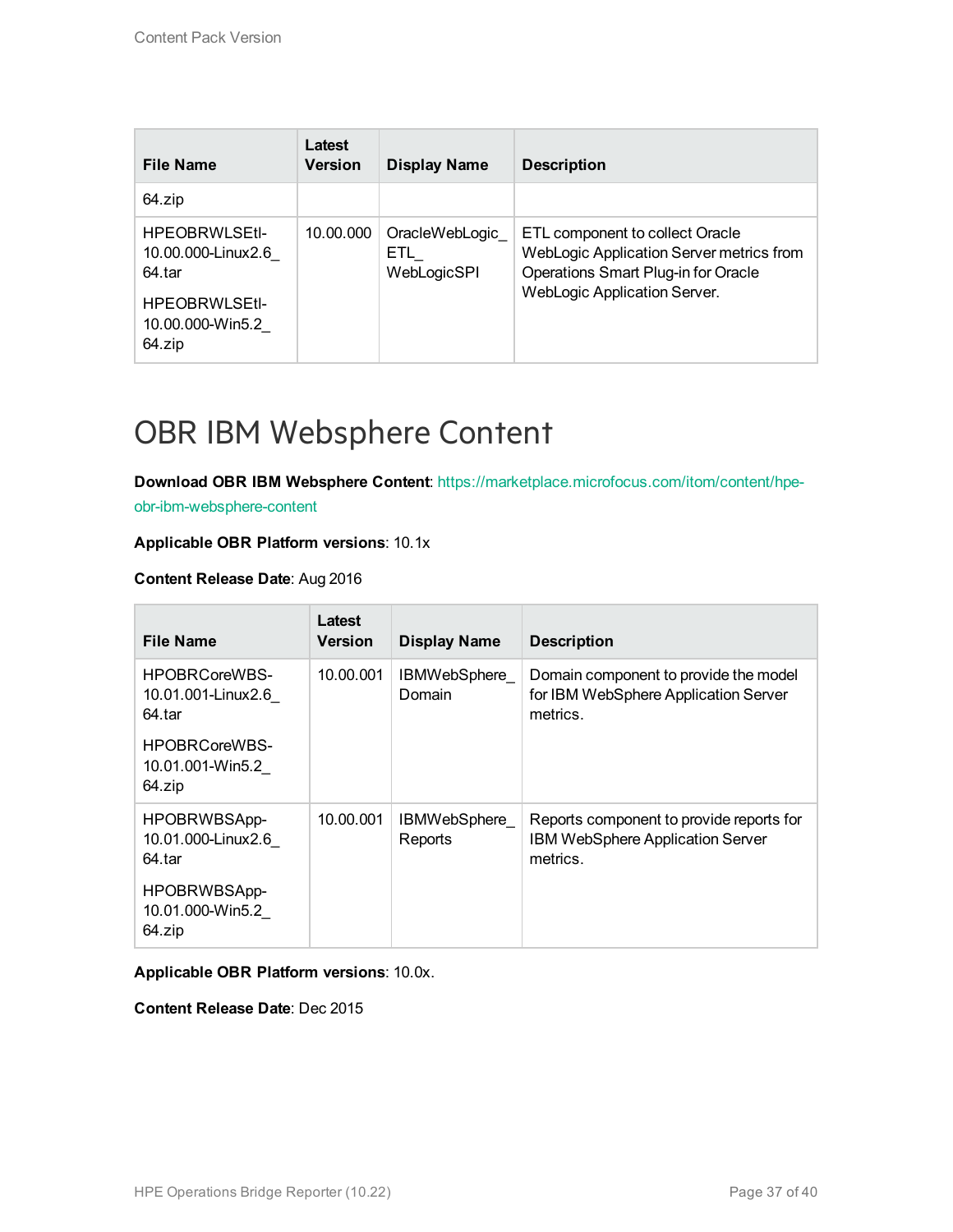| <b>File Name</b>                                                                                           | Latest<br><b>Version</b> | <b>Display Name</b>                         | <b>Description</b>                                                                                                                        |
|------------------------------------------------------------------------------------------------------------|--------------------------|---------------------------------------------|-------------------------------------------------------------------------------------------------------------------------------------------|
| HPEOBRCoreWBS-<br>10.00.000-Linux2.6<br>64.tar                                                             | 10.00.000                | <b>IBMWebSphere</b><br>Domain               | Domain component to provide the model<br>for IBM WebSphere Application Server<br>metrics.                                                 |
| HPEOBRCoreWBS-<br>10.00.000-Win5.2<br>64.zip                                                               |                          |                                             |                                                                                                                                           |
| HPEOBRWBSApp-<br>10.00.000-Linux2.6<br>64.tar                                                              | 10.00.000                | <b>IBMWebSphere</b><br>Reports              | Reports component to provide reports for<br>IBM WebSphere Application Server<br>metrics.                                                  |
| HPEOBRWBSApp-<br>10.00.000-Win5.2<br>64.zip                                                                |                          |                                             |                                                                                                                                           |
| <b>HPEOBRWBSEtI-</b><br>10.00.000-Linux2.6<br>64.tar<br><b>HPEOBRWBSEtI-</b><br>10.00.000-Win5.2<br>64.zip | 10.00.000                | IBMWebSphere_<br><b>ETL</b><br>WebSphereSPI | ETL component to collect IBM WebSphere<br>Application Server metrics from OMi<br>Management Pack for IBM WebSphere<br>Application Server. |
| HPOBRRWBSMPEtI-<br>10.00.000-Linux2.6<br>64.tar<br><b>HPOBRRWBSMPEtI-</b><br>10.00.000-Win5.2<br>64.zip    | 10.00.000                | IBMWebSphere_<br><b>ETL</b><br>WebSphereMP  | ETL component to collect IBM WebSphere<br>Application Server metrics from OMi<br>Management Pack for IBM WebSphere<br>Application Server. |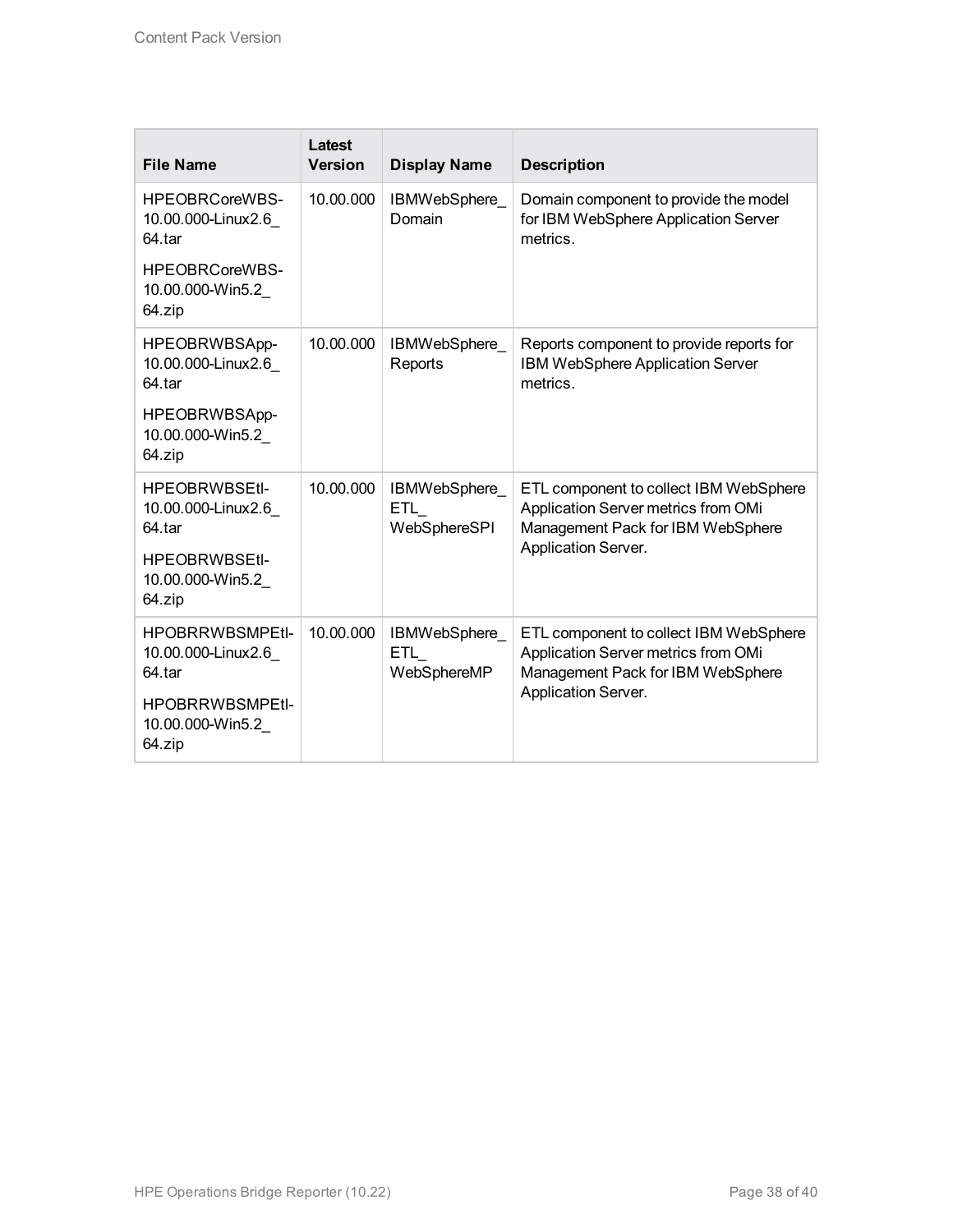## <span id="page-38-0"></span>Send documentation feedback

If you have comments about this document, you can contact the [documentation](mailto:docfeedback@hpe.com?subject=Feedback on Content Pack Version (Operations Bridge Reporter 10.22)) team by email. If an email client is configured on this system, click the link above and an email window opens with the following information in the subject line:

#### **Feedback on Content Pack Version (Operations Bridge Reporter 10.22)**

Just add your feedback to the email and click send.

If no email client is available, copy the information above to a new message in a web mail client, and send your feedback to docfeedback@hpe.com.

We appreciate your feedback!